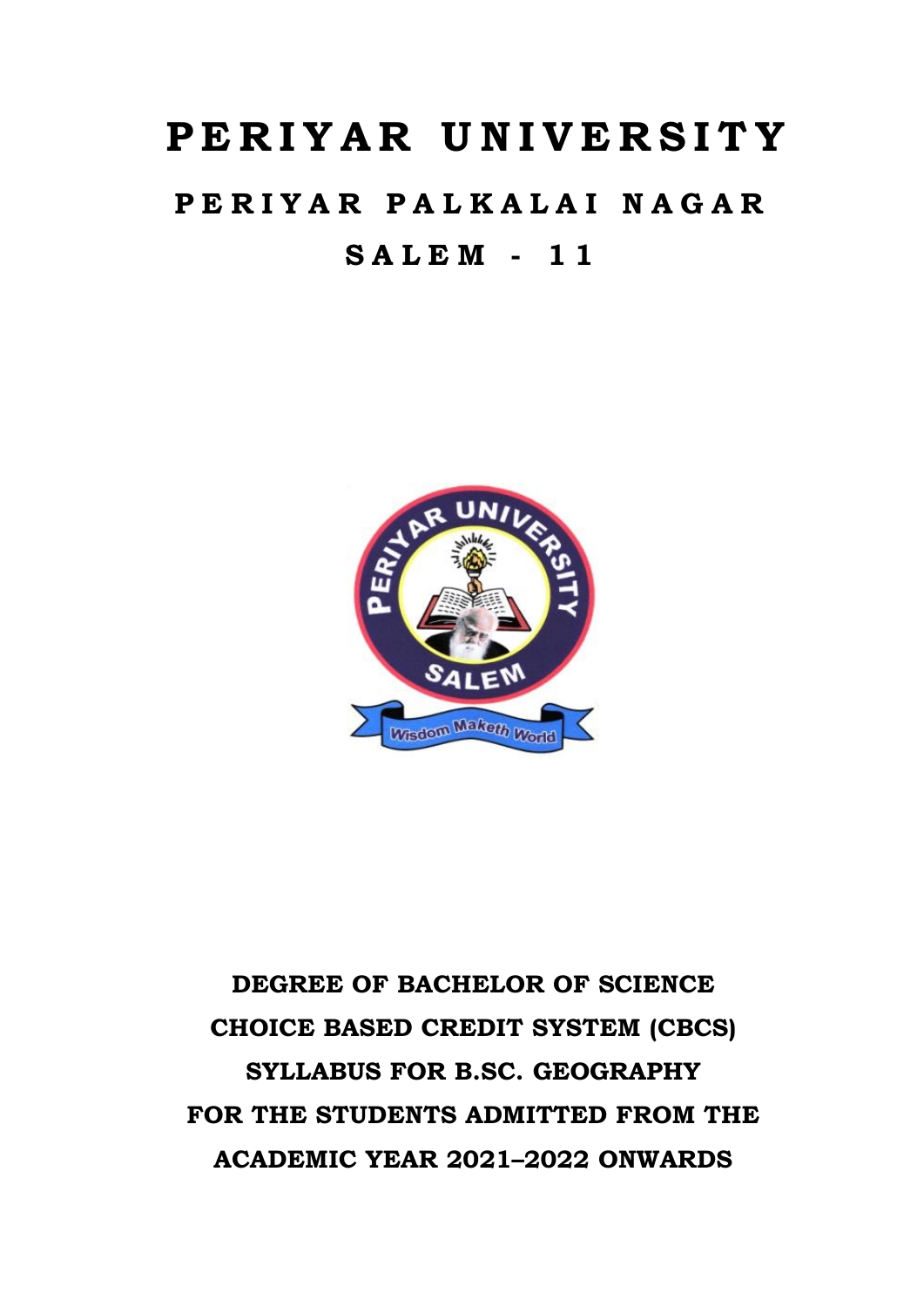## **BOARD OF STUDIES**

| 1. | Dr. P. Thangavelu<br>Assistant Professor and Head<br>Department of Geography<br>A.A. Govt. Arts College<br>Namakkal $-2$                                              | Chairman                   |
|----|-----------------------------------------------------------------------------------------------------------------------------------------------------------------------|----------------------------|
| 2. | Dr. A. Raja<br>Associate Professor and Head<br>Department of Geography<br>Govt. Arts College (Auto)<br>Salem $-7$                                                     | Member                     |
| 3. | Mrs. S. Bharathi<br><b>Assistant Professor</b><br>Department of Geography<br>J.K.K Nataraja College of Arts Science<br>Komarapalayam – 638183, Namakkal (Dt)          | Member                     |
| 4. | Dr. R. Vasanthi<br>Assistant Professor & Head<br>Department of Geography<br>Sri Vijaya Vidyalaya College of Arts<br>Sciencs,<br>Nallampalli, Dharmapuri - 636807      | Member                     |
| 5. | Dr. R. Jegankumar<br>Associate Professor and Head<br>Department of Geography<br>Bharathidasan University<br>Tiruchirappalli – 620024                                  | University Nominee         |
| 6. | Dr. R. Jaganathan<br>Professor and Head<br>Department of Geography,<br>University of Madras,<br>Chepauk, Chennai - 5                                                  | Member External            |
| 7. | Thiru. M. Panneer Selvam<br>Assistant Professor and Head<br>Department of Geography<br>Govt. Arts College (Auto)<br>Coimbatore $-641018$                              | Member External            |
| 8. | Dr. P. Thangaraju<br>Geo Exploration and Mining Solution<br>(GEMS), 17, Advaitha Ashram Road<br>Fairlands, Salem - 636004                                             | <b>Industrial Personal</b> |
| 9. | Dr. M. Vijaya Prabhu<br><b>UGC Post Doctoral Fellow</b><br>1/133, Ayampali Kattu Valavu,<br>Sivasakthi Nagar, Pachanampatti (PO)<br>Omalur (Tk), Salem (Dt) $-636455$ | Alumni                     |

## **REGULATIONS**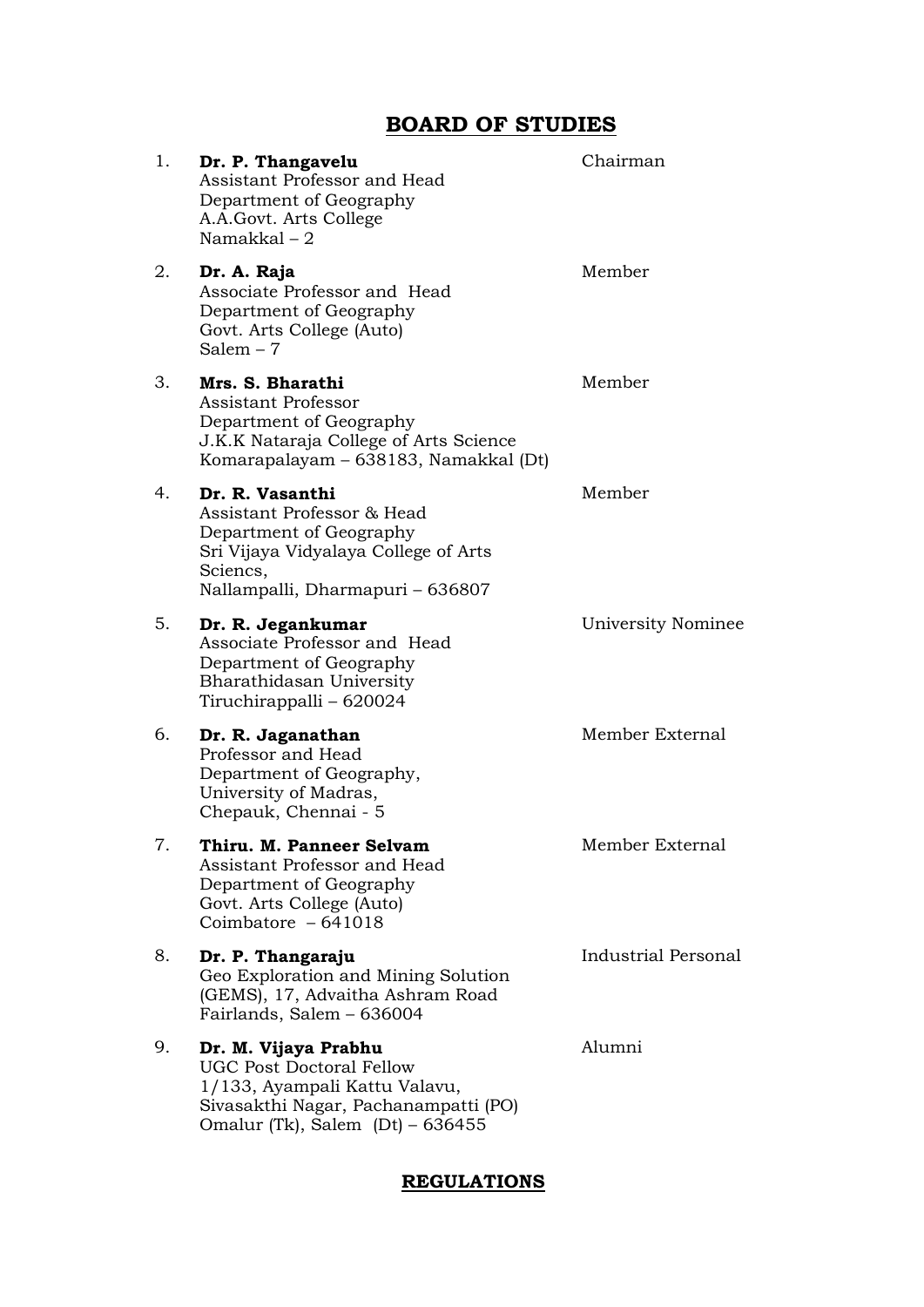## **1. CONDITION FOR ADMISSION**

A candidate who has passed Higher Secondary Examination in academic or vocational stream with any subject under higher secondary board of examination, Tamil Nadu or an examination accepted as Equivalent there to by the syndicate subject to such conditions as may be prescribed thereto are permitted to appear and qualify for the B.Sc. degree examination of this university after a course of study of three academic years.

## **2. DURATION OF THE COURSE**

The course for the degree of Bachelor of Science shall consist of three academic years divided into six semesters. Each semester consists of 90 working days. Practical examinations will be conducted at the end of even semesters.

## **3. FEATURES OF CBCS**

Under Choice Based Credit System (CBCS), a set of papers consisting of core papers, Elective papers, Skill based elective papers and Non-Major elective papers are offered. Beside the core Papers, which are totally related to the major subject, the students have the advantage of studying supportive papers and non-major papers. This provides enough opportunity to the students to learn not only the major subject but also inter disciplinary and application oriented subjects.

## **4. CREDITS**

In CBCS, each paper is assigned with a certain number of credits depending upon the workload of the students. The total credits to be earned by a student to qualify for the degree is 140. The credit of the paper is fixed by giving due weightage to the syllabus content and contact hours per week.

## **5. PASSING MINIMUM**

## **THEORY**

| <b>University Examination (EA)</b> | <b>Internal Assessment (CIA)</b> |
|------------------------------------|----------------------------------|
| 75 Marks                           | 25 Marks                         |

## **Classification of Internal Assessment Structure**

**Marks**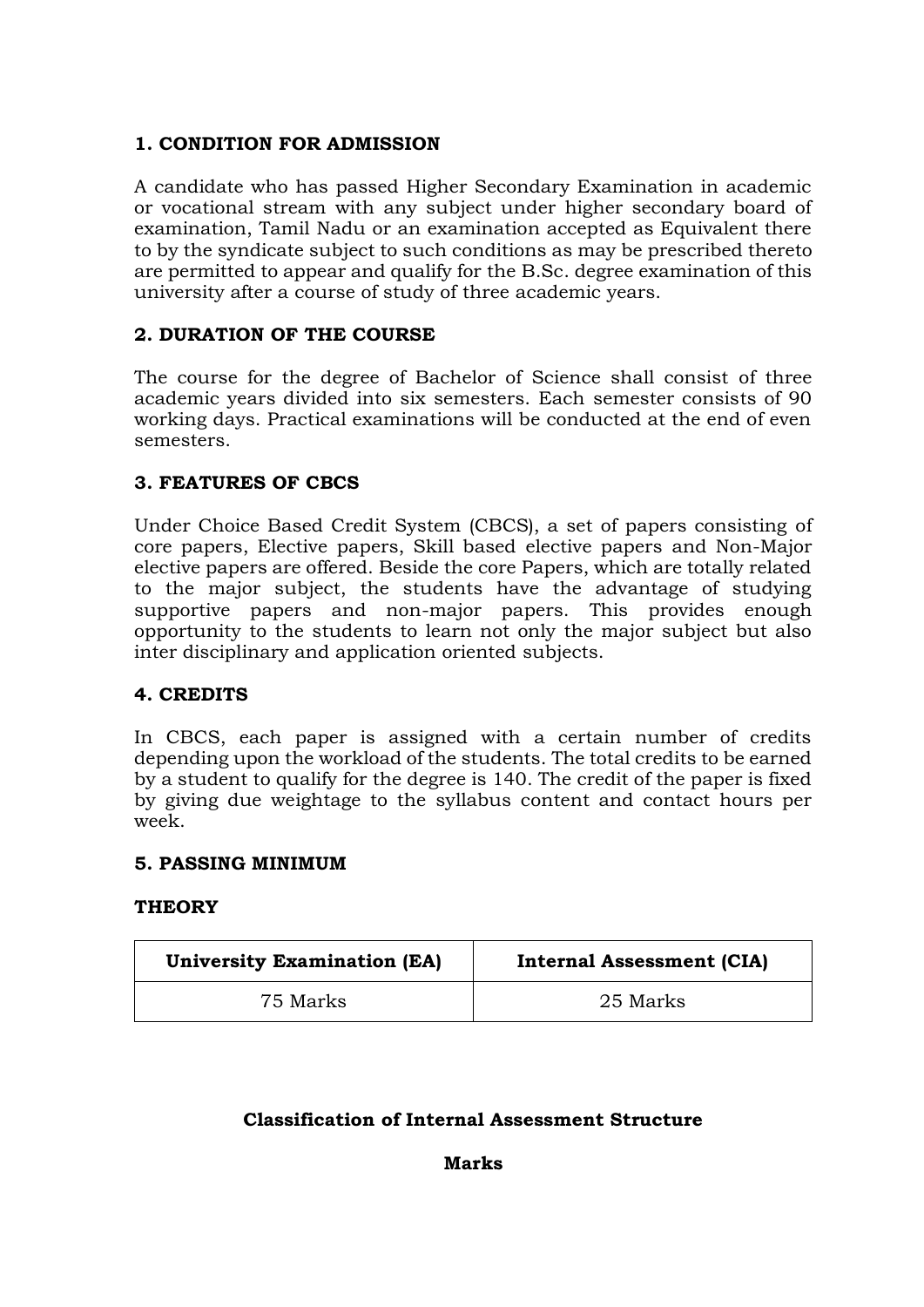| Tests                        | 15 Marks        |
|------------------------------|-----------------|
| Assignment                   | 05 Marks        |
| Attendance                   | 05 Marks        |
| <b>Total Marks</b>           | 25 Marks        |
|                              |                 |
| Passing Minimum (CIA) 40% :  | 10 Marks        |
| Passing Minimum (EA) 40% :   | 30 Marks        |
| <b>Total Passing Minimum</b> | <b>40 Marks</b> |

## **PRACTICAL**

| <b>University Examination (EA)</b> | <b>Internal Assessment (CIA)</b> |
|------------------------------------|----------------------------------|
| 60 Marks                           | 40 Marks                         |

#### **Classification of Internal Assessment Structure**

**Marks**

| Submission                               |                | 10 Marks        |
|------------------------------------------|----------------|-----------------|
| <b>Test</b>                              |                | 10 Marks        |
| Attendance                               | $\ddot{\cdot}$ | 10 Marks        |
| Continuous Assessment in Practical Class | $\ddot{\cdot}$ | 10 Marks        |
| <b>Total Marks</b>                       | :              | <b>40 Marks</b> |
|                                          |                |                 |
| Passing Minimum (CIA) 40%                |                | 16 Marks        |
| Passing Minimum (EA) 40%                 |                | 24 Marks        |
| Attendance                               |                | 05 Marks        |

#### **Total Passing Minimum : 40 Marks**

For the theory paper, the candidates shall be declared to have passed the examination if he/she secures not less than 30 marks out of 75 marks in the University examination in each theory paper and 10 marks out of 25 marks in the Internal Assessment and in total not less than 40 marks.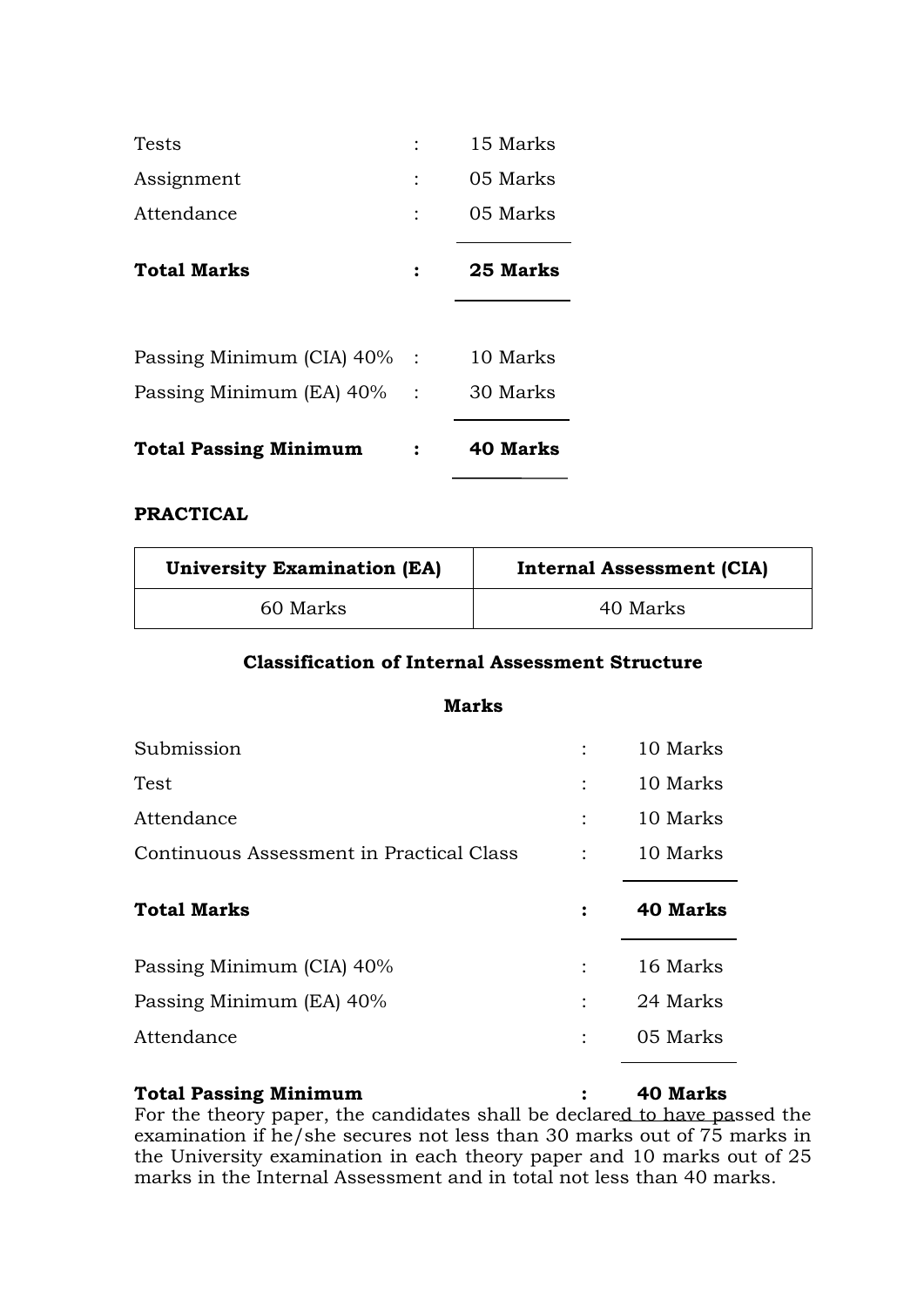For the practical paper, the candidates should get 24 marks (including the marks of record notebook) out of 60 marks in the University examination, 16 marks out of 40 marks in the Internal Assessment and in total not less than 40 marks to get passed the examination. There is no passing minimum for the record notebook. However submission of a record notebook is essential.

## **6. CLASSIFICATION OF SUCCESSFUL CANDIDATES**

Candidates who secure not less than 60% of the aggregate marks in the whole Examination shall be declared to have passed the examination First class.

All other successful candidates shall be declared to have passed in the Second class.

Candidates who obtain 75% of the marks in the aggregate shall be deemed to have passed the examination in First Class with Distinction provided they pass all the examinations prescribed for the course at the first appearance.

Other successful candidates who secure below 50% shall be declared to have passed the examination in Third class.

## **7. MAXIMUM DURATION FOR THE COMPLETION OF THE UG PROGRAMME**

The maximum duration for completion of the UG Programme shall not exceed twelve semesters.

## **8. COMMENCEMENT OF THIS REGUALTION**

These regulations shall take effect from the academic year 2021-2022, i.e., for students who are to be admitted to the first year of the course during the academic year 2021-2022 and thereafter.

## **9. TRANSITORY PROVISION**

Candidates who were admitted to the UG course of study before 2021-2022 shall be permitted to appear for the examinations under those regulations for a period of three years i.e., up to and inclusive of the examination of April/May 2025. Thereafter, they will be permitted to appear for the examination only under the regulations then in force.

## **SCHEME OF EXAMINATIONS**

The scheme of examination for different semesters shall be as follows:

Course Structure under OBE (Semester-wise Details)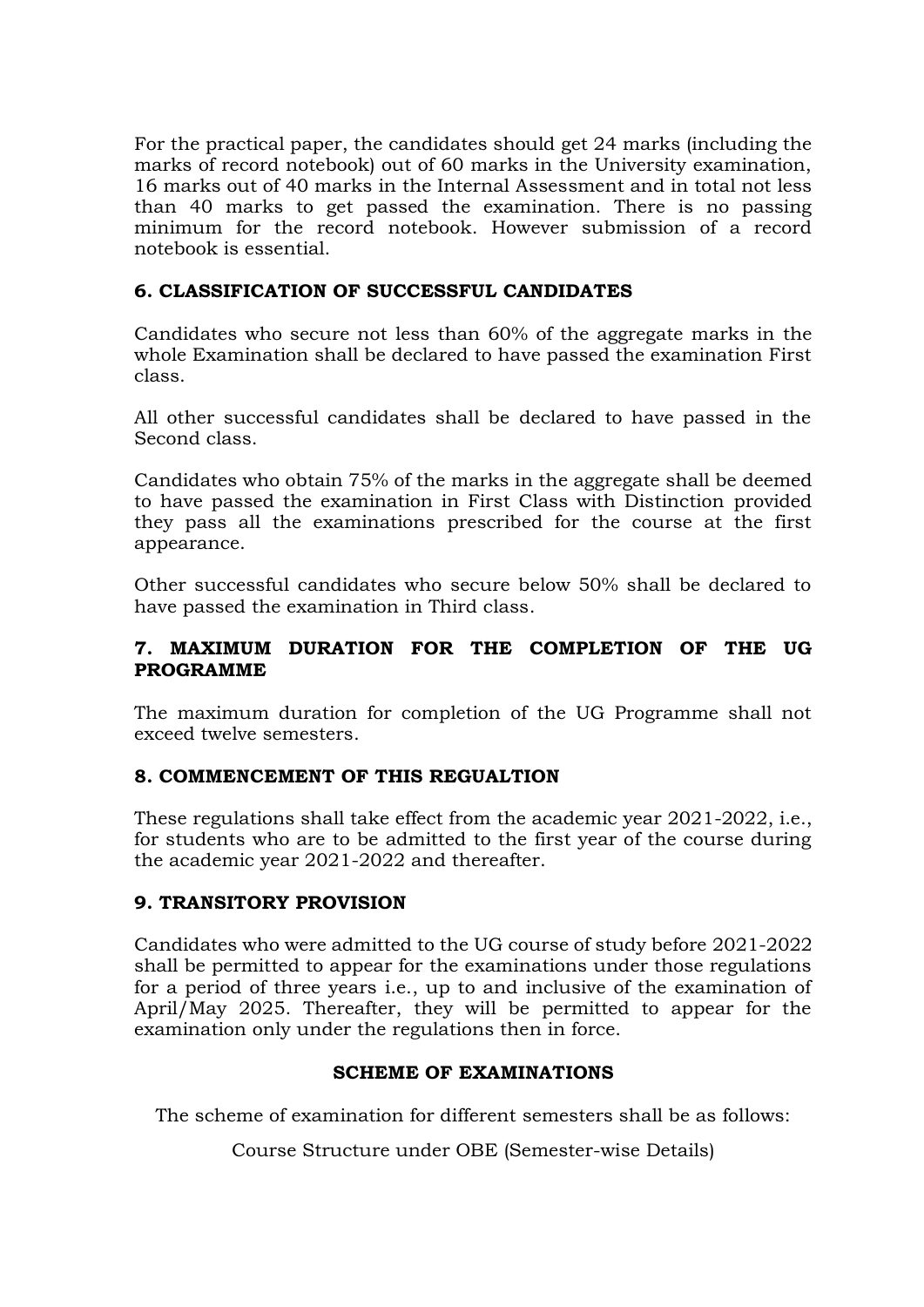#### **Branch I Geography**

(For the students admitted from the Academic year 2021-2022 onwards)

| <b>SEMESTER - I</b><br>21UFTA01<br>Tamil $-I$<br>$\overline{3}$<br>$\bf{I}$<br>Language<br>6<br>3<br>21UFEN02<br>$\mathbf{I}$<br>6<br>English $-I$<br>Language<br>5<br>$\overline{5}$<br>III<br>21UGG01<br>Core Theory $-I$<br>Climatology<br>$\overline{4}$<br>3<br>Allied I: Theory - I<br>Statistics - I<br>3<br>Allied Practical - I<br>Statistics Practical*<br>$\overline{\phantom{a}}$<br>3<br>Core Practical - I<br>Major Practical - I* Representation<br>21UGGP01<br>of Relief and Climatic Data<br>IV<br>Add-on Course<br>Professional English<br>6<br>4<br>$\overline{2}$<br>$\overline{2}$<br>Common<br>Value Education (Yoga)<br><b>NO. OF COURSES - 6</b><br><b>TOTAL</b><br>35<br>20<br>* Examination at the End of Second Semester<br><b>SEMESTER - II</b><br>21UFTA02<br>Tamil - II<br>3<br>Language<br>6<br>I<br>$\overline{3}$<br>$\overline{6}$<br>21UFEN02<br>English - II<br>$\mathbf{I}$<br>Language<br>5<br>Core Theory $-$ II<br>5<br>$\overline{III}$<br>21UGG02<br>Oceanography<br>Allied I: Theory - II<br>$\overline{3}$<br>Statistics -II<br>$\overline{4}$<br>$\overline{3}$<br>$\overline{3}$<br>Allied Practical $-I$<br><b>Statistics Practical</b><br>Core Practical - I<br>Major Practical - I - Representation<br>3<br>3<br>21UGGP01<br>of Relief and Climatic Data<br>Professional English<br>$\overline{4}$<br>IV<br>Add-on Course<br>6<br><b>Environmental Studies</b><br>$\overline{2}$<br>Common<br>$\overline{\phantom{a}}$<br><b>NO. OF COURSES - 8</b><br><b>TOTAL</b><br>35<br>24<br><b>SEMESTER - III</b><br>$Tamil - III$<br>21UFTA03<br>Language<br>3<br>6<br>I<br>3<br>21UFEN03<br>6<br>$\rm II$<br>Language<br>English - III<br>Core Theory - III<br>5<br>21UGG03<br>Geomorphology<br>III<br>$\overline{4}$<br>$\overline{4}$<br>$\overline{4}$<br>Allied II: Theory - I<br>Botany - I<br>$\overline{3}$<br>Allied Practical - I<br>Botany Practical*<br>$\overline{\phantom{0}}$<br>Major Practical - II* Map<br>3<br>21UGGP02<br>Core Practical - II<br>Interpretation and Socio-Economic<br>Data Representation<br>21UGGS01<br>$SBEC - I$<br>Fundamentals of Physical<br>$\overline{2}$<br>IV<br>2<br>Geography<br>$NMEC - I$<br>$\overline{2}$<br>2<br>19<br>NO. OF COURSES - 8<br><b>TOTAL</b><br>30<br>* Examination at the End of Fourth Semester<br><b>SEMESTER - IV</b><br>21UFTA04<br>$Tamil - IV$<br>$\overline{3}$<br>6<br>I<br>Language<br>$\rm II$<br>English $-$ IV<br>3<br>21UFEN04<br>Language<br>6<br>Core Theory $-$ IV<br>Regional Geography of Tamil Nadu<br>5<br>Ш<br>21UGG04<br>4<br>$\overline{4}$<br>$\overline{4}$<br>Allied II: Theory - II<br>Botany - II<br>3<br><b>Botany Practical</b><br>$\overline{3}$<br>Allied Practical - I<br>3<br>21UGGP02<br>Core Practical - II<br>Major Practical - II Map<br>4<br>Interpretation and Socio-Economic<br>Data Representation<br>IV<br>$SBEC - II$<br>Geography of Travel and Tourism<br>$\overline{2}$<br>21UGGS02<br>2<br>Field Visit and Report Preparation<br>Add-on Course<br>(Internship)<br>$NMEC - II$<br>2<br>$\overline{2}$<br><b>TOTAL</b><br>NO. OF COURSES - 8<br>30<br>26<br><b>SEMESTER - V</b><br>21UGG05<br>Core Theory $-V$<br>5<br>5<br>III<br>Human Geography | Part | Paper<br>Code | Course | <b>Title of the Paper</b> | Hours | Credit |
|--------------------------------------------------------------------------------------------------------------------------------------------------------------------------------------------------------------------------------------------------------------------------------------------------------------------------------------------------------------------------------------------------------------------------------------------------------------------------------------------------------------------------------------------------------------------------------------------------------------------------------------------------------------------------------------------------------------------------------------------------------------------------------------------------------------------------------------------------------------------------------------------------------------------------------------------------------------------------------------------------------------------------------------------------------------------------------------------------------------------------------------------------------------------------------------------------------------------------------------------------------------------------------------------------------------------------------------------------------------------------------------------------------------------------------------------------------------------------------------------------------------------------------------------------------------------------------------------------------------------------------------------------------------------------------------------------------------------------------------------------------------------------------------------------------------------------------------------------------------------------------------------------------------------------------------------------------------------------------------------------------------------------------------------------------------------------------------------------------------------------------------------------------------------------------------------------------------------------------------------------------------------------------------------------------------------------------------------------------------------------------------------------------------------------------------------------------------------------------------------------------------------------------------------------------------------------------------------------------------------------------------------------------------------------------------------------------------------------------------------------------------------------------------------------------------------------------------------------------------------------------------------------------------------------------------------------------------------------------------------------------------------------------------------------------------------------------------------------------------------------------------------------------------------------------------------------------------|------|---------------|--------|---------------------------|-------|--------|
|                                                                                                                                                                                                                                                                                                                                                                                                                                                                                                                                                                                                                                                                                                                                                                                                                                                                                                                                                                                                                                                                                                                                                                                                                                                                                                                                                                                                                                                                                                                                                                                                                                                                                                                                                                                                                                                                                                                                                                                                                                                                                                                                                                                                                                                                                                                                                                                                                                                                                                                                                                                                                                                                                                                                                                                                                                                                                                                                                                                                                                                                                                                                                                                                              |      |               |        |                           |       |        |
|                                                                                                                                                                                                                                                                                                                                                                                                                                                                                                                                                                                                                                                                                                                                                                                                                                                                                                                                                                                                                                                                                                                                                                                                                                                                                                                                                                                                                                                                                                                                                                                                                                                                                                                                                                                                                                                                                                                                                                                                                                                                                                                                                                                                                                                                                                                                                                                                                                                                                                                                                                                                                                                                                                                                                                                                                                                                                                                                                                                                                                                                                                                                                                                                              |      |               |        |                           |       |        |
|                                                                                                                                                                                                                                                                                                                                                                                                                                                                                                                                                                                                                                                                                                                                                                                                                                                                                                                                                                                                                                                                                                                                                                                                                                                                                                                                                                                                                                                                                                                                                                                                                                                                                                                                                                                                                                                                                                                                                                                                                                                                                                                                                                                                                                                                                                                                                                                                                                                                                                                                                                                                                                                                                                                                                                                                                                                                                                                                                                                                                                                                                                                                                                                                              |      |               |        |                           |       |        |
|                                                                                                                                                                                                                                                                                                                                                                                                                                                                                                                                                                                                                                                                                                                                                                                                                                                                                                                                                                                                                                                                                                                                                                                                                                                                                                                                                                                                                                                                                                                                                                                                                                                                                                                                                                                                                                                                                                                                                                                                                                                                                                                                                                                                                                                                                                                                                                                                                                                                                                                                                                                                                                                                                                                                                                                                                                                                                                                                                                                                                                                                                                                                                                                                              |      |               |        |                           |       |        |
|                                                                                                                                                                                                                                                                                                                                                                                                                                                                                                                                                                                                                                                                                                                                                                                                                                                                                                                                                                                                                                                                                                                                                                                                                                                                                                                                                                                                                                                                                                                                                                                                                                                                                                                                                                                                                                                                                                                                                                                                                                                                                                                                                                                                                                                                                                                                                                                                                                                                                                                                                                                                                                                                                                                                                                                                                                                                                                                                                                                                                                                                                                                                                                                                              |      |               |        |                           |       |        |
|                                                                                                                                                                                                                                                                                                                                                                                                                                                                                                                                                                                                                                                                                                                                                                                                                                                                                                                                                                                                                                                                                                                                                                                                                                                                                                                                                                                                                                                                                                                                                                                                                                                                                                                                                                                                                                                                                                                                                                                                                                                                                                                                                                                                                                                                                                                                                                                                                                                                                                                                                                                                                                                                                                                                                                                                                                                                                                                                                                                                                                                                                                                                                                                                              |      |               |        |                           |       |        |
|                                                                                                                                                                                                                                                                                                                                                                                                                                                                                                                                                                                                                                                                                                                                                                                                                                                                                                                                                                                                                                                                                                                                                                                                                                                                                                                                                                                                                                                                                                                                                                                                                                                                                                                                                                                                                                                                                                                                                                                                                                                                                                                                                                                                                                                                                                                                                                                                                                                                                                                                                                                                                                                                                                                                                                                                                                                                                                                                                                                                                                                                                                                                                                                                              |      |               |        |                           |       |        |
|                                                                                                                                                                                                                                                                                                                                                                                                                                                                                                                                                                                                                                                                                                                                                                                                                                                                                                                                                                                                                                                                                                                                                                                                                                                                                                                                                                                                                                                                                                                                                                                                                                                                                                                                                                                                                                                                                                                                                                                                                                                                                                                                                                                                                                                                                                                                                                                                                                                                                                                                                                                                                                                                                                                                                                                                                                                                                                                                                                                                                                                                                                                                                                                                              |      |               |        |                           |       |        |
|                                                                                                                                                                                                                                                                                                                                                                                                                                                                                                                                                                                                                                                                                                                                                                                                                                                                                                                                                                                                                                                                                                                                                                                                                                                                                                                                                                                                                                                                                                                                                                                                                                                                                                                                                                                                                                                                                                                                                                                                                                                                                                                                                                                                                                                                                                                                                                                                                                                                                                                                                                                                                                                                                                                                                                                                                                                                                                                                                                                                                                                                                                                                                                                                              |      |               |        |                           |       |        |
|                                                                                                                                                                                                                                                                                                                                                                                                                                                                                                                                                                                                                                                                                                                                                                                                                                                                                                                                                                                                                                                                                                                                                                                                                                                                                                                                                                                                                                                                                                                                                                                                                                                                                                                                                                                                                                                                                                                                                                                                                                                                                                                                                                                                                                                                                                                                                                                                                                                                                                                                                                                                                                                                                                                                                                                                                                                                                                                                                                                                                                                                                                                                                                                                              |      |               |        |                           |       |        |
|                                                                                                                                                                                                                                                                                                                                                                                                                                                                                                                                                                                                                                                                                                                                                                                                                                                                                                                                                                                                                                                                                                                                                                                                                                                                                                                                                                                                                                                                                                                                                                                                                                                                                                                                                                                                                                                                                                                                                                                                                                                                                                                                                                                                                                                                                                                                                                                                                                                                                                                                                                                                                                                                                                                                                                                                                                                                                                                                                                                                                                                                                                                                                                                                              |      |               |        |                           |       |        |
|                                                                                                                                                                                                                                                                                                                                                                                                                                                                                                                                                                                                                                                                                                                                                                                                                                                                                                                                                                                                                                                                                                                                                                                                                                                                                                                                                                                                                                                                                                                                                                                                                                                                                                                                                                                                                                                                                                                                                                                                                                                                                                                                                                                                                                                                                                                                                                                                                                                                                                                                                                                                                                                                                                                                                                                                                                                                                                                                                                                                                                                                                                                                                                                                              |      |               |        |                           |       |        |
|                                                                                                                                                                                                                                                                                                                                                                                                                                                                                                                                                                                                                                                                                                                                                                                                                                                                                                                                                                                                                                                                                                                                                                                                                                                                                                                                                                                                                                                                                                                                                                                                                                                                                                                                                                                                                                                                                                                                                                                                                                                                                                                                                                                                                                                                                                                                                                                                                                                                                                                                                                                                                                                                                                                                                                                                                                                                                                                                                                                                                                                                                                                                                                                                              |      |               |        |                           |       |        |
|                                                                                                                                                                                                                                                                                                                                                                                                                                                                                                                                                                                                                                                                                                                                                                                                                                                                                                                                                                                                                                                                                                                                                                                                                                                                                                                                                                                                                                                                                                                                                                                                                                                                                                                                                                                                                                                                                                                                                                                                                                                                                                                                                                                                                                                                                                                                                                                                                                                                                                                                                                                                                                                                                                                                                                                                                                                                                                                                                                                                                                                                                                                                                                                                              |      |               |        |                           |       |        |
|                                                                                                                                                                                                                                                                                                                                                                                                                                                                                                                                                                                                                                                                                                                                                                                                                                                                                                                                                                                                                                                                                                                                                                                                                                                                                                                                                                                                                                                                                                                                                                                                                                                                                                                                                                                                                                                                                                                                                                                                                                                                                                                                                                                                                                                                                                                                                                                                                                                                                                                                                                                                                                                                                                                                                                                                                                                                                                                                                                                                                                                                                                                                                                                                              |      |               |        |                           |       |        |
|                                                                                                                                                                                                                                                                                                                                                                                                                                                                                                                                                                                                                                                                                                                                                                                                                                                                                                                                                                                                                                                                                                                                                                                                                                                                                                                                                                                                                                                                                                                                                                                                                                                                                                                                                                                                                                                                                                                                                                                                                                                                                                                                                                                                                                                                                                                                                                                                                                                                                                                                                                                                                                                                                                                                                                                                                                                                                                                                                                                                                                                                                                                                                                                                              |      |               |        |                           |       |        |
|                                                                                                                                                                                                                                                                                                                                                                                                                                                                                                                                                                                                                                                                                                                                                                                                                                                                                                                                                                                                                                                                                                                                                                                                                                                                                                                                                                                                                                                                                                                                                                                                                                                                                                                                                                                                                                                                                                                                                                                                                                                                                                                                                                                                                                                                                                                                                                                                                                                                                                                                                                                                                                                                                                                                                                                                                                                                                                                                                                                                                                                                                                                                                                                                              |      |               |        |                           |       |        |
|                                                                                                                                                                                                                                                                                                                                                                                                                                                                                                                                                                                                                                                                                                                                                                                                                                                                                                                                                                                                                                                                                                                                                                                                                                                                                                                                                                                                                                                                                                                                                                                                                                                                                                                                                                                                                                                                                                                                                                                                                                                                                                                                                                                                                                                                                                                                                                                                                                                                                                                                                                                                                                                                                                                                                                                                                                                                                                                                                                                                                                                                                                                                                                                                              |      |               |        |                           |       |        |
|                                                                                                                                                                                                                                                                                                                                                                                                                                                                                                                                                                                                                                                                                                                                                                                                                                                                                                                                                                                                                                                                                                                                                                                                                                                                                                                                                                                                                                                                                                                                                                                                                                                                                                                                                                                                                                                                                                                                                                                                                                                                                                                                                                                                                                                                                                                                                                                                                                                                                                                                                                                                                                                                                                                                                                                                                                                                                                                                                                                                                                                                                                                                                                                                              |      |               |        |                           |       |        |
|                                                                                                                                                                                                                                                                                                                                                                                                                                                                                                                                                                                                                                                                                                                                                                                                                                                                                                                                                                                                                                                                                                                                                                                                                                                                                                                                                                                                                                                                                                                                                                                                                                                                                                                                                                                                                                                                                                                                                                                                                                                                                                                                                                                                                                                                                                                                                                                                                                                                                                                                                                                                                                                                                                                                                                                                                                                                                                                                                                                                                                                                                                                                                                                                              |      |               |        |                           |       |        |
|                                                                                                                                                                                                                                                                                                                                                                                                                                                                                                                                                                                                                                                                                                                                                                                                                                                                                                                                                                                                                                                                                                                                                                                                                                                                                                                                                                                                                                                                                                                                                                                                                                                                                                                                                                                                                                                                                                                                                                                                                                                                                                                                                                                                                                                                                                                                                                                                                                                                                                                                                                                                                                                                                                                                                                                                                                                                                                                                                                                                                                                                                                                                                                                                              |      |               |        |                           |       |        |
|                                                                                                                                                                                                                                                                                                                                                                                                                                                                                                                                                                                                                                                                                                                                                                                                                                                                                                                                                                                                                                                                                                                                                                                                                                                                                                                                                                                                                                                                                                                                                                                                                                                                                                                                                                                                                                                                                                                                                                                                                                                                                                                                                                                                                                                                                                                                                                                                                                                                                                                                                                                                                                                                                                                                                                                                                                                                                                                                                                                                                                                                                                                                                                                                              |      |               |        |                           |       |        |
|                                                                                                                                                                                                                                                                                                                                                                                                                                                                                                                                                                                                                                                                                                                                                                                                                                                                                                                                                                                                                                                                                                                                                                                                                                                                                                                                                                                                                                                                                                                                                                                                                                                                                                                                                                                                                                                                                                                                                                                                                                                                                                                                                                                                                                                                                                                                                                                                                                                                                                                                                                                                                                                                                                                                                                                                                                                                                                                                                                                                                                                                                                                                                                                                              |      |               |        |                           |       |        |
|                                                                                                                                                                                                                                                                                                                                                                                                                                                                                                                                                                                                                                                                                                                                                                                                                                                                                                                                                                                                                                                                                                                                                                                                                                                                                                                                                                                                                                                                                                                                                                                                                                                                                                                                                                                                                                                                                                                                                                                                                                                                                                                                                                                                                                                                                                                                                                                                                                                                                                                                                                                                                                                                                                                                                                                                                                                                                                                                                                                                                                                                                                                                                                                                              |      |               |        |                           |       |        |
|                                                                                                                                                                                                                                                                                                                                                                                                                                                                                                                                                                                                                                                                                                                                                                                                                                                                                                                                                                                                                                                                                                                                                                                                                                                                                                                                                                                                                                                                                                                                                                                                                                                                                                                                                                                                                                                                                                                                                                                                                                                                                                                                                                                                                                                                                                                                                                                                                                                                                                                                                                                                                                                                                                                                                                                                                                                                                                                                                                                                                                                                                                                                                                                                              |      |               |        |                           |       |        |
|                                                                                                                                                                                                                                                                                                                                                                                                                                                                                                                                                                                                                                                                                                                                                                                                                                                                                                                                                                                                                                                                                                                                                                                                                                                                                                                                                                                                                                                                                                                                                                                                                                                                                                                                                                                                                                                                                                                                                                                                                                                                                                                                                                                                                                                                                                                                                                                                                                                                                                                                                                                                                                                                                                                                                                                                                                                                                                                                                                                                                                                                                                                                                                                                              |      |               |        |                           |       |        |
|                                                                                                                                                                                                                                                                                                                                                                                                                                                                                                                                                                                                                                                                                                                                                                                                                                                                                                                                                                                                                                                                                                                                                                                                                                                                                                                                                                                                                                                                                                                                                                                                                                                                                                                                                                                                                                                                                                                                                                                                                                                                                                                                                                                                                                                                                                                                                                                                                                                                                                                                                                                                                                                                                                                                                                                                                                                                                                                                                                                                                                                                                                                                                                                                              |      |               |        |                           |       |        |
|                                                                                                                                                                                                                                                                                                                                                                                                                                                                                                                                                                                                                                                                                                                                                                                                                                                                                                                                                                                                                                                                                                                                                                                                                                                                                                                                                                                                                                                                                                                                                                                                                                                                                                                                                                                                                                                                                                                                                                                                                                                                                                                                                                                                                                                                                                                                                                                                                                                                                                                                                                                                                                                                                                                                                                                                                                                                                                                                                                                                                                                                                                                                                                                                              |      |               |        |                           |       |        |
|                                                                                                                                                                                                                                                                                                                                                                                                                                                                                                                                                                                                                                                                                                                                                                                                                                                                                                                                                                                                                                                                                                                                                                                                                                                                                                                                                                                                                                                                                                                                                                                                                                                                                                                                                                                                                                                                                                                                                                                                                                                                                                                                                                                                                                                                                                                                                                                                                                                                                                                                                                                                                                                                                                                                                                                                                                                                                                                                                                                                                                                                                                                                                                                                              |      |               |        |                           |       |        |
|                                                                                                                                                                                                                                                                                                                                                                                                                                                                                                                                                                                                                                                                                                                                                                                                                                                                                                                                                                                                                                                                                                                                                                                                                                                                                                                                                                                                                                                                                                                                                                                                                                                                                                                                                                                                                                                                                                                                                                                                                                                                                                                                                                                                                                                                                                                                                                                                                                                                                                                                                                                                                                                                                                                                                                                                                                                                                                                                                                                                                                                                                                                                                                                                              |      |               |        |                           |       |        |
|                                                                                                                                                                                                                                                                                                                                                                                                                                                                                                                                                                                                                                                                                                                                                                                                                                                                                                                                                                                                                                                                                                                                                                                                                                                                                                                                                                                                                                                                                                                                                                                                                                                                                                                                                                                                                                                                                                                                                                                                                                                                                                                                                                                                                                                                                                                                                                                                                                                                                                                                                                                                                                                                                                                                                                                                                                                                                                                                                                                                                                                                                                                                                                                                              |      |               |        |                           |       |        |
|                                                                                                                                                                                                                                                                                                                                                                                                                                                                                                                                                                                                                                                                                                                                                                                                                                                                                                                                                                                                                                                                                                                                                                                                                                                                                                                                                                                                                                                                                                                                                                                                                                                                                                                                                                                                                                                                                                                                                                                                                                                                                                                                                                                                                                                                                                                                                                                                                                                                                                                                                                                                                                                                                                                                                                                                                                                                                                                                                                                                                                                                                                                                                                                                              |      |               |        |                           |       |        |
|                                                                                                                                                                                                                                                                                                                                                                                                                                                                                                                                                                                                                                                                                                                                                                                                                                                                                                                                                                                                                                                                                                                                                                                                                                                                                                                                                                                                                                                                                                                                                                                                                                                                                                                                                                                                                                                                                                                                                                                                                                                                                                                                                                                                                                                                                                                                                                                                                                                                                                                                                                                                                                                                                                                                                                                                                                                                                                                                                                                                                                                                                                                                                                                                              |      |               |        |                           |       |        |
|                                                                                                                                                                                                                                                                                                                                                                                                                                                                                                                                                                                                                                                                                                                                                                                                                                                                                                                                                                                                                                                                                                                                                                                                                                                                                                                                                                                                                                                                                                                                                                                                                                                                                                                                                                                                                                                                                                                                                                                                                                                                                                                                                                                                                                                                                                                                                                                                                                                                                                                                                                                                                                                                                                                                                                                                                                                                                                                                                                                                                                                                                                                                                                                                              |      |               |        |                           |       |        |
|                                                                                                                                                                                                                                                                                                                                                                                                                                                                                                                                                                                                                                                                                                                                                                                                                                                                                                                                                                                                                                                                                                                                                                                                                                                                                                                                                                                                                                                                                                                                                                                                                                                                                                                                                                                                                                                                                                                                                                                                                                                                                                                                                                                                                                                                                                                                                                                                                                                                                                                                                                                                                                                                                                                                                                                                                                                                                                                                                                                                                                                                                                                                                                                                              |      |               |        |                           |       |        |
|                                                                                                                                                                                                                                                                                                                                                                                                                                                                                                                                                                                                                                                                                                                                                                                                                                                                                                                                                                                                                                                                                                                                                                                                                                                                                                                                                                                                                                                                                                                                                                                                                                                                                                                                                                                                                                                                                                                                                                                                                                                                                                                                                                                                                                                                                                                                                                                                                                                                                                                                                                                                                                                                                                                                                                                                                                                                                                                                                                                                                                                                                                                                                                                                              |      |               |        |                           |       |        |
|                                                                                                                                                                                                                                                                                                                                                                                                                                                                                                                                                                                                                                                                                                                                                                                                                                                                                                                                                                                                                                                                                                                                                                                                                                                                                                                                                                                                                                                                                                                                                                                                                                                                                                                                                                                                                                                                                                                                                                                                                                                                                                                                                                                                                                                                                                                                                                                                                                                                                                                                                                                                                                                                                                                                                                                                                                                                                                                                                                                                                                                                                                                                                                                                              |      |               |        |                           |       |        |
|                                                                                                                                                                                                                                                                                                                                                                                                                                                                                                                                                                                                                                                                                                                                                                                                                                                                                                                                                                                                                                                                                                                                                                                                                                                                                                                                                                                                                                                                                                                                                                                                                                                                                                                                                                                                                                                                                                                                                                                                                                                                                                                                                                                                                                                                                                                                                                                                                                                                                                                                                                                                                                                                                                                                                                                                                                                                                                                                                                                                                                                                                                                                                                                                              |      |               |        |                           |       |        |
|                                                                                                                                                                                                                                                                                                                                                                                                                                                                                                                                                                                                                                                                                                                                                                                                                                                                                                                                                                                                                                                                                                                                                                                                                                                                                                                                                                                                                                                                                                                                                                                                                                                                                                                                                                                                                                                                                                                                                                                                                                                                                                                                                                                                                                                                                                                                                                                                                                                                                                                                                                                                                                                                                                                                                                                                                                                                                                                                                                                                                                                                                                                                                                                                              |      |               |        |                           |       |        |
|                                                                                                                                                                                                                                                                                                                                                                                                                                                                                                                                                                                                                                                                                                                                                                                                                                                                                                                                                                                                                                                                                                                                                                                                                                                                                                                                                                                                                                                                                                                                                                                                                                                                                                                                                                                                                                                                                                                                                                                                                                                                                                                                                                                                                                                                                                                                                                                                                                                                                                                                                                                                                                                                                                                                                                                                                                                                                                                                                                                                                                                                                                                                                                                                              |      |               |        |                           |       |        |
|                                                                                                                                                                                                                                                                                                                                                                                                                                                                                                                                                                                                                                                                                                                                                                                                                                                                                                                                                                                                                                                                                                                                                                                                                                                                                                                                                                                                                                                                                                                                                                                                                                                                                                                                                                                                                                                                                                                                                                                                                                                                                                                                                                                                                                                                                                                                                                                                                                                                                                                                                                                                                                                                                                                                                                                                                                                                                                                                                                                                                                                                                                                                                                                                              |      |               |        |                           |       |        |
|                                                                                                                                                                                                                                                                                                                                                                                                                                                                                                                                                                                                                                                                                                                                                                                                                                                                                                                                                                                                                                                                                                                                                                                                                                                                                                                                                                                                                                                                                                                                                                                                                                                                                                                                                                                                                                                                                                                                                                                                                                                                                                                                                                                                                                                                                                                                                                                                                                                                                                                                                                                                                                                                                                                                                                                                                                                                                                                                                                                                                                                                                                                                                                                                              |      |               |        |                           |       |        |
|                                                                                                                                                                                                                                                                                                                                                                                                                                                                                                                                                                                                                                                                                                                                                                                                                                                                                                                                                                                                                                                                                                                                                                                                                                                                                                                                                                                                                                                                                                                                                                                                                                                                                                                                                                                                                                                                                                                                                                                                                                                                                                                                                                                                                                                                                                                                                                                                                                                                                                                                                                                                                                                                                                                                                                                                                                                                                                                                                                                                                                                                                                                                                                                                              |      |               |        |                           |       |        |
|                                                                                                                                                                                                                                                                                                                                                                                                                                                                                                                                                                                                                                                                                                                                                                                                                                                                                                                                                                                                                                                                                                                                                                                                                                                                                                                                                                                                                                                                                                                                                                                                                                                                                                                                                                                                                                                                                                                                                                                                                                                                                                                                                                                                                                                                                                                                                                                                                                                                                                                                                                                                                                                                                                                                                                                                                                                                                                                                                                                                                                                                                                                                                                                                              |      |               |        |                           |       |        |
|                                                                                                                                                                                                                                                                                                                                                                                                                                                                                                                                                                                                                                                                                                                                                                                                                                                                                                                                                                                                                                                                                                                                                                                                                                                                                                                                                                                                                                                                                                                                                                                                                                                                                                                                                                                                                                                                                                                                                                                                                                                                                                                                                                                                                                                                                                                                                                                                                                                                                                                                                                                                                                                                                                                                                                                                                                                                                                                                                                                                                                                                                                                                                                                                              |      |               |        |                           |       |        |
|                                                                                                                                                                                                                                                                                                                                                                                                                                                                                                                                                                                                                                                                                                                                                                                                                                                                                                                                                                                                                                                                                                                                                                                                                                                                                                                                                                                                                                                                                                                                                                                                                                                                                                                                                                                                                                                                                                                                                                                                                                                                                                                                                                                                                                                                                                                                                                                                                                                                                                                                                                                                                                                                                                                                                                                                                                                                                                                                                                                                                                                                                                                                                                                                              |      |               |        |                           |       |        |
|                                                                                                                                                                                                                                                                                                                                                                                                                                                                                                                                                                                                                                                                                                                                                                                                                                                                                                                                                                                                                                                                                                                                                                                                                                                                                                                                                                                                                                                                                                                                                                                                                                                                                                                                                                                                                                                                                                                                                                                                                                                                                                                                                                                                                                                                                                                                                                                                                                                                                                                                                                                                                                                                                                                                                                                                                                                                                                                                                                                                                                                                                                                                                                                                              |      |               |        |                           |       |        |
|                                                                                                                                                                                                                                                                                                                                                                                                                                                                                                                                                                                                                                                                                                                                                                                                                                                                                                                                                                                                                                                                                                                                                                                                                                                                                                                                                                                                                                                                                                                                                                                                                                                                                                                                                                                                                                                                                                                                                                                                                                                                                                                                                                                                                                                                                                                                                                                                                                                                                                                                                                                                                                                                                                                                                                                                                                                                                                                                                                                                                                                                                                                                                                                                              |      |               |        |                           |       |        |
|                                                                                                                                                                                                                                                                                                                                                                                                                                                                                                                                                                                                                                                                                                                                                                                                                                                                                                                                                                                                                                                                                                                                                                                                                                                                                                                                                                                                                                                                                                                                                                                                                                                                                                                                                                                                                                                                                                                                                                                                                                                                                                                                                                                                                                                                                                                                                                                                                                                                                                                                                                                                                                                                                                                                                                                                                                                                                                                                                                                                                                                                                                                                                                                                              |      |               |        |                           |       |        |
|                                                                                                                                                                                                                                                                                                                                                                                                                                                                                                                                                                                                                                                                                                                                                                                                                                                                                                                                                                                                                                                                                                                                                                                                                                                                                                                                                                                                                                                                                                                                                                                                                                                                                                                                                                                                                                                                                                                                                                                                                                                                                                                                                                                                                                                                                                                                                                                                                                                                                                                                                                                                                                                                                                                                                                                                                                                                                                                                                                                                                                                                                                                                                                                                              |      |               |        |                           |       |        |
|                                                                                                                                                                                                                                                                                                                                                                                                                                                                                                                                                                                                                                                                                                                                                                                                                                                                                                                                                                                                                                                                                                                                                                                                                                                                                                                                                                                                                                                                                                                                                                                                                                                                                                                                                                                                                                                                                                                                                                                                                                                                                                                                                                                                                                                                                                                                                                                                                                                                                                                                                                                                                                                                                                                                                                                                                                                                                                                                                                                                                                                                                                                                                                                                              |      |               |        |                           |       |        |
|                                                                                                                                                                                                                                                                                                                                                                                                                                                                                                                                                                                                                                                                                                                                                                                                                                                                                                                                                                                                                                                                                                                                                                                                                                                                                                                                                                                                                                                                                                                                                                                                                                                                                                                                                                                                                                                                                                                                                                                                                                                                                                                                                                                                                                                                                                                                                                                                                                                                                                                                                                                                                                                                                                                                                                                                                                                                                                                                                                                                                                                                                                                                                                                                              |      |               |        |                           |       |        |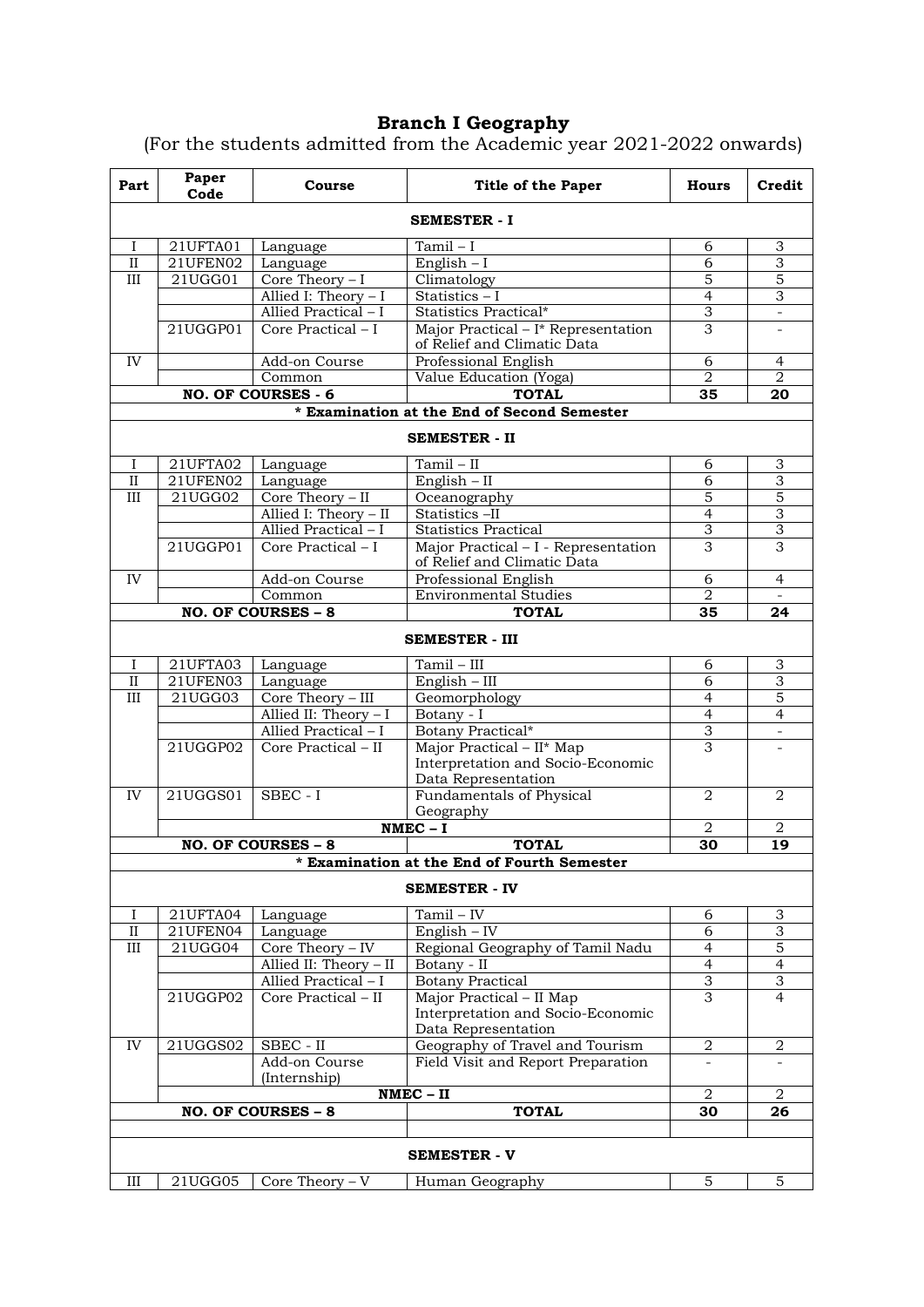| 21UGG06<br>Core Theory – VI               |          | Natural Regions of the World          | 5<br>$\overline{5}$                         | 5              |                |
|-------------------------------------------|----------|---------------------------------------|---------------------------------------------|----------------|----------------|
|                                           | 21UGG07  | $\overline{\text{Core}}$ Theory – VII | <b>Fundamentals of Cartography</b>          |                | 5              |
|                                           | 21UGGP03 | Core - Practical - III                | Major Practical - III* Map                  | 3              |                |
|                                           |          |                                       | Projections and Surveying                   |                |                |
|                                           | 21UGGP04 | Core - Practical - IV                 | Major Practical - IV* Remote                | 3              |                |
|                                           |          |                                       | Sensing Techniques in Geography             |                |                |
|                                           | 21UGGE01 | Core Elective $-1$                    | Bio-geography                               | 5              | 5              |
|                                           | 21UGGE02 | Core Elective – II                    | Remote Sensing and GIS                      | 5              | $\overline{5}$ |
| VI                                        | 21UGGS03 | SBEC - III                            | Physical Geography of India                 | $\overline{2}$ | $\overline{2}$ |
|                                           |          | NO. OF COURSES - 8                    | <b>TOTAL</b>                                | 33             | 27             |
|                                           |          |                                       | * Examination at the End of Sixth Semester  |                |                |
|                                           |          |                                       |                                             |                |                |
|                                           |          |                                       | <b>SEMESTER - VI</b>                        |                |                |
| III                                       | 21UGG08  | Core Theory - VIII                    | Geography of Resources                      | 5              | 5              |
|                                           | 21UGG09  | $Core$ Theory – IX                    | Regional Geography of Asia                  | $\overline{5}$ | $\overline{5}$ |
|                                           | 21UGGP03 | Core – Practical - III                | Major Practical - III Map                   | 3              | 4              |
|                                           |          |                                       | Projections and Surveying                   |                |                |
|                                           | 21UGGP04 | Core - Practical - IV                 | Major Practical - IV Remote                 | 3              | $\overline{4}$ |
|                                           |          |                                       | Sensing Techniques in Geography             |                |                |
|                                           | 21UGGE03 | Core Elective - III                   | Economic Geography of India                 | 5              | $\overline{5}$ |
|                                           | 21UGGE04 | Core Elective – IV                    | Geography of Population and                 | 5              | 5              |
|                                           |          |                                       | Settlement                                  |                |                |
| VI                                        | 21UGGS04 | SBEC - IV                             | Principles of Surveying                     | 2              | 2              |
|                                           | 21UEX01  | Common                                | *Extension Activities                       |                |                |
|                                           |          | NO. OF COURSES - 8                    | <b>TOTAL</b>                                | 28             | 30             |
|                                           |          | <b>TOTAL NO. OF COURSES - 45</b>      | <b>GRAND TOTAL</b>                          | 191            | 146            |
| <b>UE</b> - University Examination        |          |                                       | <b>CIA - Continuous Internal Assessment</b> |                |                |
| <b>SBEC - Skill Based Elective Course</b> |          |                                       | <b>NMEC - Non Major Elective Course</b>     |                |                |

## **QUESTION PATTERN**

## **CORE, SKILL BASED, ELECTIVE AND NON-MAJOR ELECTIVE AND ALLIED COURSES**

 **Max Marks = 75 Internal Marks = 25**

 **----------**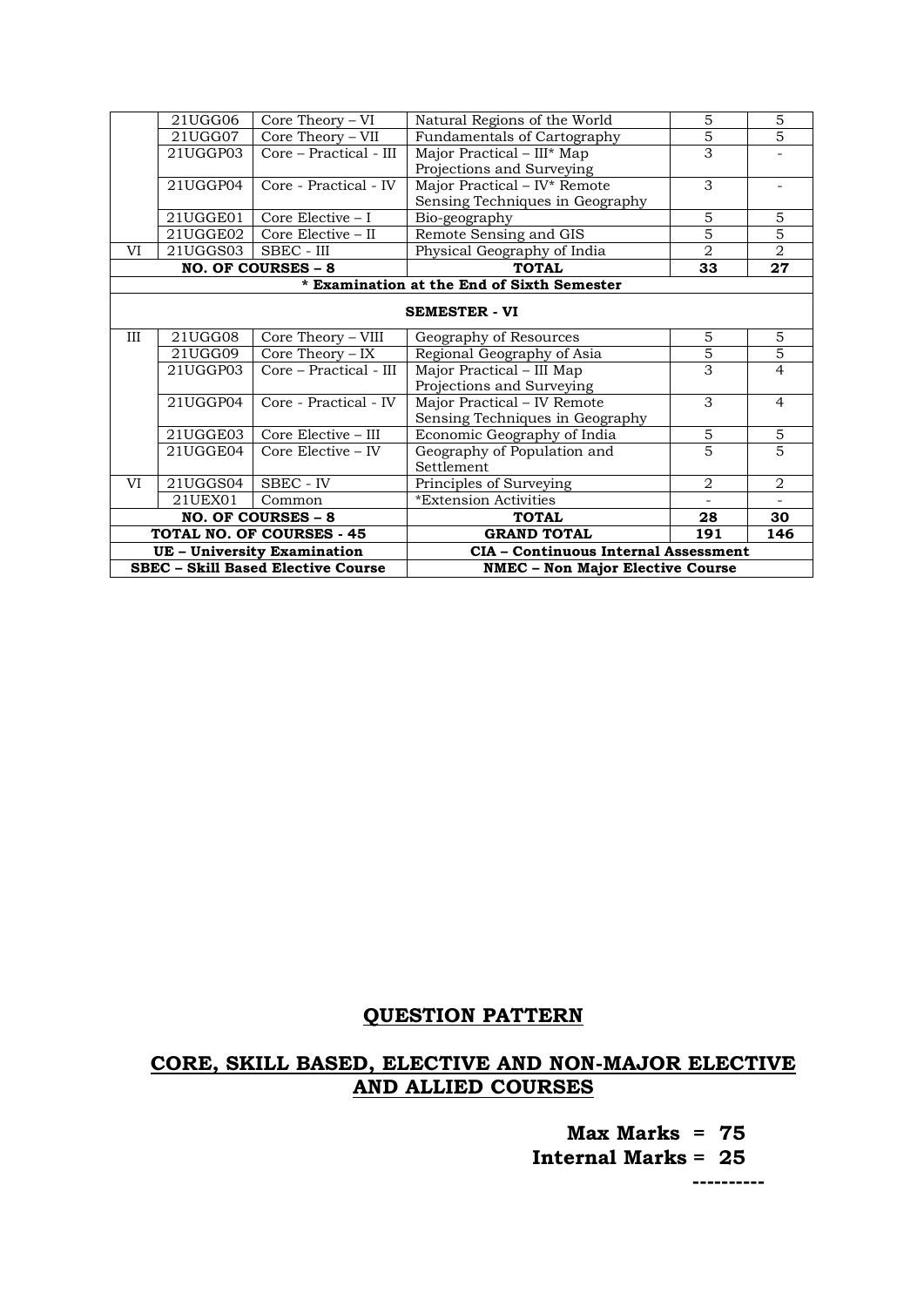## **Total = 100**

 **----------**

**Part – A (15 X 1 = 15 Marks) Answer ALL the Questions** *Three questions from each section*

## **Part – B (2 X 5 = 10 Marks) Answer ANY TWO Questions out of Five**

*Answer should not exceed 300 words*

## **PART-C (5X10=50 MARKS) Answer ALL the Questions**

*One question from each section Answer should not exceed 1200 words*

## **QUESTION PATTERN**

## **MAJOR COURSE PRACTICALS**

 **Internal Marks = 40 University Examination + Record = 60 ---------- Total = 100 ----------**

**Answer ALL the Questions Each question carries 10 Marks (5X10=50 Marks) For Record Submission = 10 Marks** Total Marks  $(50+10) = 60$ 

> Semester - I **Core Theory – I CLIMATOLOGY**

## **Paper Code: 21UGG01**

**Unit I: Definition of Climatology:** Rotation and Revolution of the Earth, Solstice, Equinox and Seasons, Elements of Weather and Climate, Composition and Structure of the Atmosphere, Insolation: factors affecting Insolation, Global energy budget,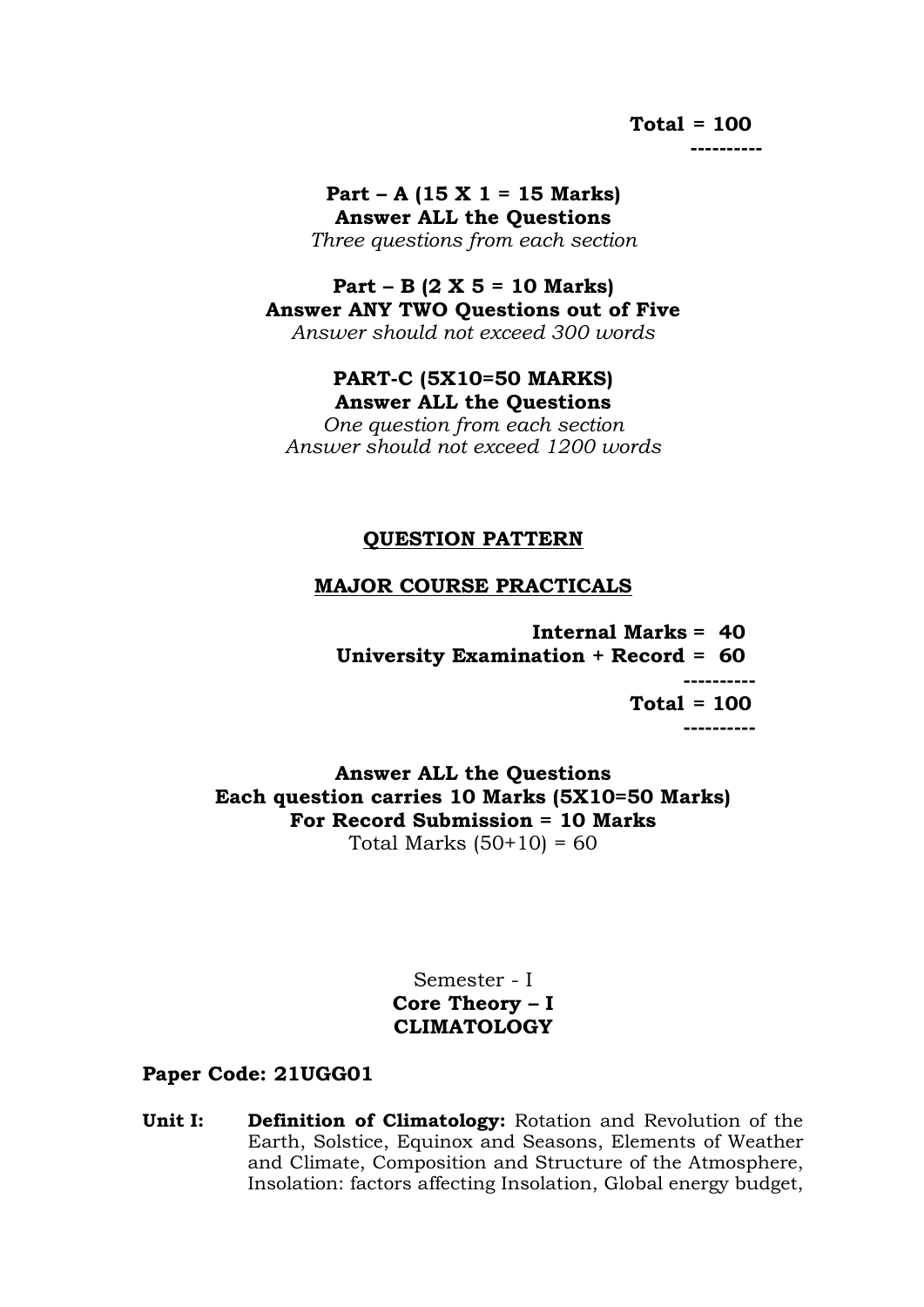Horizontal and Vertical Distribution Inversion of Temperature and affecting factors.

- **Unit II: Atmospheric Pressure:** Diurnal and Seasonal Variations Vertical and Horizontal distribution and factors affecting – Pressure Gradient – Coriolis force and Deflection. Winds: Causes and Types - Jet stream, planetary winds, Monsoon and Local winds.
- **Unit III: Atmospheric Moisture and Precipitation:** Humidity types Condensation – Cloud types – Precipitation and Rainfall: Types.
- **Unit IV: Air Masses and Fronts:** types, classification and properties Atmospheric Disturbances: Tropical, Temperate Cyclones, Thunderstorms and Tornadoes – Origin, Development and associated weather conditions.
- **Unit V: Climatic Classification:** Need and Basis of Climatic Classification – Koppen's Climatic Classification – Weather forecasting.

#### **Reference Books:**

- 1. Critchfield, H. (1975). *General Climatology*. Prentice-Hall, New York.
- 2. Das, P.K. (1968). *The Monsoons*. National Book Trust, New Delhi.
- 3. Mather, J.R. (1974). *Climatology: Fundamentals and Applications*. McGraw-Hill, New York.
- 4. Patterson, S. (1969). *Introduction of Meteorology*. McGraw-Hill Book Co., London.
- 5. Stringer, E.T. (1982). *Foundation of Climatology*. Surjeet Publications, New Delhi.
- 6. Trewartha, G.T. (1968). *An Introduction to Climate (4th Edition).* McGraw-Hill Book Kogakushu Ltd., New York.

Semester - II **Core Theory – II OCEANOGRAPHY**

## **Paper Code: 21UGG02**

**Unit I: Oceanography:** Scope, Content, Significance, Distribution of Land and Sea – Continental Shelf, Continental Slope, Deep Sea Plain, Oceanic Deeps and Submarine Canyons.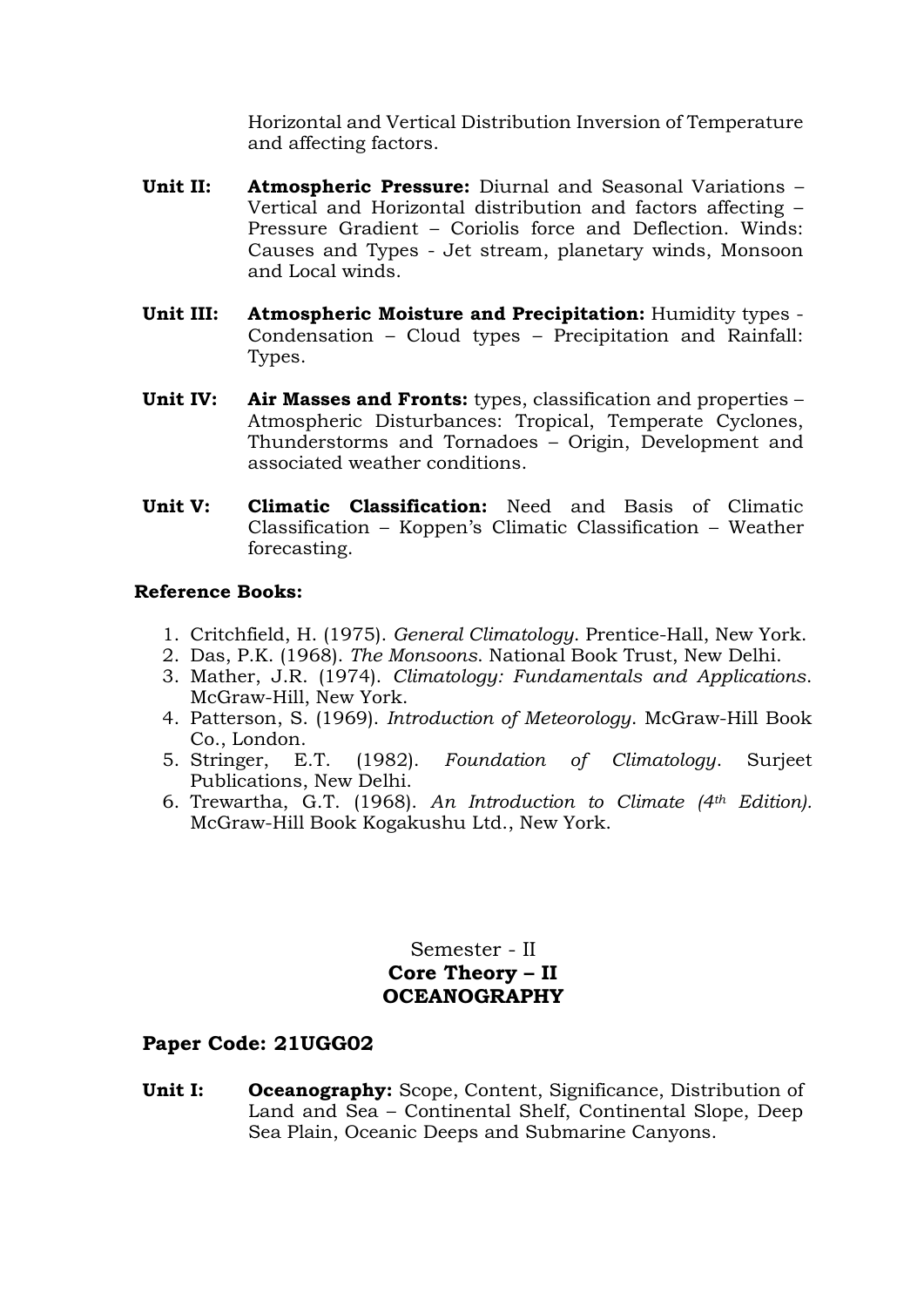- **Unit II: Relief Features of the Major Oceans:** Atlantic, Pacific and Indian Ocean – Horizontal and Vertical Distribution of Seawater Temperature, Salinity: Factors Affecting Salinity and Distribution.
- **Unit III: Ocean Water Circulation:** Factors Influencing Ocean Circulation – General Circulation of Ocean Currents, Currents of the Atlantic, Pacific and Indian Ocean, Waves and Tides: Definition and Types, Tsunamis: Origin and Effects.
- **Unit IV: Marine Sediments:** Types of Marine Sediments: Classification and Distribution – Coral Reefs types.
- **Unit V: Marine Resources:** Types of Marine Resources Distribution and Uses – Tidal Energy.

- 1. Anikouchine, W.A. and Sternberg, R.W. (1973). *The World Oceans - An Introduction to Oceanography*. Prentice-Hall, Englewood Cliffs, New Jersey.
- 2. Garrison, T. (1998). *Oceanography: An Invitation to Marine Science (3rd Edition),* Wadsworth Publishing Company, Belmont, California.
- 3. Gerald, S. (1980). *General Oceanography: An Introduction*. John Wiley & Sons, New York.
- 4. King, C.A.M. (1972). *Beaches and Coasts*. Edward Arnold, London.
- 5. King, C.A.M. (1975). *Oceanography for Geographers*. Edward Arnold, London.
- 6. Ramasamy, G. (1970). *Oceanography* (Tamil Edition). Tamil Nadu Text Book Society, Chennai.
- 7. Sharma, R.C. and Vatal, M. (1970). *Oceanography for Geographers*. Chaitanya Publishing House, Allahabad.

## Semester - II **Core Practical - I REPRESENTATION OF RELIEF AND CLIMATIC DATA**

- **Unit I: Map:** Definition and types Geo-coordinate System: Latitude and Longitude - Time Zone and International date line.
- **Unit II: Scales:** Meaning and types Construction of Linear, Comparative and Diagonal Scales – Conversion of Scales.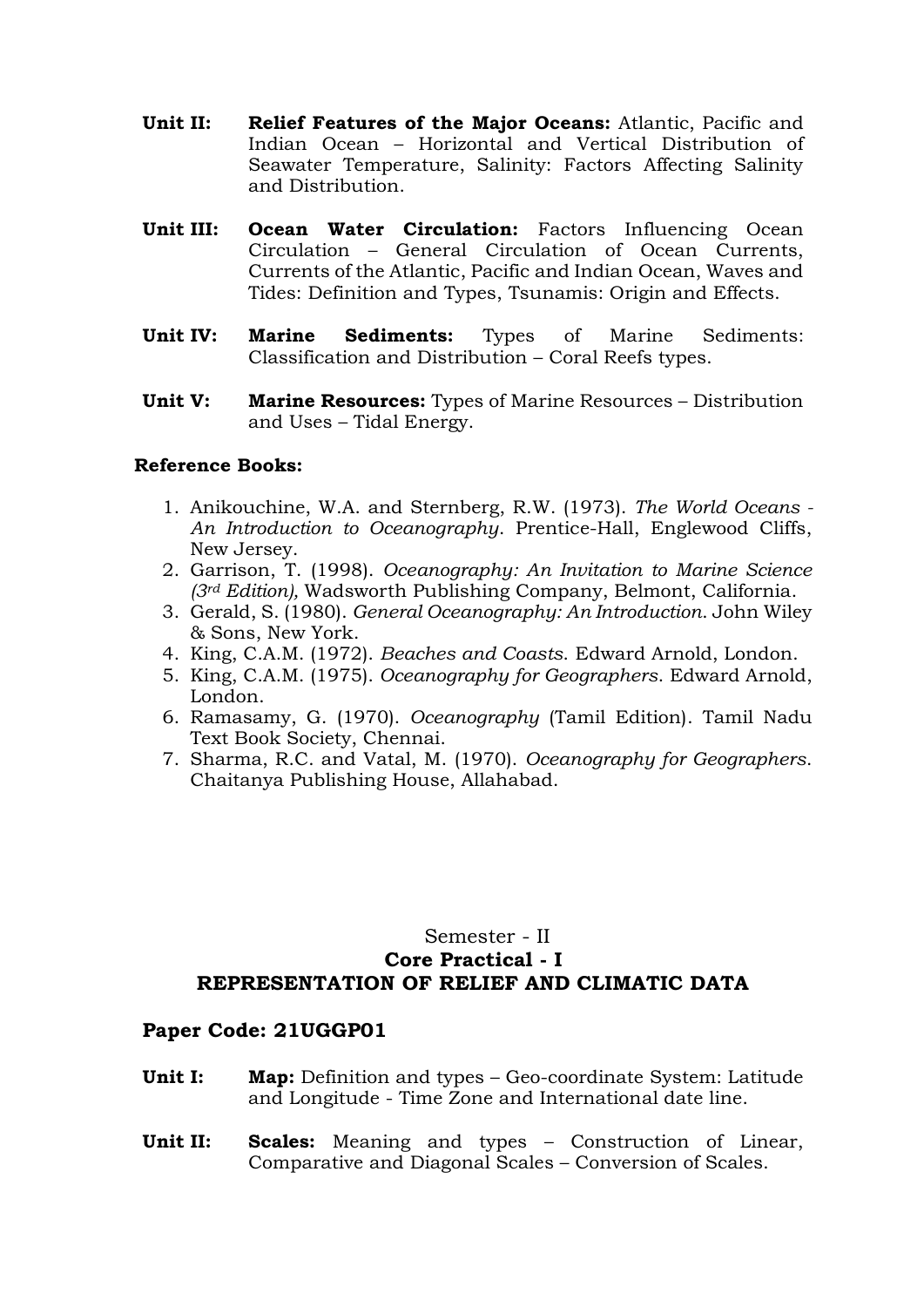- **Unit III: Measurement of Distance:** Thread, Divider and Rotometer methods; Measurement of Area: Square and Strip methods. Enlargement and Reduction of Map: Square and Similar Triangle methods.
- **Unit IV: Representation of Relief Features:** Interpolation of Contours – Contour diagrams with Cross-section.
- **Unit V: Representation of Climatic Data:** Climatic Graphs, Climograph, Hythergraph and Ergograph – Windrose diagram.

- 1. Singh, G. (1996). *Map Work and Practical Geography*. Vikas Publishing House Pvt. Ltd., New Delhi.
- 2. Khan Z.A. (1998). *Text Book of Practical Geography*. Concept Publishing Co., New Delhi.
- 3. Khullar, D.R. (2004). *Essentials of Practical Geography*. New Academic Publishing Co., Jalandhar.
- 4. Monkhouse, F.J. and Wilkinson, H.R. (1961). *Maps and Diagrams*. Methuen & Co., New York.
- 5. Negi, B.S. (1995). *Practical Geography*. Kedarnath, Meerut.

## Semester - III **Core Theory – III GEOMORPHOLOGY**

- **Unit I: Meaning, Scope, Content and Significance of Geomorphology:** Universe – Solar system – Origin of the earth – Hypothesis of Kant, Laplace and James.
- **Unit II: Internal Structure of the Earth:** Rock Types: Igneous, sedimentary and metamorphic. Geomorphic Processes: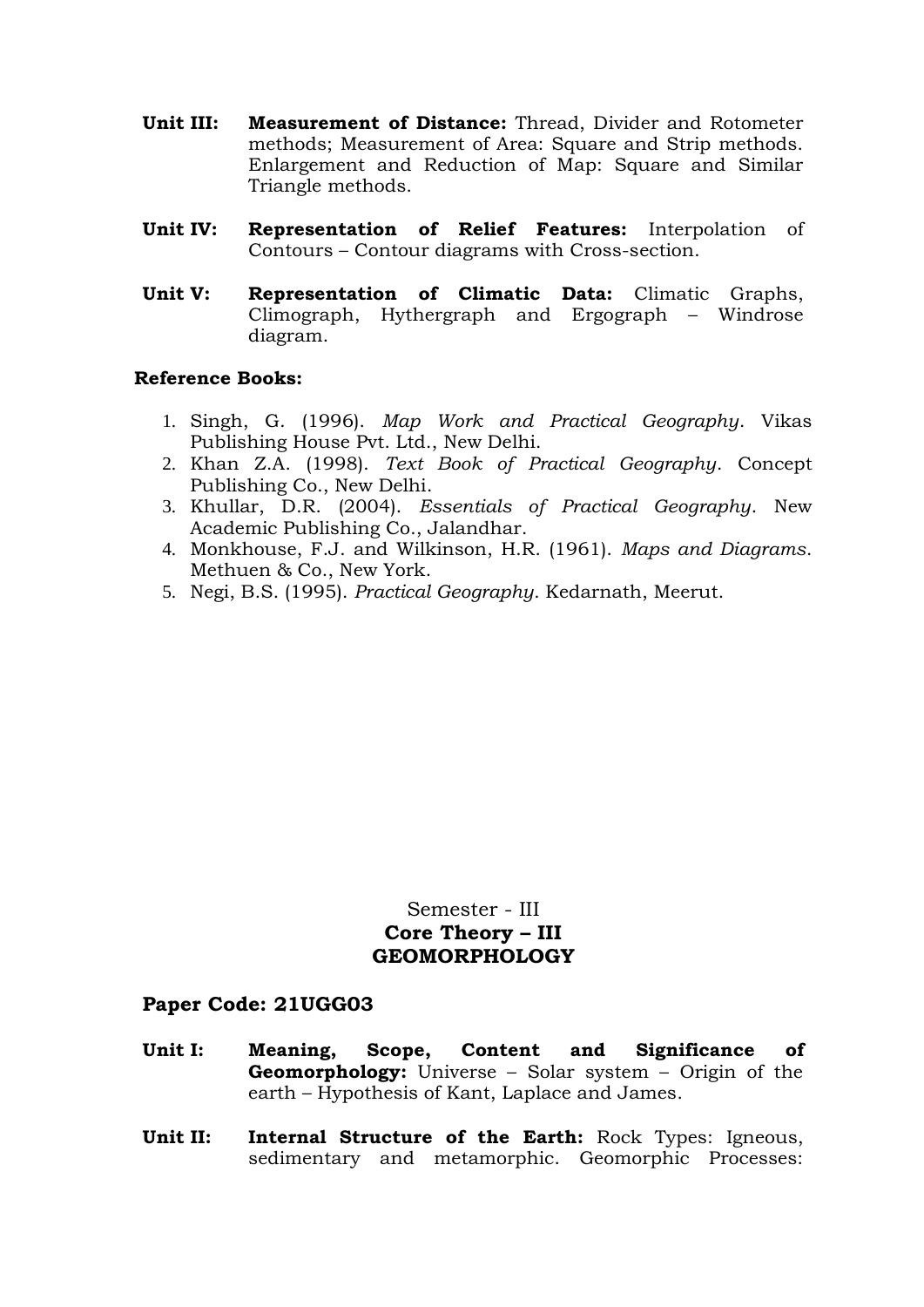Internal and external processes – Faults, Folds and Cracks, Volcanism and Earthquakes: types and distribution.

- **Unit III: External Processes:** Weathering: Physical, Chemical and Biological. Mass wasting: Soil creep, landslide, rock fall, rock slip and mud flow.
- **Unit IV: Landforms produced due to Erosion and Deposition with reference to:** a. Running water, and b. Underground water.
- **Unit V: Landforms produced due to Erosion and Deposition with reference to:** a) Glaciers, b) Winds, and c) Waves.

#### **Reference Books:**

- 1. Dayal, P.A. (1996). *Text book of Geomorphology*. Shukla Book Depot, Patna.
- 2. Kale, V.S. and Gupta, A. (2001). *Elements of Geomorphology*. Oxford University Press, Calcutta.
- 3. Monkhouse, F.J. (1974). *Principles of Physical Geography*. Hodder and Stoughton, London.
- 4. Pitty, A.F. (1974). *Introduction to Geomorphology*. Methuen, London.
- 5. Singh, S., (1998): *Geomorphology*, Prayag Pustakalay, Allahabad.
- 6. Sparks, B.W. (1960). *Geomorphology*. Longmans, London.
- 7. Strahler, A.N. and Strahler, A.H. (1987). *Modern Physical Geography (3rd Edition)*. John Wiley and Sons, New York.
- 8. Sivamoorthy, A. (1964). *Geomorphology* (Tamil Edition). Tamil Nadu Text Book Society, Chennai.

#### Semester-III

## **Skill-Based Elective Course - I (SBEC) FUNDAMENTALS OF PHYSICAL GEOGRAPHY**

- **Unit-I General Geography:** Nations and Capitals, Geographical locations - Latitude, Longitude and Time Zone, Solar system and Planets.
- **Unit-II Landforms:** Major Relief features, Earth's External and Internal forces and agents of Denudation-Features formed by them.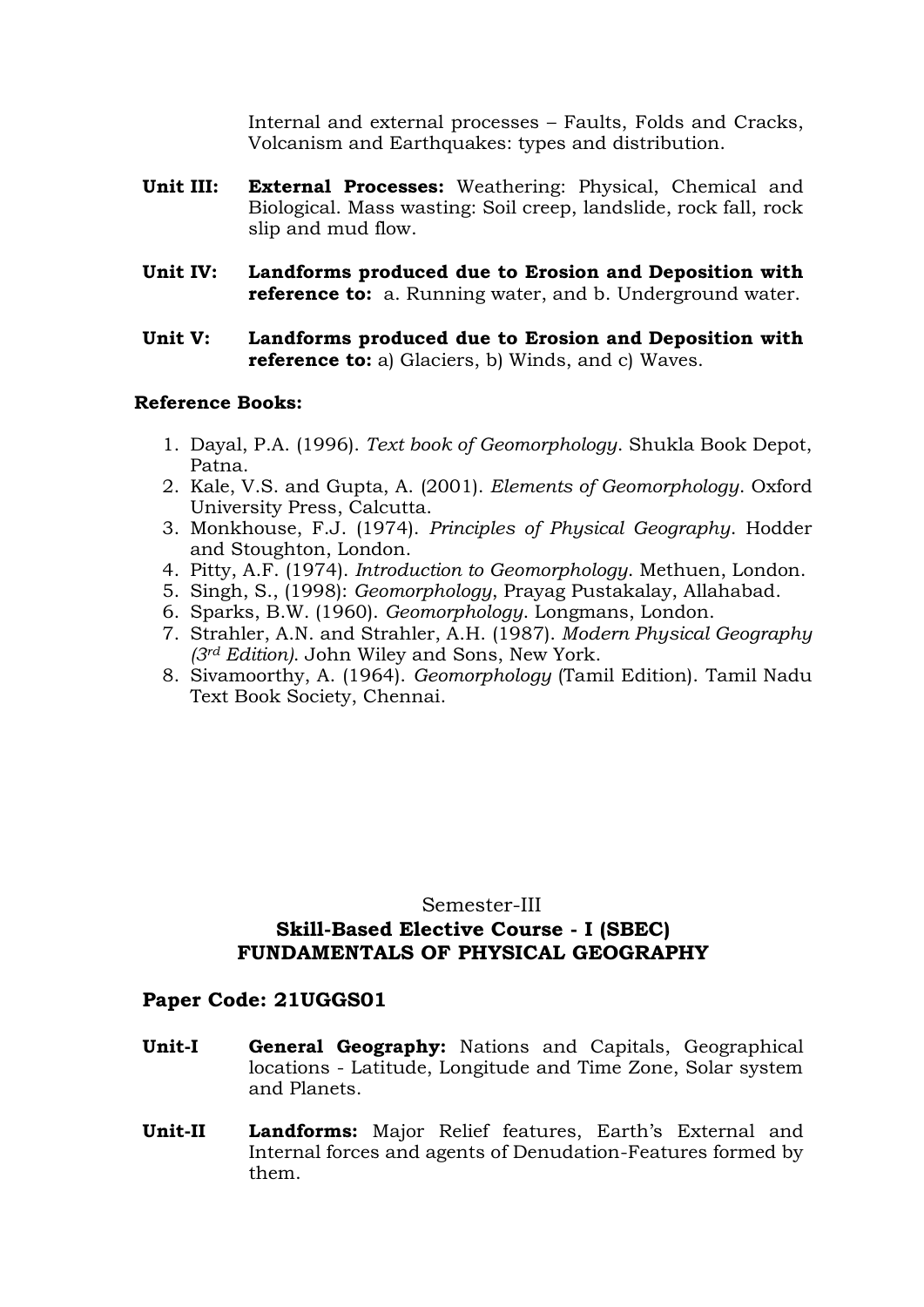- **Unit-III Climatology:** Atmosphere, insolation-Temperature, Pressure-Wind-Humidity-Forms of condensation and Precipitation-Types and distribution of rainfall - Air mass-Front, Cyclones.
- **Unit-IV Oceanography:** Land and Sea distribution-Bottom Topography of Oceans-Temperature, Salinity, Current, Tide, Coral reefs, Ocean deposits and Resources.
- **Unit-V Biogeography:** Elements of biogeography Environment, Habitat, Plants and animals - Distribution Groupings-Distribution of forests and major communities.

- 1. Dayal, P.A. (1996). *Text book of Geomorphology*. Shukla Book Depot, Patna.
- 2. Sivamoorthy, A. (1964). *Geomorphology (Tamil Edition)*. Tamil Nadu Text Book Society, Chennai.
- 3. Lal, D.S. (1989). *Climatology*. Chaitanya Publisher's House, Allahabad.
- 4. Critchfield, H. (1975). *General Climatology*. Prentice-Hall, New York.
- 5. Christopherson, R.W. (2011). *Geosystems: An Introduction to Physical Geography (*8th Edition). Prentice Hall, New Jersey.

## Semester - III **NMEC – I - Non-Major Elective Courses GEOGRAPHY OF INDIA**

- **Unit-I General Aspect:** Location and Extent Neighbouring Countries – Administrative Units – Major Physiographic Division.
- **Unit-II Climate:** Seasons and Monsoon Major River system Irrigation: Type and Distribution – Major Multipurpose Projects.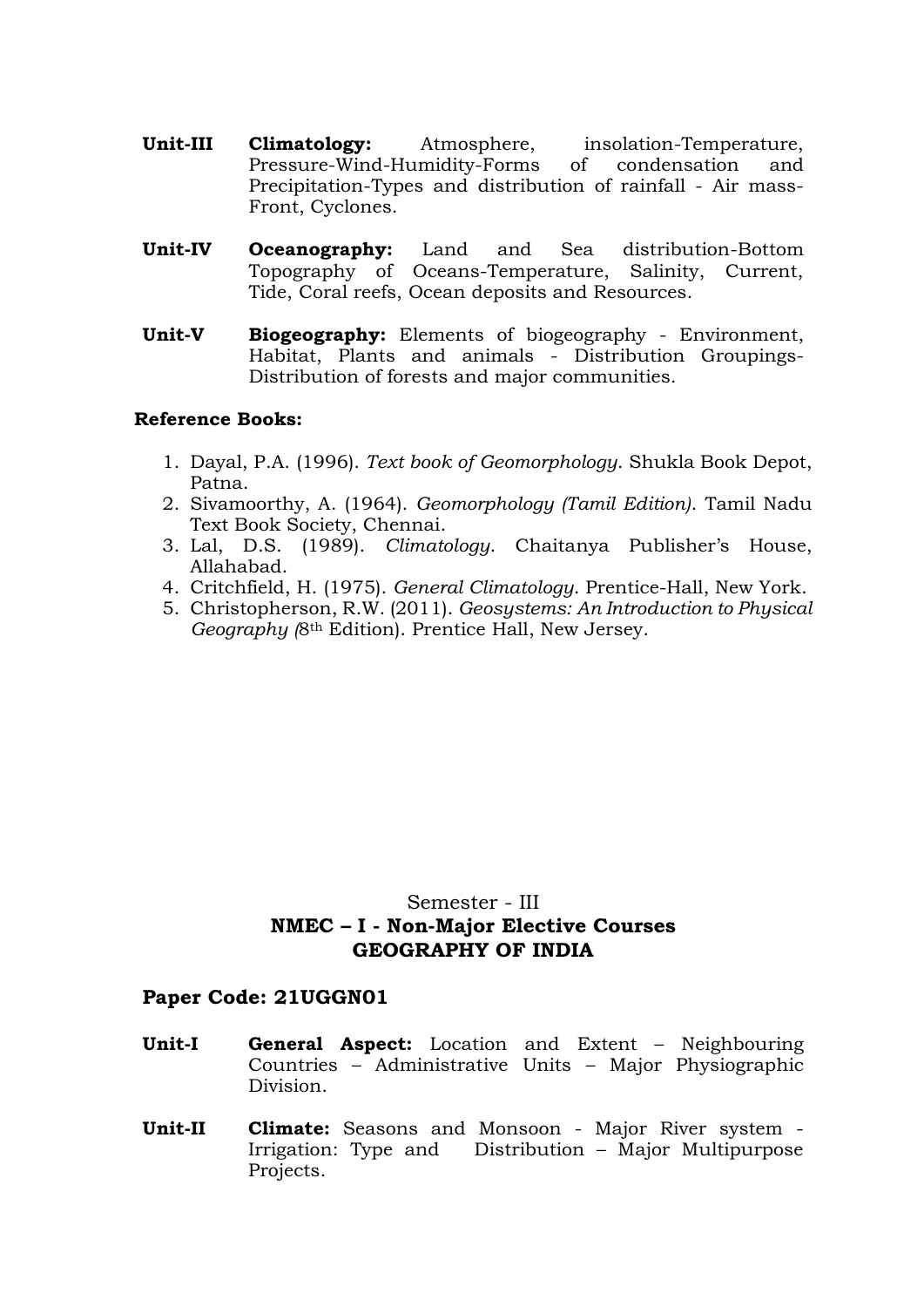- **Unit-III Natural Vegetation:** Major Soil type; Agricultural: Distribution and Production of Major Crops – Rice, Wheat, Tea, Coffee, Rubber, Sugar cane and Cotton.
- **Unit-IV Mineral Resources and their Distribution:** Iron ore, Manganese, Bauxite - Power Resources and their Distribution - Hydel, Atomic, thermal and Wind energy.
- **Unit-V Major Industries:** Cotton Textiles, Iron and Steel Population Distribution – Transport.

- 1. Singh, G. (1976). *A Geography of India*. Atma Ram & Sons Pub., New Delhi.
- 2. NCERT (2002). *India Physical Environment (Class IX)*. NCERT Publications, New Delhi.
- 3. Siddhartha, K. and Mukherjee, S. (2013). Geography through Maps (11th Edition). Kisalaya Publications Pvt. Ltd., New Delhi.
- 4. Husain, M. (2014). *Geography of India (5th Edition)*. McGraw Hill Education, New Delhi.
- 5. Sharma, T.C. and Coutinho, O. (1978). *Economic and Commercial Geography India (2nd Edition)*. Vikas Publishing House Pvt Ltd., New Delhi.
- 6. Mamoria, C.B. (1980). *Economic and Commercial Geography of India*. Shiva Lal Agarwala & Company, Agra.
- 7. Dubey, R.N. and Negi, B.S. (1968). *Economic and Commercial Geography of India*. Kitabmahal, Allahabad.
- 8. Tiwari, R.C. (2010). *Geography of India*. Prayag Pustak Bhawan, Allahabad.

## Semester - IV **Core Theory – IV REGIONAL GEOGRAPHY OF TAMIL NADU**

- **Unit I: Location and Extent**: Administrative units Major relief features – Major rivers – Climate: temperature, Seasonal and Annual rainfall – distribution, Soil: types and their distribution.
- **Unit II: Irrigation and Agriculture:** types and distribution canal, tank and well irrigation, Agriculture: distribution and production of rice, cotton, sugarcane, and rain fed crops, oil seeds, tea and coffee.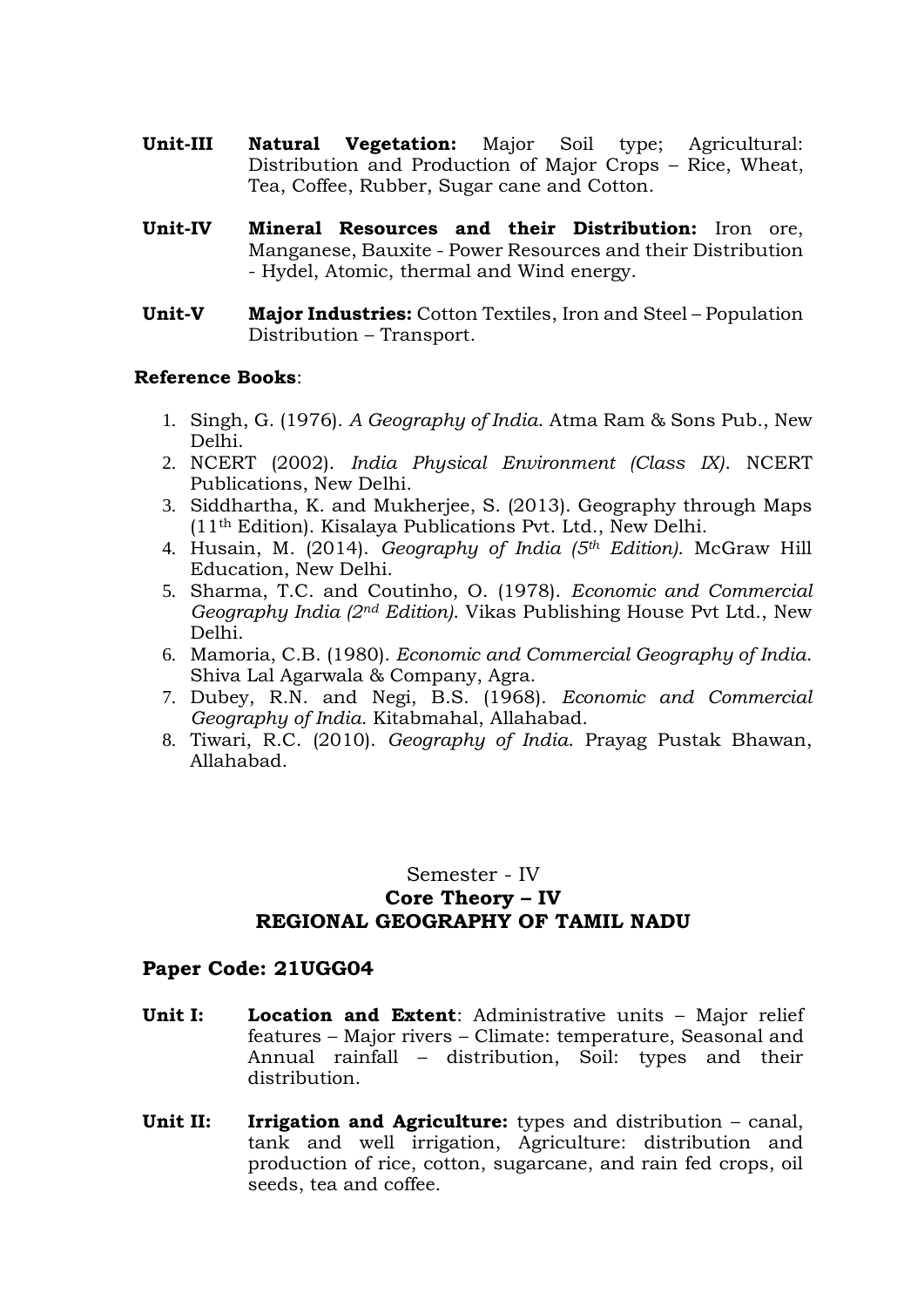- **Unit III: Forest, Livestock and Fisheries**: types and distribution, forest products, Livestock: cattle, sheep, dairying and fisheries-inland and deep-sea fishing.
- **Unit IV: Mineral and Industrial Resources:** General distribution and production. Power resources: Hydel, thermal, atomic and wind power, Industries: distribution and production of – Iron and steel, cement, sugar, cotton, automobile and paper.
- **Unit V: Transport and Population:** Roads, Railways, Air and Sea transportation - Important ports, Population – growth and distribution of rural and urban population.

- 1. Kumaraswamy, S.V. (2002). *Geography of Tamil Nadu* (Tamil Edition), Sakthi Abirami Pathipagam, Kumbakonam.
- 2. *Statistical Hand Book of Tamil Nadu*. Department of Economics and Statistics (2004). Government of Tamil Nadu, Chennai.
- 3. *Tamil Nadu – An Economic Appraisal 2011-12 to 2013-14* (2014). Department of Evaluation and Applied Research, Chennai.
- 4. *Season and Crop Report of Tamil Nadu for the Agricultural Year 2003- 2004* (2004). Department of Economics and Statistics, Chennai.

## Semester - IV **Core Practical - II MAP INTERPRETATION AND SOCIO-ECONOMIC DATA REPRESENTATION**

- **Unit I: Meteorological Signs and Symbols:** Station Model Study and Interpretation of Weather Reports of India (January, July, May and November only).
- **Unit II: Indian Topographical Maps:** Conventional Signs and Symbols - Interpretation of Indian Topographical maps (Plain, Plateaus, Hills and Mountains) Cultural features (Transportation and Settlements)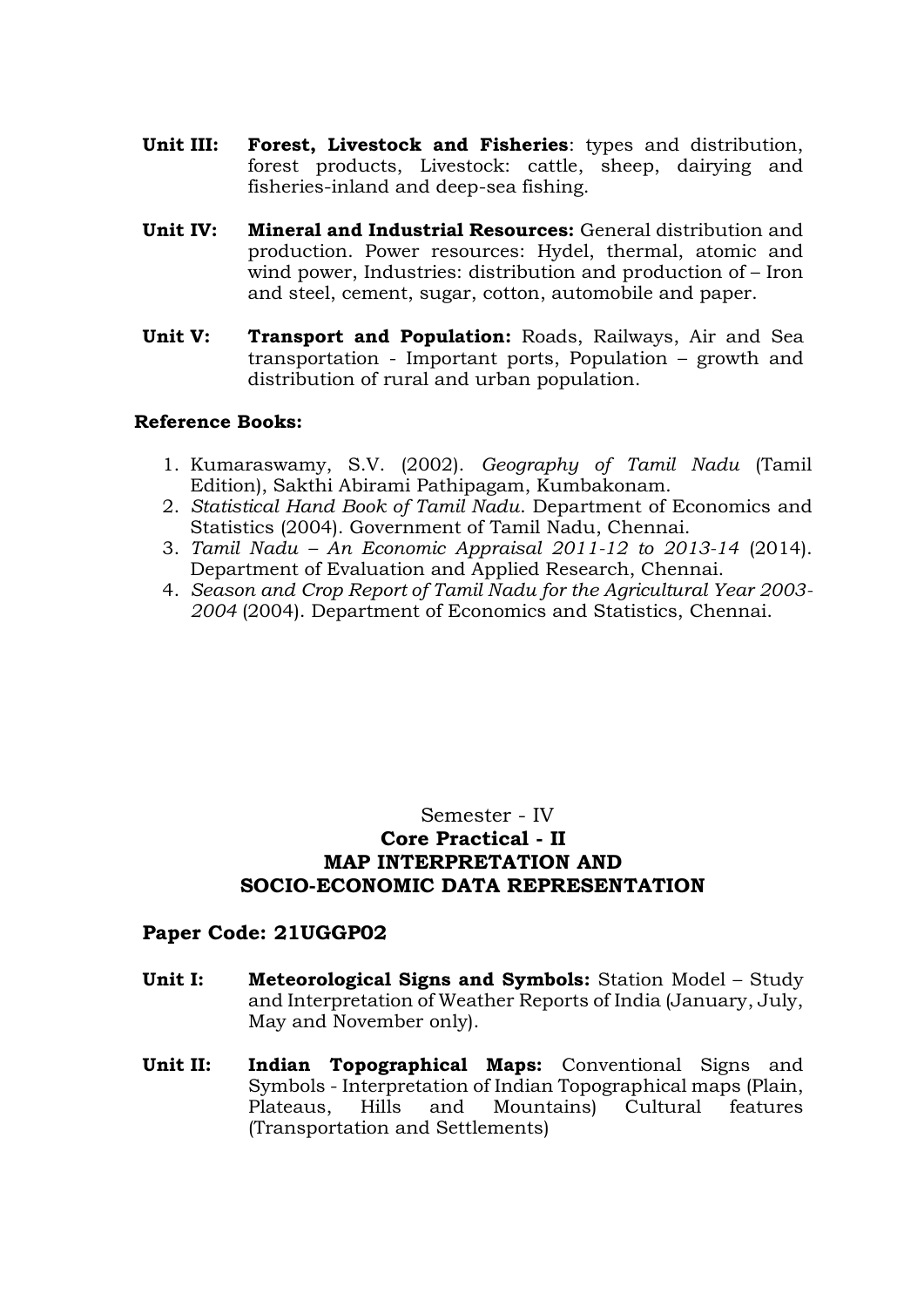- **Unit III: Representation of Economic Data:** One Dimensional Diagrams – Bars: Two Dimensional Diagrams: Rectangular, Squares and Circles – Three Dimensional Diagrams: Cubes and Spheres.
- **Unit IV: Pyramidal Diagrams:** Pictorial Flow Line and Pie diagrams.
- **Unit V: Methods of Representing Distribution of Data:** Drawing of Isopleths, Choropleths, Chorochromatic and Choroschematic Maps.

- 1. Monkhouse, F.J. and Wilkinson, H.R. (1971). *Maps and Diagrams (3rd Edition)*. Methuen & Co., London.
- 2. Singh, G. (1995). *Map Work and Practical Geography (3rd Edition)*. Vikas Publishing House Pvt. Ltd., New Delhi.
- 3. Khan, M.Z.A. (1998). *Text Book of Practical Geography*. Concept Publishing Company, New Delhi.
- 4. Misra, R.P. and Ramesh, A. (1989). *Fundamentals of Cartography*. Concept Publishing Company, New Delhi.
- 5. Negi, B.S. (1998). *Practical Geography*. Kedarnath and Ramnath, Meerut.
- 6. Saha, P. and Basu, P. (2013). *Advanced Practical Geography*. Kolkata Books and Allied Publisher, Kolkata.

## Semester-IV

## **Skill-Based Elective Course - II (SBEC) GEOGRAPHY OF TRAVEL AND TOURISM**

- **Unit-I Tourism:** Scope and Significance of Tourism Basic components of tourism: Attraction, Accessibility and Accommodation – Factors affecting tourism activities – Types of tourism.
- **Unit-II Travel Documents:** Passport and Visa types Tourist facilities and services: Transport facilities – Accommodation, Catering and Hospitality – Entertainment, Trade, Fairs, Festival, Sports and Games.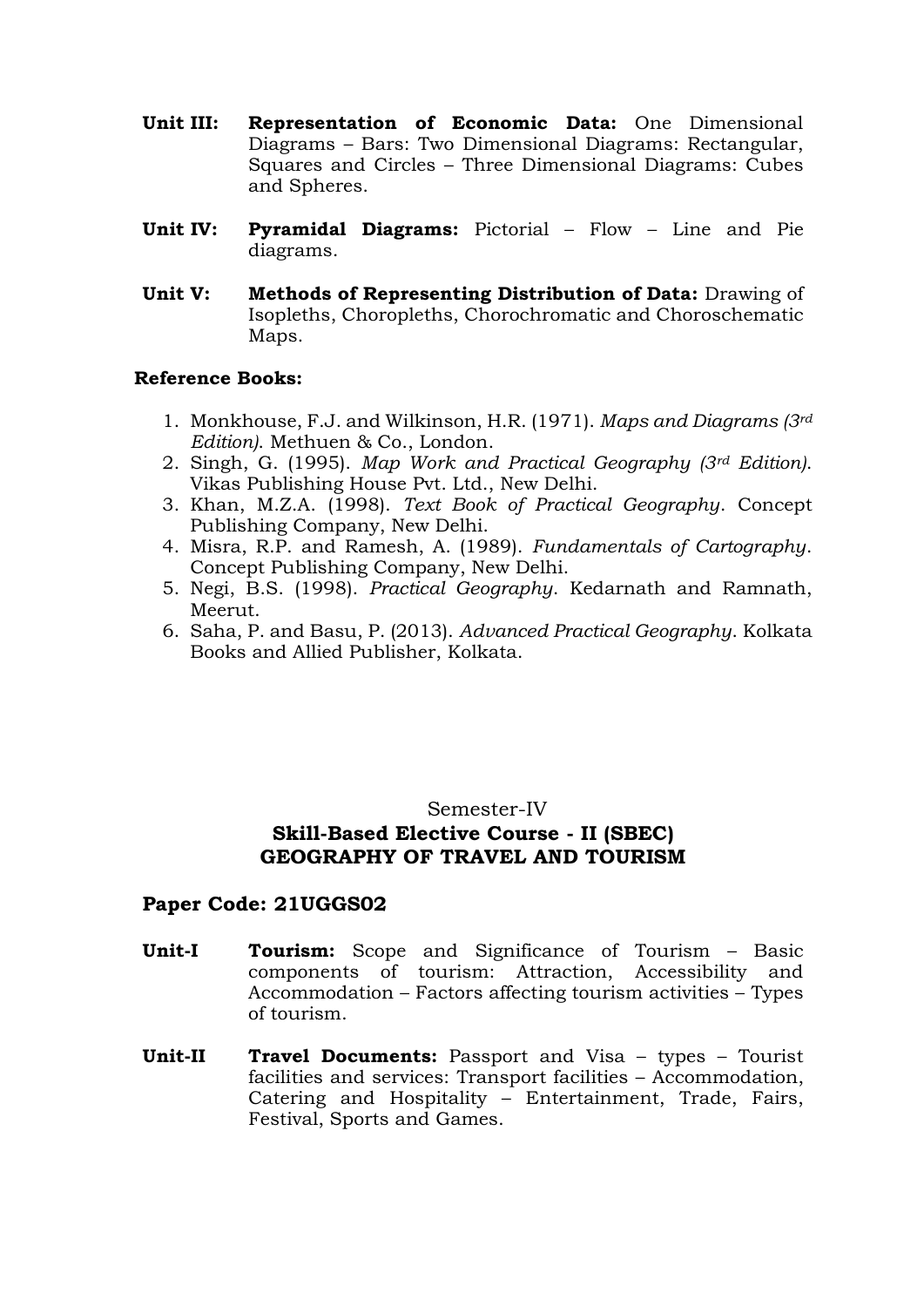- **Unit-III Accommodation:** Significance and role in tourism industry Hotel types, Motels, Choultries, Guest Houses, Youth Hostels, Tour Operators.
- **Unit-IV Tourism and Travel Agencies:** Functions Role of trade fairs and festivals - National and International sports and games as promoters - Tourism in Tamil Nadu - Impact on Economy.
- **Unit-V Major Tourist Centers of India:** Selected centers only (Jaipur, Agra, Shimla, Ajanta and Ellora) – A Geographical study of tourist centers: Udgamandalam, Kodaikanal, Yercaud, Bengaluru and Mysuru.

- 1. Seth, P.N. and Bhat, S.S. (2012). *An Introduction to Travel and Tourism*. Sterling Publishers Private Ltd., New Delhi.
- 2. Ghosh, B. (2009). *Tourism and Travel Management (2nd Edition)*. Vikas Publishing House Pvt. Limited. New Delhi.
- 3. Singh, A.P. (1989). *Himalayan Environment and Tourism*. Chugh Publications, Allahabad.
- 4. Kaul, R.N. (1985). *Dynamics if Tourism: A Trilogy*. Sterling Publishers Pvt. Limited, New Delhi.
- 5. Bhatia, A.K. (2002). *Tourism Development: Principles and Practices*. Sterling Publishers Pvt. Limited, New Delhi.
- 6. Singh, S.N. (1985). *Geography of Tourism and Recreation with Special Reference to Varanasi*. Inter India Publication, New Delhi.
- 7. Das, M. (1983)*. India, a Tourist Paradise: Introducing a Wonderful Land and a Wonderful People*. Sterling Publishers Pvt. Limited, New Delhi.

#### Semester – IV

## **NMEC – II - Non-Major Elective Courses GEOGRAPHY OF TAMIL NADU**

- **Unit-I Location and Extent**: Administrative units Major relief features Major rivers – Climate: temperature, Seasonal and Annual rainfall - distribution, Soil: types and their distribution.
- **Unit-II Forest, Livestock and Fisheries**: types and distribution, forest products, Livestock: cattle, sheep, dairying and fisheries-inland and deep-sea fishing.
- **Unit-III Irrigation and Agriculture:** types and distribution canal, tank and well irrigation, Agriculture: distribution and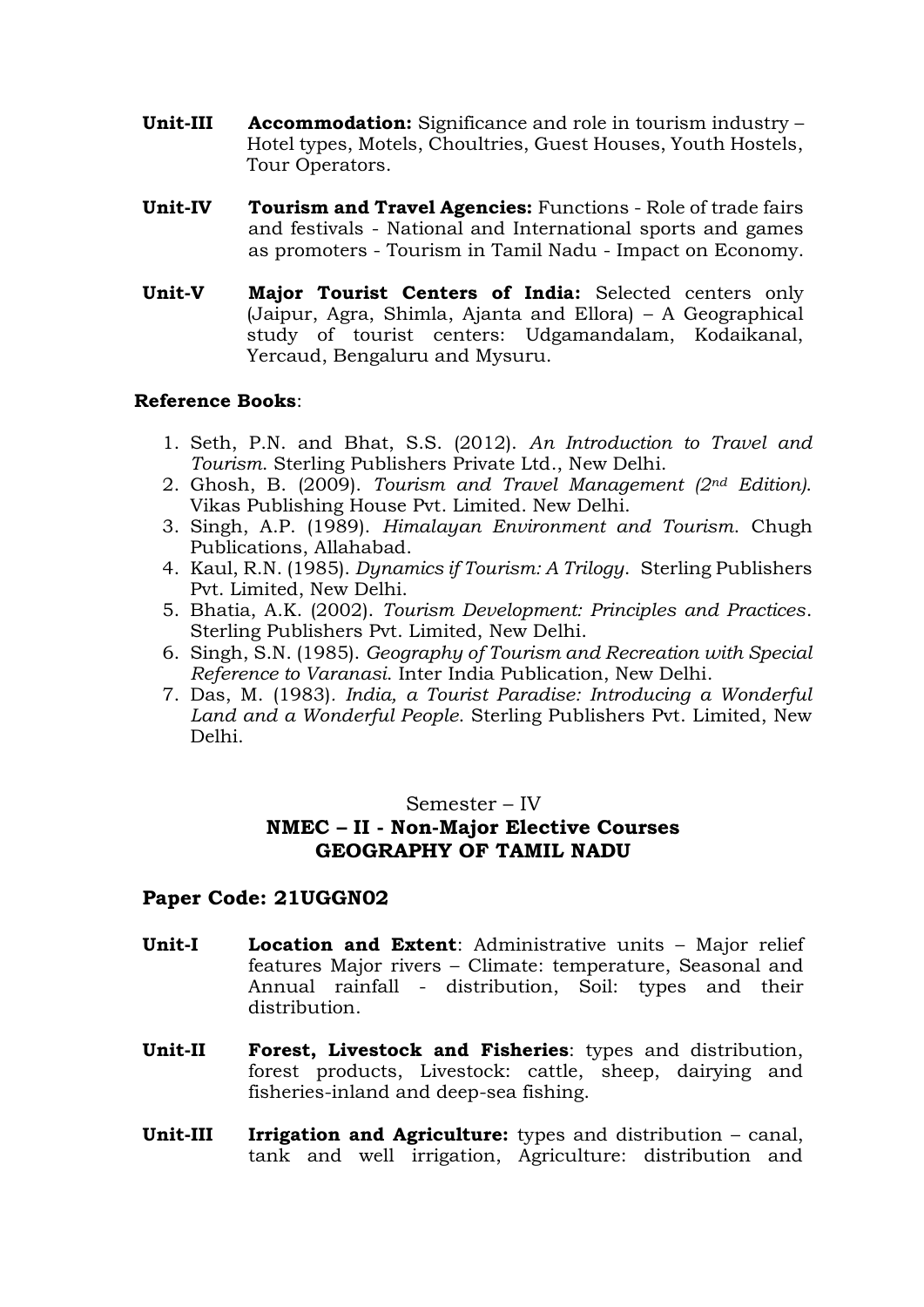production of rice, cotton, sugarcane and oil seeds, tea and coffee.

- **Unit-IV Mineral and Industrial Resources:** General distribution and production. Power resources: Hydel, thermal, atomic and wind power, Industries: distribution and production of – Iron and steel, cement, sugar, cotton, automobile and paper.
- **Unit-V Transport:** Roads, Railways, Air and Sea transportation Important ports, Population: growth and distribution of rural and urban population.

#### **Reference Books:**

- 1. Kumaraswamy, S.V. (2002). *Geography of Tamil Nadu* (Tamil Edition), Sakthi Abirami Pathipagam, Kumbakonam.
- 2. *Statistical Hand Book of Tamil Nadu*. Department of Economics and Statistics (2004). Government of Tamil Nadu, Chennai.
- 3. *Tamil Nadu – An Economic Appraisal 2011-12 to 2013-14* (2014). Department of Evaluation and Applied Research, Chennai.
- 4. *Season and Crop Report of Tamil Nadu for the Agricultural Year 2003- 2004* (2004). Department of Economics and Statistics, Chennai.

## Semester - V **Core Theory – V HUMAN GEOGRAPHY**

- **Unit I: Basics**: Scope and Content of Human Geography Interrelationship between Man and Environment – Concepts – Determinism, Possibilism, Neo-determinism and Probabilism.
- **Unit II: Race**: Major Races Caucasoid, Mongoloid and Negroid; Distribution, Racial Conflicts and Racial Prejudice.
- **Unit III: Religion**: Distribution of World Religion: Hinduism, Christianity, Islam, Buddhism and Judaism.
- **Unit IV: Languages**: Major World Languages and their Distribution Geographical Factors – Significances.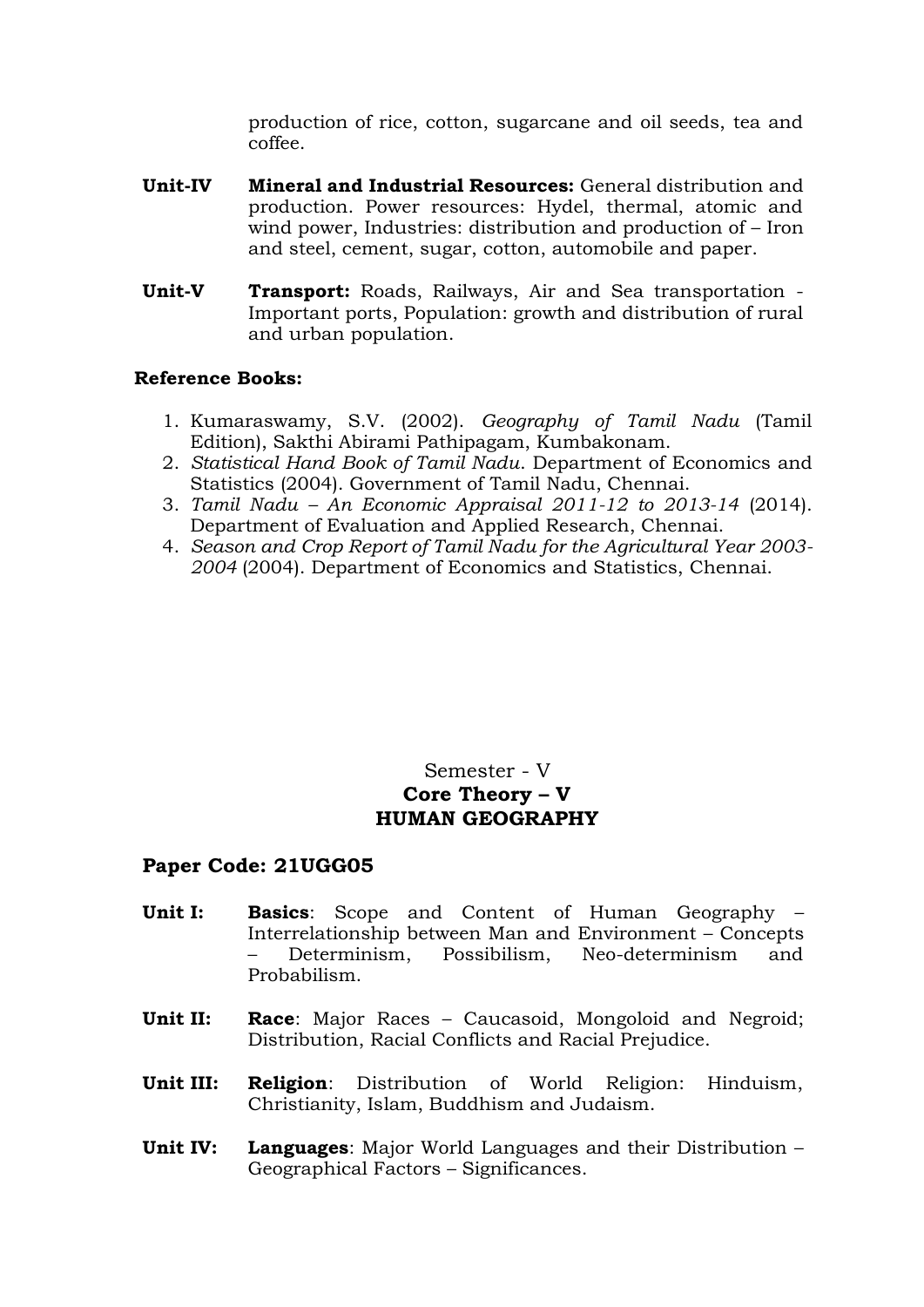**Unit V: Cultural Diffusion:** Meaning and Elements – Types of Diffusion – Cultural Hearths: Major Cultural Hearths of the World – Cultural Realms: Meaning and Bases of Delimitation-Major Cultural Worlds.

#### **Reference Books:**

- 1. Husian, M. (2011). *Human Geography*. Rawat Publication, New Delhi.
- 2. Trewarta, G.T. (1969). *A Geography of Population: World Patterns*. John Wiley & Sons, New York.
- 3. Leong, G.C. and Morgan, G.C. (1982*). Human and Economic Geography*. Oxford University Press, London.
- 4. Chandna, R.C. (2010). *Population Geography*, Kalyani Publisher, New Delhi.
- 5. Hassan, M.I. (2005). *Population Geography*, Rawat Publications, Jaipur.
- 6. Daniel, P.A. and Hopkinson, M.F. (1989). *The Geography of Settlement*, Oliver & Boyd, London.

## Semester - V **Core Theory – VI NATURAL REGIONS OF THE WORLD**

- **Unit I: Definition**: Natural Regions of the World Equatorial Region: Situation and extent, Climate, Natural Vegetation, Animal life, Human life and Economic Activity.
- **Unit II: Tropical Region**: Tropical Monsoon Region Tropical Savanna – Climate – Soil – Vegetation – Life in Tropics – Economic Activity.
- **Unit III: Arid Region**: World Deserts Hot Deserts Cold Deserts Climate – Soil – Vegetation – Life in Deserts – Economic Activity.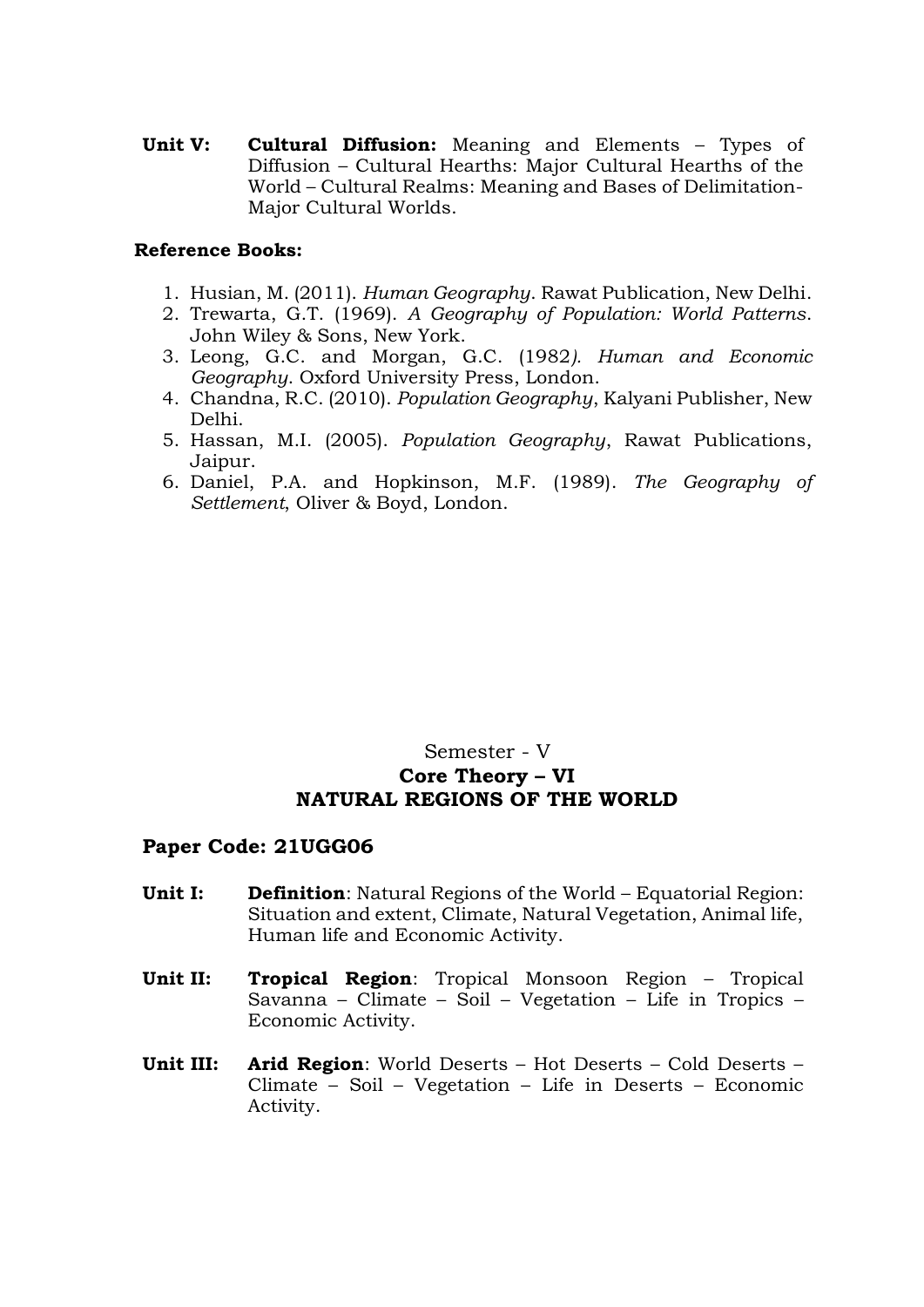- **Unit IV: Temperate Region**: World Grasslands (Prairies Pampas Downs – Valdes – Canterbury) Climate – Soils – Life in Temperate Regions – Economic activity.
- **Unit V: Tundra Region**: Arctic Region Climate Vegetation Life in Tundra Region – Economic Activity.

- 1. Heintzelman, O.H. and Highsmith (Jr.), R.M. (1973). *World Regional Geography*, Prentice Hall Ltd., New Delhi.
- 2. Hussain, M. (2004). *World Geography*. Rawat Publication, New Delhi.
- 3. Robinson, H. (1977). *Monsoon Asia*. McDonald and Evans Ltd., Plymouth.
- 4. Stamp, L.D. (1967). *Asia: A Regional and Economic Geography*. B.I. Publication Ltd., New Delhi.
- 5. Tirtha, R. (2005). *Geography of Asia*. Rawat Publication, New Delhi.
- 6. Wheeler (Jr.), J., Kostabade, R. and Thoman, R.S. (1969). *Regional Geography of the World*. Holt Rinehart and Winston, New York.

## Semester –V **Core Theory – VII FUNDAMENTALS OF CARTOGRAPHY**

- **Unit-I Cartography**: Nature, Scope and Content of Cartography Art and Science of Cartography – Cartography as a system of communication – Maps – Classification and their uses – Growth, development and modern trends in cartography.
- **Unit-II Map drawing and Measuring Techniques**: Map Setting The Earth and System of Co-ordinates – Base Map – Compilation and Generalization of Maps.
- **Unit-III Symbolization:** Types of Cartographic symbols Point, line, and Area symbols – Qualitative and Quantitative data generalization.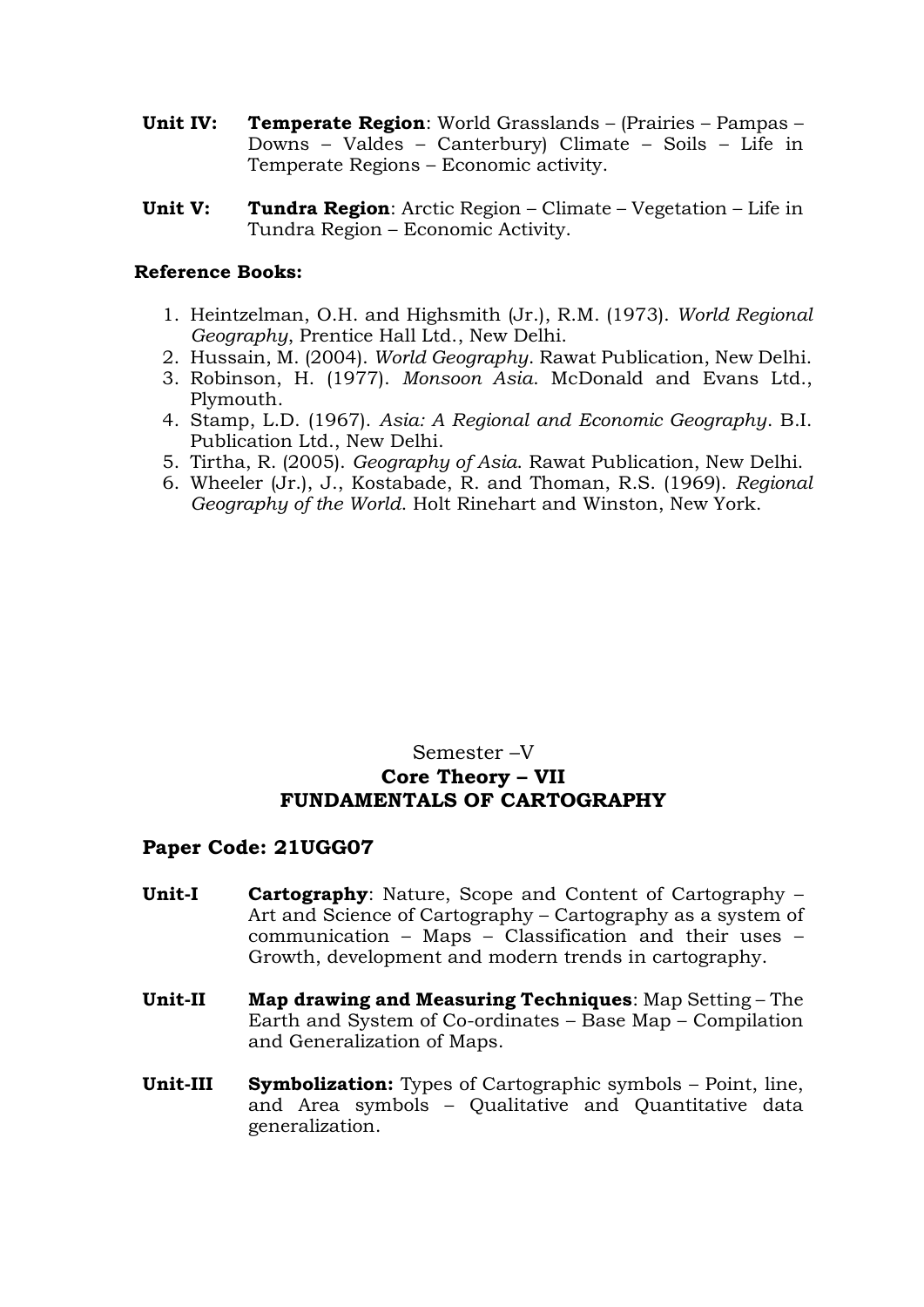- **Unit-IV Map Design and Layout:** General design problems Principles of Cartographic design and design of map symbols – Lettering – Lettering methods, Positioning of letters – Geographical names.
- **Unit-V Map Reproduction**: Process of Map production Photographic systems – Multiple Reproduction Processes – Computer application in Cartography – Computer mapping – Remote Sensing and Cartography – Uses of Air photographs and Satellite images in Cartography.

- 1. Misra, R.P. and Ramesh, A. (1989). *Fundamentals of Cartography*. Concept Publishing Company, New Delhi.
- 2. Monkhouse, F.J. and Wilkinson, H.R. (1971). *Maps and Diagrams (3rd Edition)*. Methuen & Co., London.
- 3. Robinson, H. (1995). *Elements of Cartography (6th Edition)*. John Wiley & Sons, New York.
- 4. Sethurakkayi, S. (2005). *Cartography (Tamil Edition)*. Shanmugam Publications, Madurai.
- 5. Keates, J.S. (1989). *Cartographic Design and Production (2nd Edition)*. Longman Scientific and Technical, Essex.
- 6. Raize, E. (1982). *Principles of Cartography*. McGraw Hill Publicatins, New York.

## Semester – V **Core Elective – I BIO-GEOGRAPHY**

- **Unit-I Bio – Geography:** Definition, Scope and significance Evolution of life on Earth : Origin of Fauna and Flora- plants and Animal evolution throughout the geological times- distribution of plant life on the earth.
- **Unit-II Basic Ecological Principles:** Bio- Energy cycle in the Terrestrials Eco-system- Tropical level and food chain. concepts of Biome, Eco-tone and community.
- **Unit-III Bio- Diversity:** Problems of Extinction of plant and animal life- Habitat decay and need for conservation- Process of Desertification and its Consequences- Industrial Effluents and their affects on fresh water Biology.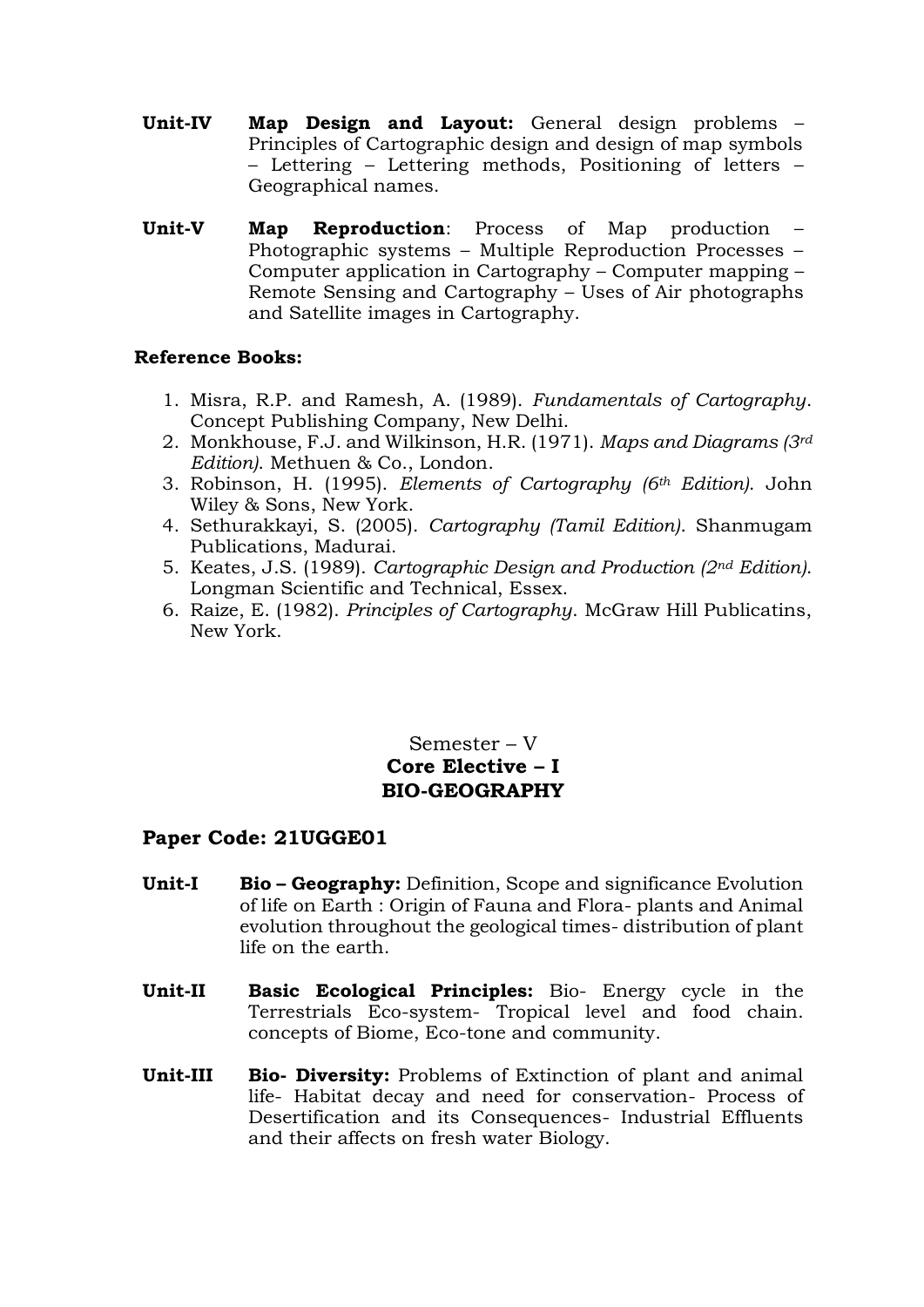- **Unit-IV World Biomes:** Major Biomes- Tropical forest- Tropical Grasslands- Temperate Grassland and Tropical Deserts.
- **Unit-V Ecological and Environmental Managements:** Study of Ecological regions of Himalayas and the Western Ghats-Conservation and Management- Major Global Environmental Problems- International Co- Operation.

- 1. Robinson, H. (1972). *Biogeography*. Macdonald and Evans Publication, London.
- 2. Singh, S. (1991). *Environmental Geography*. Prayag Pustak Bhawan, Allahabad.
- 3. Pears, N. (1993). *Basic Biogeography*. Longman Publications, London.
- 4. Newbigin, M. (1968). *Plant and Animal Geography*. Geography. Egmont Books Ltd., London.
- 5. Saxena, H.M. (2004). *Environmental Geography (2nd Edition)*. Rawat Publications, Jaipur.

## Semester-V **Core Elective – II REMOTE SENSING AND GIS**

- **Unit-I Remote Sensing:** Definition and Types: Aerial, Satellite and Radar, Development of Space Programmes - History and Organization associated with Remote Sensing in India and other Countries.
- **Unit-II Remote Sensing Processes:** Sources of Energy, Electromagnetic Radiations (EMR) Atmospheric Windows, Energy Interaction with Atmosphere and Earth, Types of Platforms, Active and Passive Remote Sensing Methods, Ideal Remote Sensing Systems.
- **Unit-III Fundamentals of Aerial Remote Sensing:** Components of Aerial Camera, Types of Aerial Photographs, Marginal Information of Aerial Photographs, elements of Photo Interpretation.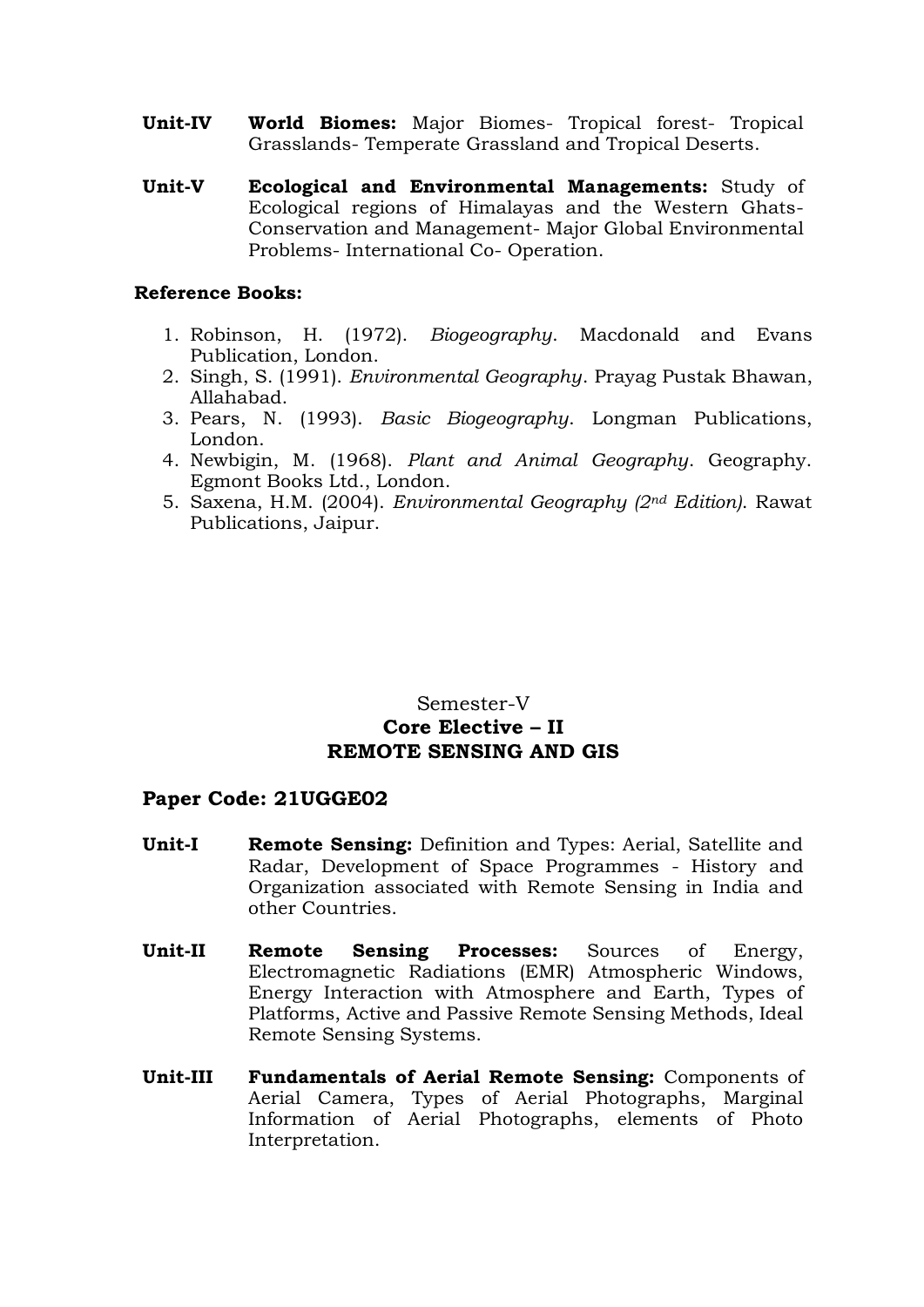- **Unit-IV Fundamentals of Satellite Remote Sensing:** Types of Satellites: Geo-stationary and Sun-synchronous Satellites, Resolution: Spatial, Spectral, Radiometric and Temporal, Types of Data Products, Marginal Information of Satellite Images.
- **Unit-V Geographic Information Systems** (GIS) Meaning-Developments-Raster and Vector data-Data integration-Global positioning system (GPS) - Advantages and Limitations of GIS and GPS – Field Visit and Industrial Visit.

- 1. Barrett, E.C. and Curtis, L.F. (1992). *Introduction to Environmental Remote Sensing*. Chapman and Hall Publications, London.
- 2. [Campbell,](http://www.guilford.com/author/James-B-Campbell) J.B. and [Wynne,](http://www.guilford.com/author/Randolph-H-Wynne) R.H. (1987). *Introduction to Remote Sensing*. The Guilford Press, New York.
- 3. Lillesand, T.M. and Kiefer, R.W. (1987). *Remote Sensing and Image Interpretation*. John Willy and Sons, New York.
- 4. Lueder, D.R. (1959*). Aerial Photographic Interpretation – Principles and Applications*. McGraw Hill Book Co., New York.
- 5. Wolf, P.R. (1974). *Elements of Photogrammetry: with Air Photo Interpretation and Remote Sensing*. McGraw Hill Book Co., New York.

## Semester - V **Skill-Based Elective Course – III (SBEC) PHYSICAL GEOGRAPPHY OF INDIA**

## **Paper Code:17UGGS03**

- **Unit-I Location and Extent** Structure and Relief Physiographic Divisions.
- **Unit-II Climate of India** Factors Determining Mechanism of Indian Monsoon – The Rhythm of Seasons – Distribution of Rainfall – Climatic Regions of India.
- **Unit-III Drainage Systems of India** Himalayan System Peninsular System
- **Unit-IV Soils**  Major types and distribution Soil degradation Soil Conservation.
- **Unit-V Natural Vegetation** Forest types and Distribution Forest covers in India – Wild life and Biosphere reserves of India – Conservation of Wild life.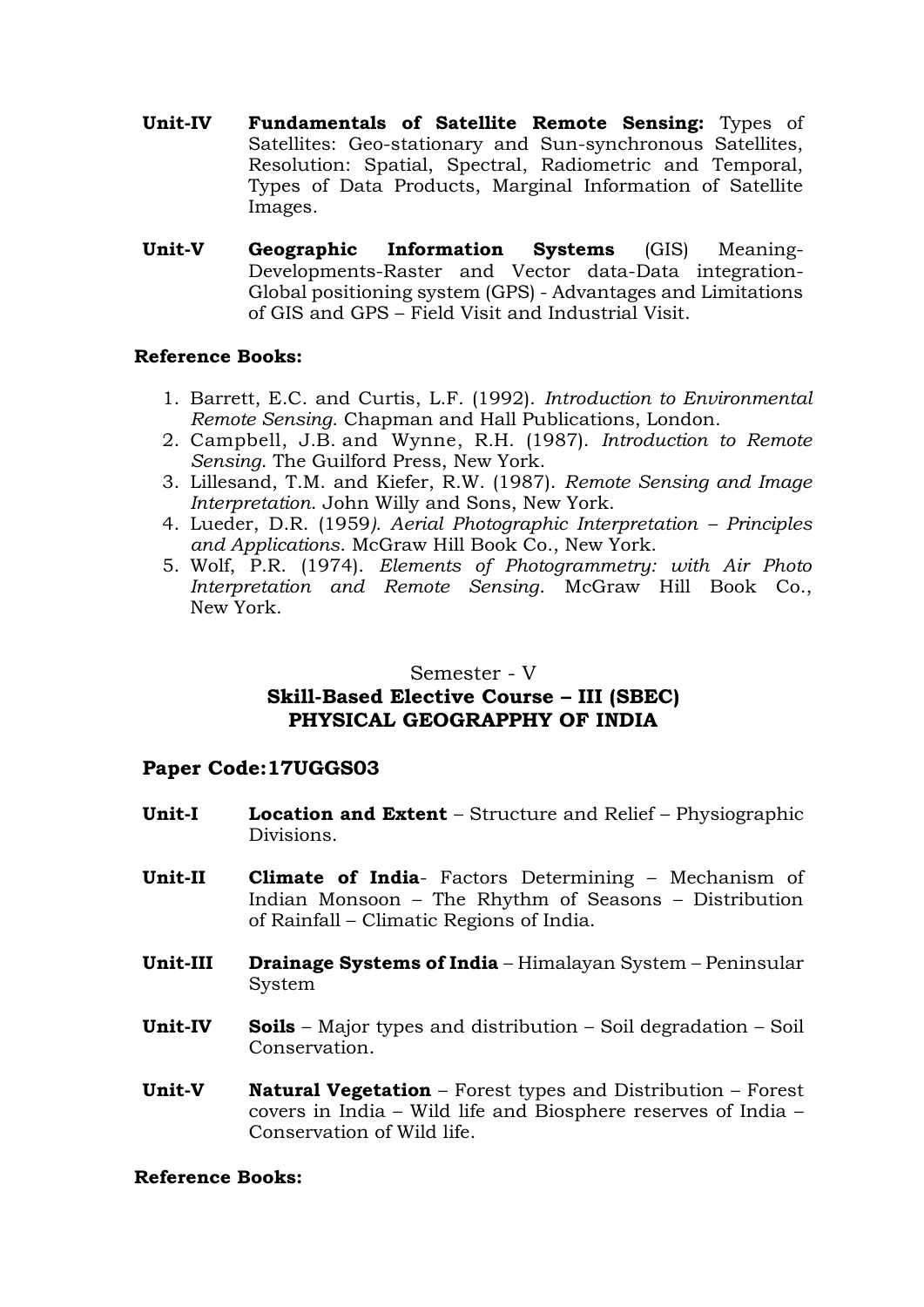- 1. Singh, G. (1976). *A Geography of India*. Atma Ram & Sons Pub., New Delhi.
- 2. NCERT (2002). *India Physical Environment (Class IX)*. NCERT Publications, New Delhi.
- 3. Siddhartha, K. and Mukherjee, S. (2013). Geography through Maps (11th Edition). Kisalaya Publications Pvt. Ltd., New Delhi.
- 4. Husain, M. (2014). *Geography of India (5th Edition)*. McGraw Hill Education, New Delhi.
- 5. Tirtha, R. (2002). *Geography of India.* Rawat Publications, Jaipur.

## Semester - VI **Core Theory – VIII GEOGRAPHY OF RESOURCES**

- **Unit I: Resources: Meaning**: Nature and Significance in Resources – Classification and Types – Need for Conservation and Sustainable Development.
- **Unit II: Water Resources**: Importance Classification Continent wise Distribution and Utilization of Water Resources – Problems and Issues.
- **Unit III: Biotic Resources:** Major Forest Types and Distribution Livestock – Fisheries – Major Fishing Grounds of the World.
- **Unit IV: Minerals Resources**: Classification and Distribution of Major Minerals: Iron and Copper – Energy Resources – Coal, Petroleum, Hydro Electric and Atomic Power – Major Industrial Zones of the World.
- **Unit V: Transportation and Trade**: Different Modes of Transport Trade – Types, Factors affecting Trade – Multilateral and Bilateral – Agreements of Trade – WTO – GATT.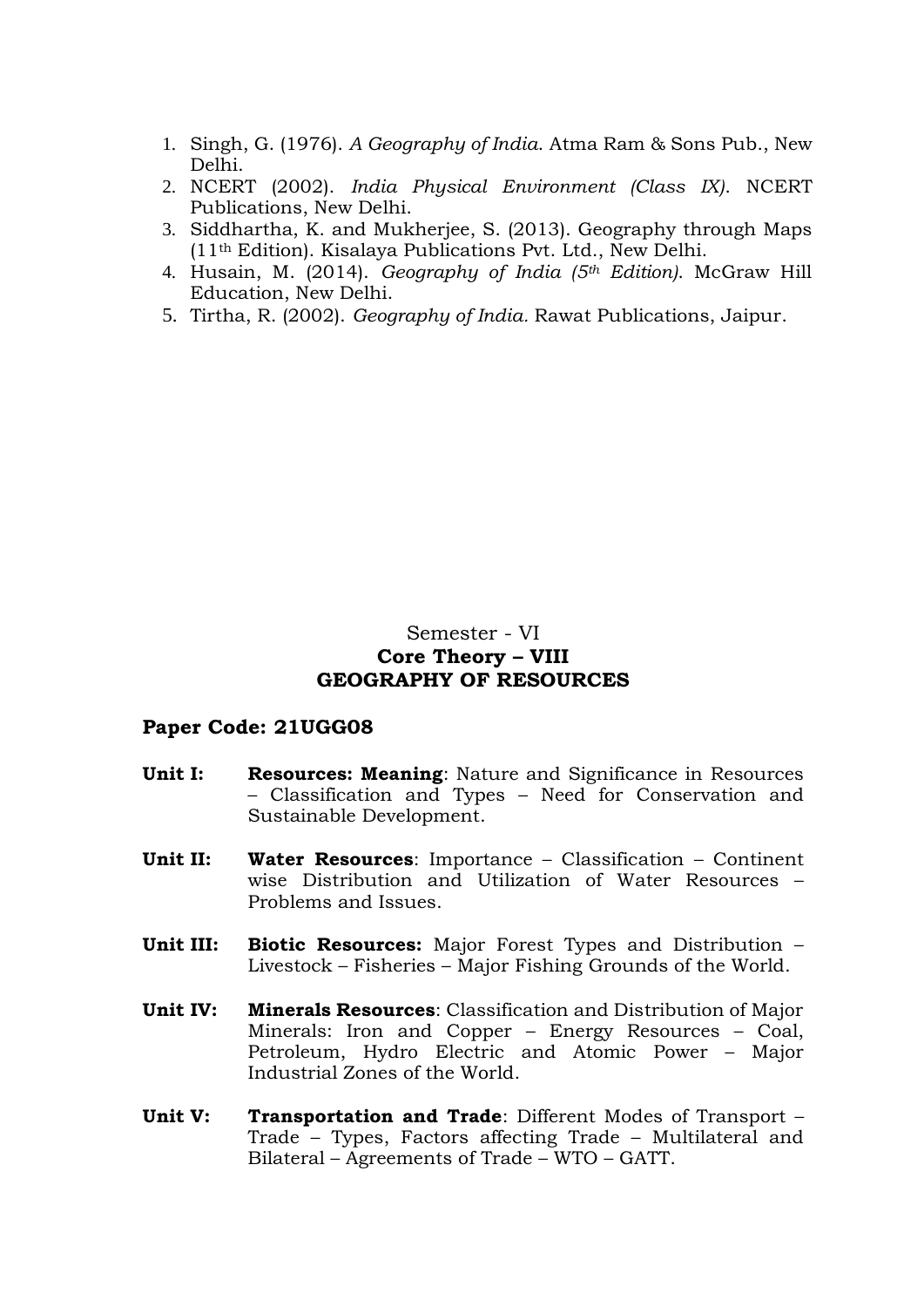- 1. Alexander, J.W. (1964). *Economic Geography*. John Wiley & Sons Inc, New York.
- 2. Leong, C.H. and Morgan, G.C. (1982). *Economic and Human Geography (2nd Edition)*. Oxford University Press, Kuala Lumpur.
- 3. Bengtson, N.A. and Royen, W.V. (1935). *Fundamentals of Economic Geography*. Prentice Hall Inc, New York.
- 4. Thomas, R.S. (1962). *The Geography of Economic Activities*. McGraw Hill, New York.
- 5. Mather, A.S. and Chapman, K. (1995). *Environmental Resources.* John Wiley and Sons, New York.

## Semester - VI **Core Theory – IX REGIONAL GEOGRAPHY OF ASIA**

## **Paper Code: 21UGG09**

- **Unit I:** Location and extent: Physiography Climate Drainage systems and Major Rivers.
- **Unit II: Soil Types and Classification**: Agricultural Production Rice and Wheat – Rubber, Tea and coffee, Sugar cane and Jute.
- **Unit III: Mineral and Energy Resources**: Iron ore, Manganese, Tin, Bauxite, Coal, Petroleum and Natural Gas.
- **Unit IV: Industrial Production and Distribution**: Iron and Steel, Cotton textiles, Sugarcane and Automobile.
- **Unit V: Population**: Growth and Distribution; Transport: Road, Railway, Water transport and Airway; Trade.

- 1. Leong, C.H. and Morgan, G.C. (1982). *Economic and Human Geography (2nd Edition)*. Oxford University Press, Kuala Lumpur.
- 2. Tirtha, R. (2001). *Geography of Asia*. Rawat Publications, New Delhi.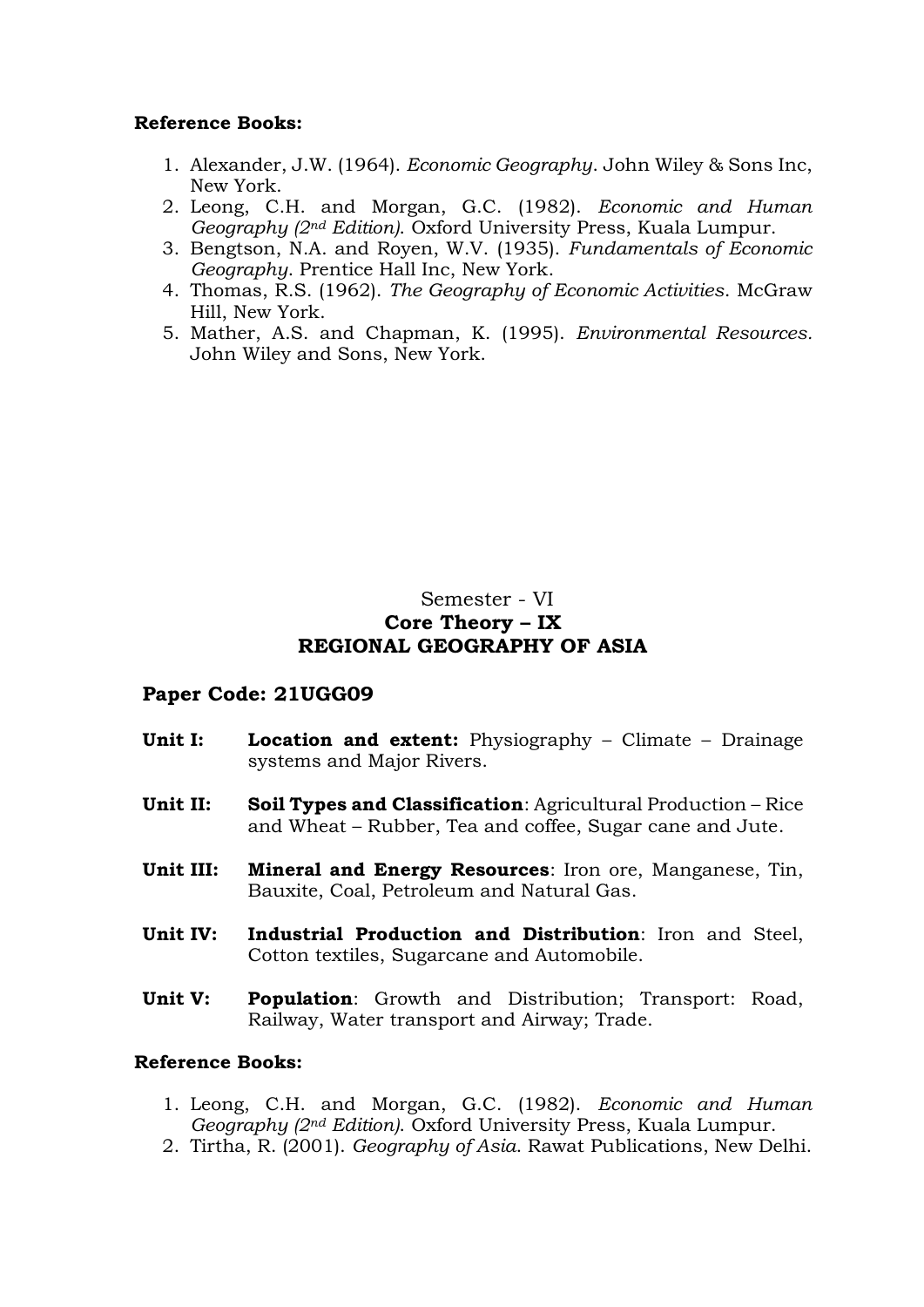- 3. Manku, D.S. (2010). *A Regional Geography of the World*. Kalyani Publishers, New Delhi
- 4. Stamp, L.D. (1969). *Asia: A Regional and Economic Geography*. Metheun Publications, London.
- 5. Tiwari, S.K. (1975). *Geography of Asia*. Kedarnath and Ramnath, Meerut.
- 6. Shafi, M. (2000). *Geography of South Asia*. MacMillan and Co., Kolkata.

## Semester - VI **Core Elective – III ECONOMIC GEOGRAPHY OF INDIA**

## **Paper Code: 21UGGE03**

- **Unit-I India and its Neighbouring Countries:** Political Boundaries with Neighbouring Countries- Indian Agriculture Importance – Suitable conditions for cultivation of major food crops.
- **Unit-II Production and Distribution of Major Commercial crops:** Sugar cane-Tea-Coffee – Cotton – Tobacco- Problems of Indian Agriculture – Green revolution.
- **Unit-III Mineral and Power Resources:** Iron ore, Bauxite, Manganese and their distribution – Power Resources: Hydel Power, Thermal Power, Atomic and wind power.
- **Unit-IV Industries:** Iron and Steel, Cotton textile Petro-chemical, Automobile: Production and their distribution – Major Industrial Region of India- Transport: Road, Railway , Water way and Air ways - Major Trade in India.
- **Unit-V Population:** Spatial Distribution and Density- Population Growth, Urban and Rural Population – Urbanization - Smart Cities in India.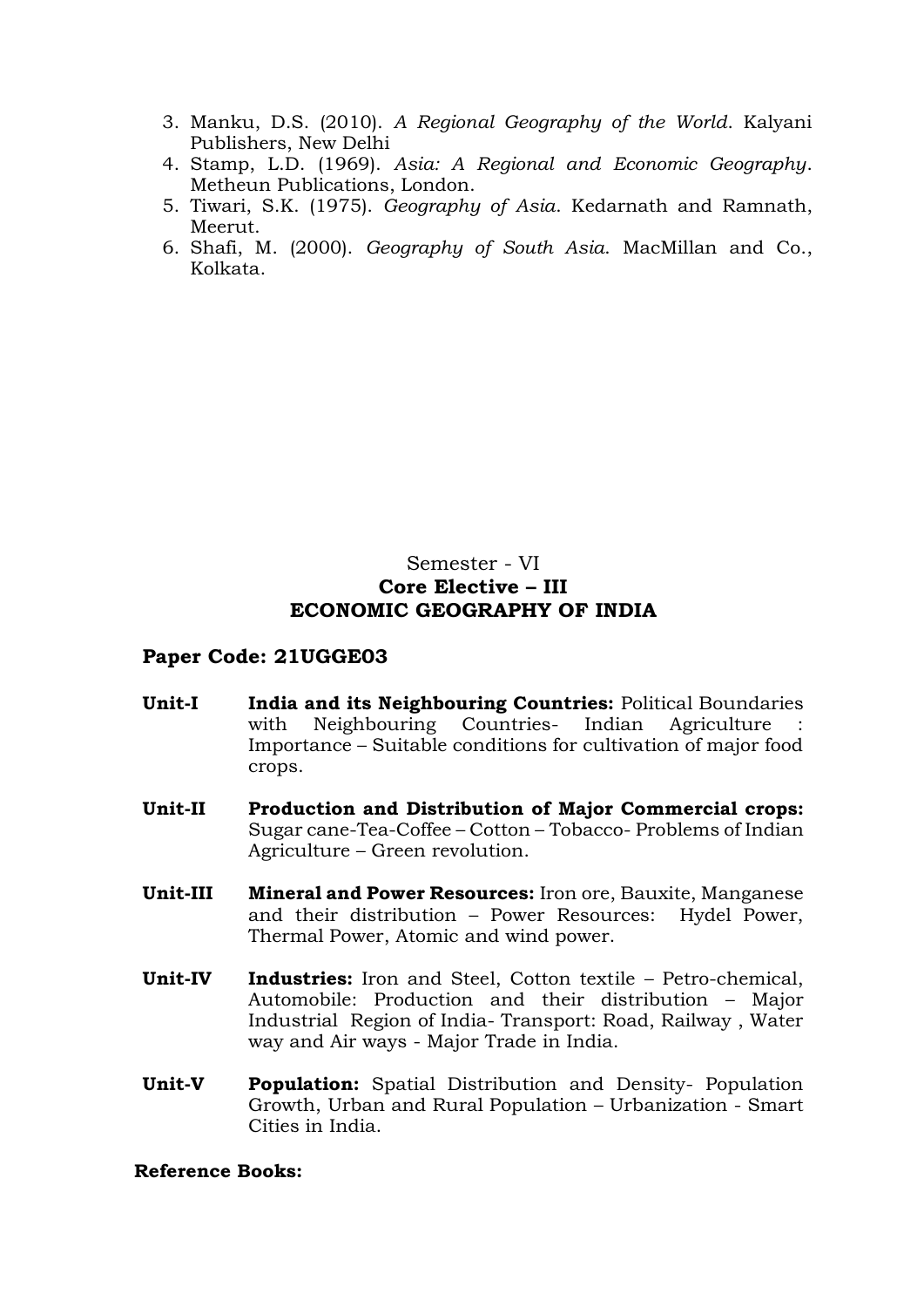- 1. Singh, G. (1976). *A Geography of India*. Atma Ram & Sons Pub., New Delhi.
- 2. NCERT (2002). *India Physical Environment (Class IX)*. NCERT Publications, New Delhi.
- 3. Siddhartha, K. and Mukherjee, S. (2013). Geography through Maps (11th Edition). Kisalaya Publications Pvt. Ltd., New Delhi.
- 4. Husain, M. (2014). *Geography of India (5th Edition)*. McGraw Hill Education, New Delhi.
- 5. Sharma, T.C. and Coutinho, O. (1978). *Economic and Commercial Geography India (2nd Edition)*. Vikas Publishing House Pvt Ltd., New Delhi.
- 6. Mamoria, C.B. (1980). *Economic and Commercial Geography of India*. Shiva Lal Agarwala & Company, Agra.
- 7. Dubey, R.N. and Negi, B.S. (1968). *Economic and Commercial Geography of India*. Kitabmahal, Allahabad.
- 8. Tiwari, R.C. (2010). *Geography of India*. Prayag Pustak Bhawan, Allahabad.

## Semester - VI **Core Elective – IV GEOGRAPHY OF POPULATION AND SETTLEMENT**

#### **Paper Code: 21UGGE04**

- **Unit I: Population:** As a Resource and Constraints to Development – Factors affecting Distribution and Density of Population – World distribution of Population.
- **Unit II: Migration:** Meaning Types of Migration: National, International, Voluntary and Forced Migrations; Causes and Consequences of Migration.
- **Unit III: Settlements:** Definition, Site and Situation of Rural Settlements, Factors Influencing Settlement Patterns, Classification of Settlements: Rural and Urban.
- **Unit IV: Urban and Urbanization:** Meaning Classification of Towns and Cities – Site, Situation and Functions – Urban Hierarchy and Hinterland – Pattern of Urbanization in India.
- **Unit V: Urban Morphology:** Theories relating to the morphology of town - a) Concentric zone theory, b) Sector theory and c) Multiple Nuclei theory – Morphology of an Indian city: Allahabad.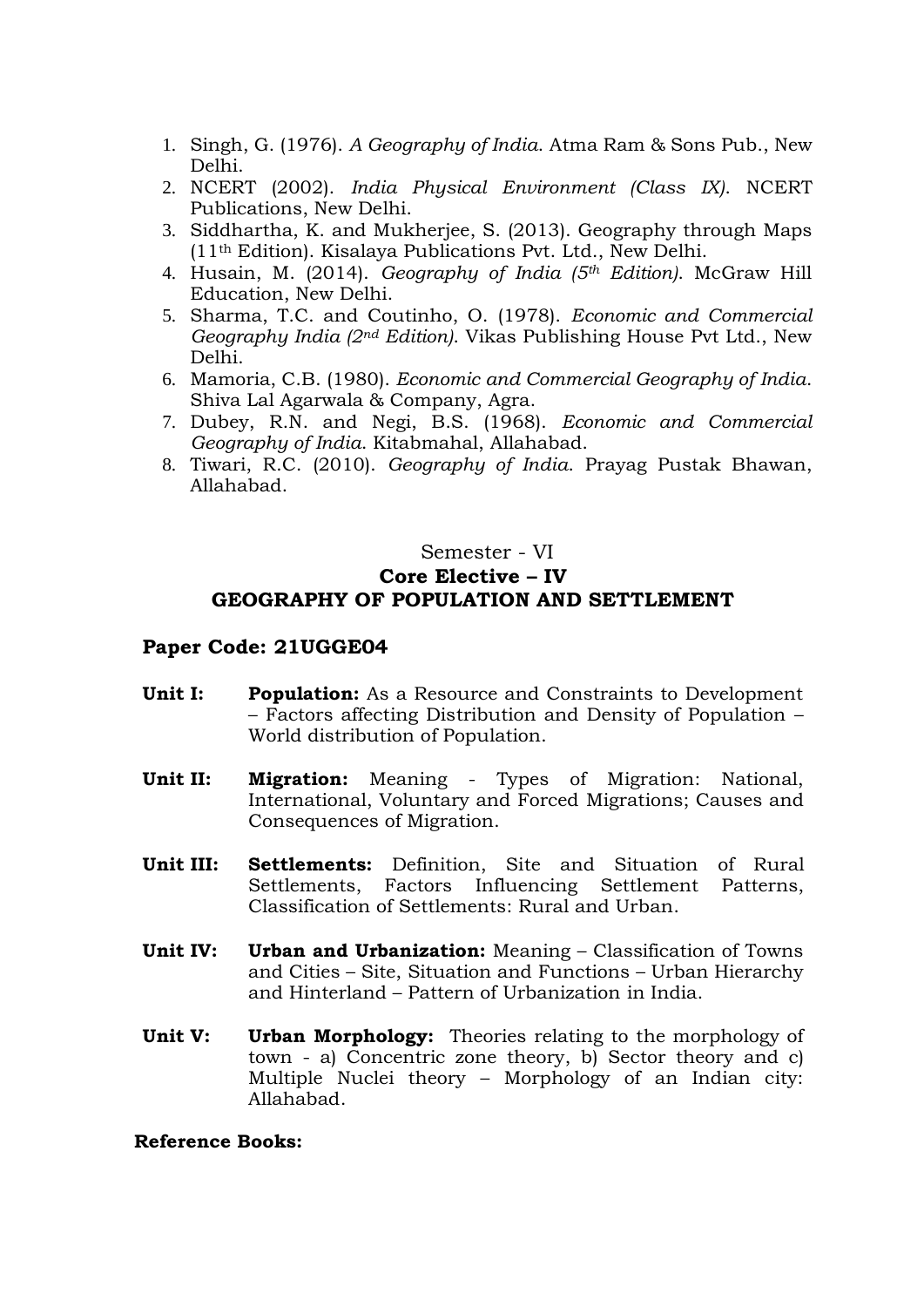- 1. Trewartha, G.T. (1969). *A Geography of Population: World Patterns*. John Wiley & Sons Inc, New York.
- 2. Clarke, J.I. (1984). *Geography and Population: Approaches and Applications*. Pergamon Press, London.
- 3. [Bogue,](http://www.amazon.in/s/ref=dp_byline_sr_book_1?ie=UTF8&field-author=Donald+J.+Bogue&search-alias=stripbooks) D.J. (1969). *Principle of Demography*. John Wiley & Sons Inc, New York.
- 4. Cole, J.P. and King, C.A.M. (1968). *Quantitative Geography: Techniques and Theories in Geography*. John Wiley & Sons Inc, New York.
- 5. Mayer, H. and Kohn, C. (1959). *Readings in Urban Geography*. University of Chicago Press, Chicago.
- 6. Singh, R.Y. (2002). *Geography of Settlements*. Rawat Publication, New Delhi.
- 7. Maurya, S.D. (2012). *Human Geography*. Prayag Publications, Allahabad.

## Semester - VI **Core Practical - III MAP PROJECTIONS AND SURVEYING**

- **Unit I: Map Projections:** Definition, Significance and Classification – Construction and Classification – Construction of Zenithal Projections: Equidistant, Equal Area, Gnomonic, Orthomorphic and Orthographic (or) Stereographic Projections.
- **Unit II: Construction of Cylindrical Projection:** Equidistant, Equal Area and Mercator Projections – Simple Conical Projections with One and Two Standard Parallels – Bonne's and Polyconic Projections.
- **Unit III: Surveying:** Chain Survey: Triangulation, Open and Closed Traverse – Prismatic Campus: Open and Closed Traverse.
- **Unit IV: Plane Table Survey:** Open and Closed Traverse Correction of Closing Errors - Bowditch Method - Finding of Resection Points: Trial and Error Methods and Tracing Paper methods (Three Points only).
- **Unit V: Survey with Indian Clinometers and Abney Level:** Accessible and Inaccessible Methods - Dumpy Level - Collimation Method, Calculation of Heights**.**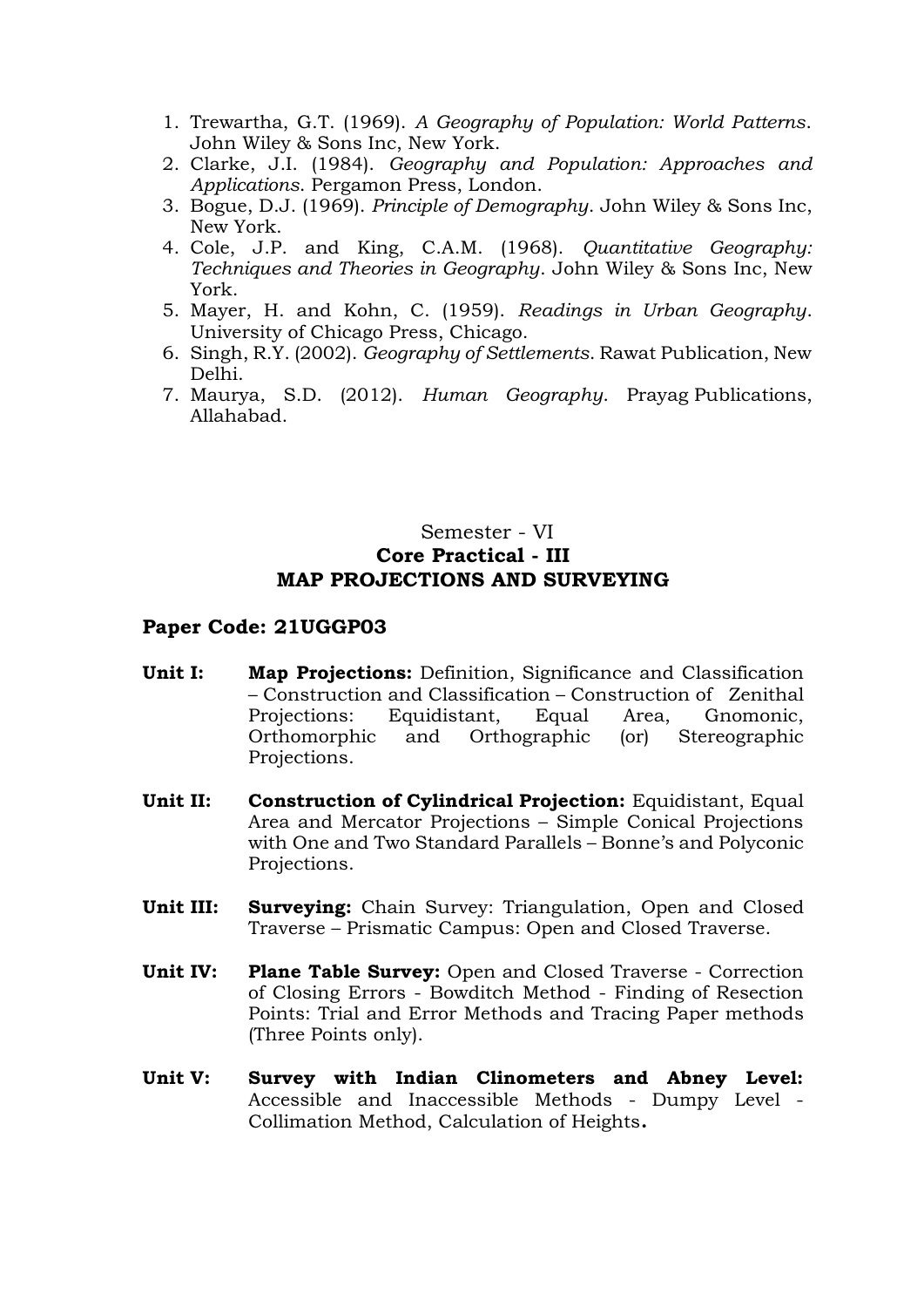- 1. Jayachandaran, S. (1964). *Practical Geography (Tamil Edition)*. Tamil Nadu Text Book Society, Chennai.
- 2. Khan, M.Z.A. (1998). *Text Book of Practical Geography*. Concept Publishing Company, New Delhi.
- 3. Negi, B.S. (1998). *Practical Geography*. Kedarnath and Ramnath, Meerut.
- 4. Singh, G. (1995). *Map Work and Practical Geography (3rd Edition)*. Vikas Publishing House Pvt. Ltd., New Delhi.
- 5. Monkhouse, F.J. and Wilkinson, H.R. (1971). *Maps and Diagrams (3rd Edition)*. Methuen & Co., London.

## Semester - VI **Core Practical - IV REMOTE SENSING TECHNIQUES IN GEOGRAPHY**

#### **Paper Code: 21UGGP04**

- **Unit I: Remotely Sensed Data Product – Aerial Photos:** Types, Scale of Photos – Marginal Information of Aerial Photos – Stereo Vision Tests.
- **Unit II: Satellite Imagery:** Data Acquiring Techniques Marginal Information – Basic Elements of Image Interpretation – Interpreting Equipments: Viewing and Measuring **Instruments**
- **Unit III: Aerial Photo Interpretation:** Tracing and Interpreting the Aerial Photographs.
- **Unit IV: Satellite Image Interpretation:** Tracing and Interpreting the Satellite Data.

#### **Unit V: Comparative Study of Map Information:**

- 1) Air Photos with Topographic Maps
- 2) Air Photos with Satellite Images.
- 3) Satellite Images with Topographic maps.

#### **Reference Books:**

1. Barrett, E.C. and Curtis, L.F. (1992). *Introduction to Environmental Remote Sensing*. Chapman and Hall Publications, London.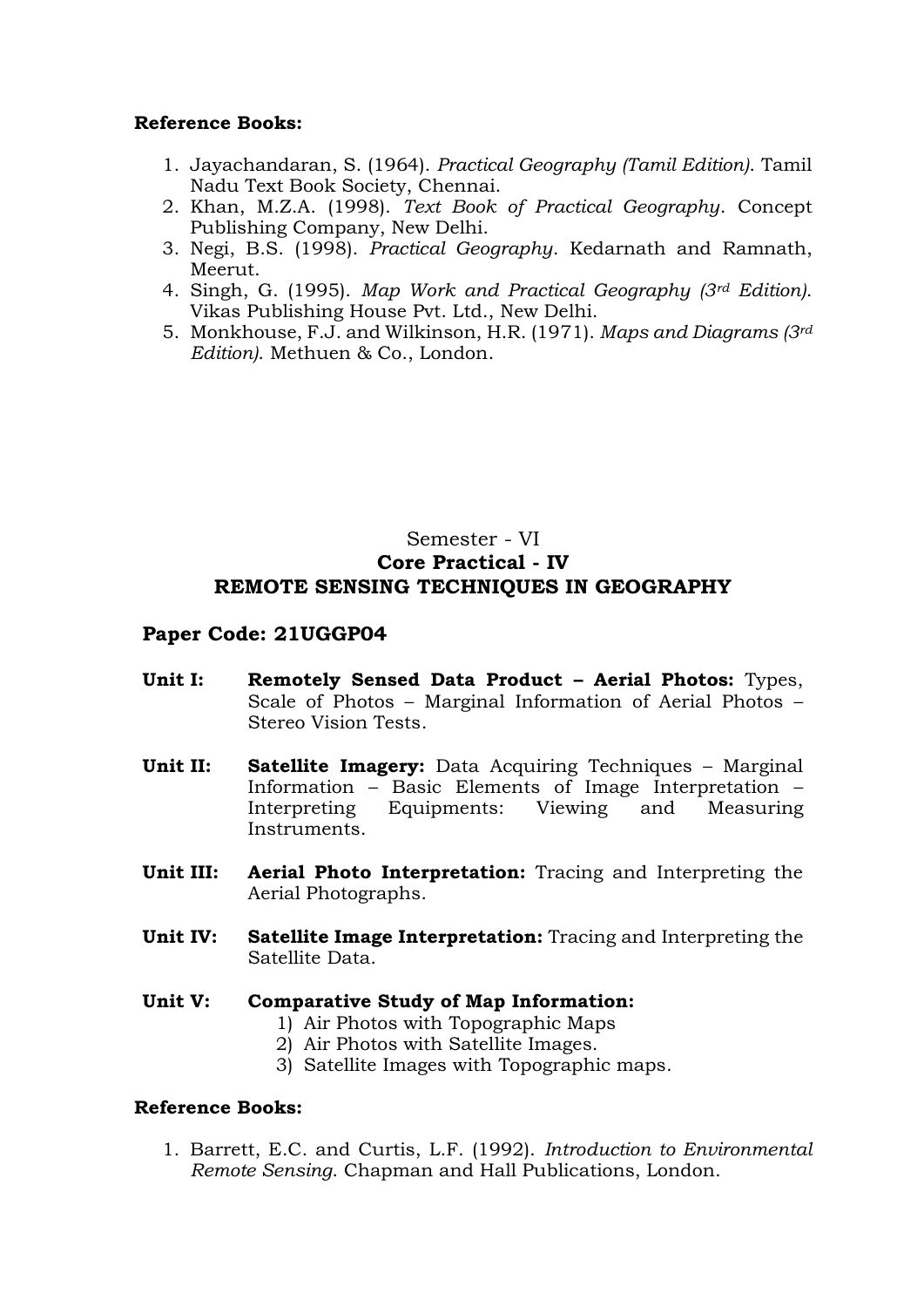- 2. [Campbell,](http://www.guilford.com/author/James-B-Campbell) J.B. and [Wynne,](http://www.guilford.com/author/Randolph-H-Wynne) R.H. (1987). *Introduction to Remote Sensing*. The Guilford Press, New York.
- 3. Lillesand, T.M. and Kiefer, R.W. (1987). *Remote Sensing and Image Interpretation*. John Willy and Sons, New York.
- 4. Lueder, D.R. (1959*). Aerial Photographic Interpretation – Principles and Applications*. McGraw Hill Book Co., New York.
- 5. Wolf, P.R. (1974). *Elements of Photogrammetry: with Air Photo Interpretation and Remote Sensing*. McGraw Hill Book Co., New York.

## Semester – VI **Skill-Based Elective Course - IV (SBEC) PRINCIPLES OF SURVEYING**

## **Paper Code: 21UGGS04**

- **Unit-I Surveying:** Definition Scope and content types of surveying – Area measurement – Height determination – Advantages of survey.
- **Unit-II Chain Survey:** Accessibility –FMB Methods of chain survey – Triangulation – Open and Closed traverse – Plotting of chain survey and results.
- **Unit-III Prismatic Compass:** Parts of prismatic compass Accessories – Traverse – Plotting of prismatic compass – Errors and its corrections - Bowditich's method of correction – calculation of bearings from included angels.
- **Unit-IV Plane Table:** Equipments Methods of plane table survey – preparation work for the plane table survey – Leveling and Orientating the table - Resection points – Trial and Error Method – Tracing Paper Method – Advantages and Disadvantages of plane table survey.
- **Unit-V Height measurement:** Determination of height Dumpy level – Parts and Methods of dumpy level survey – Height measurement - Indian Clinometer and Abney level.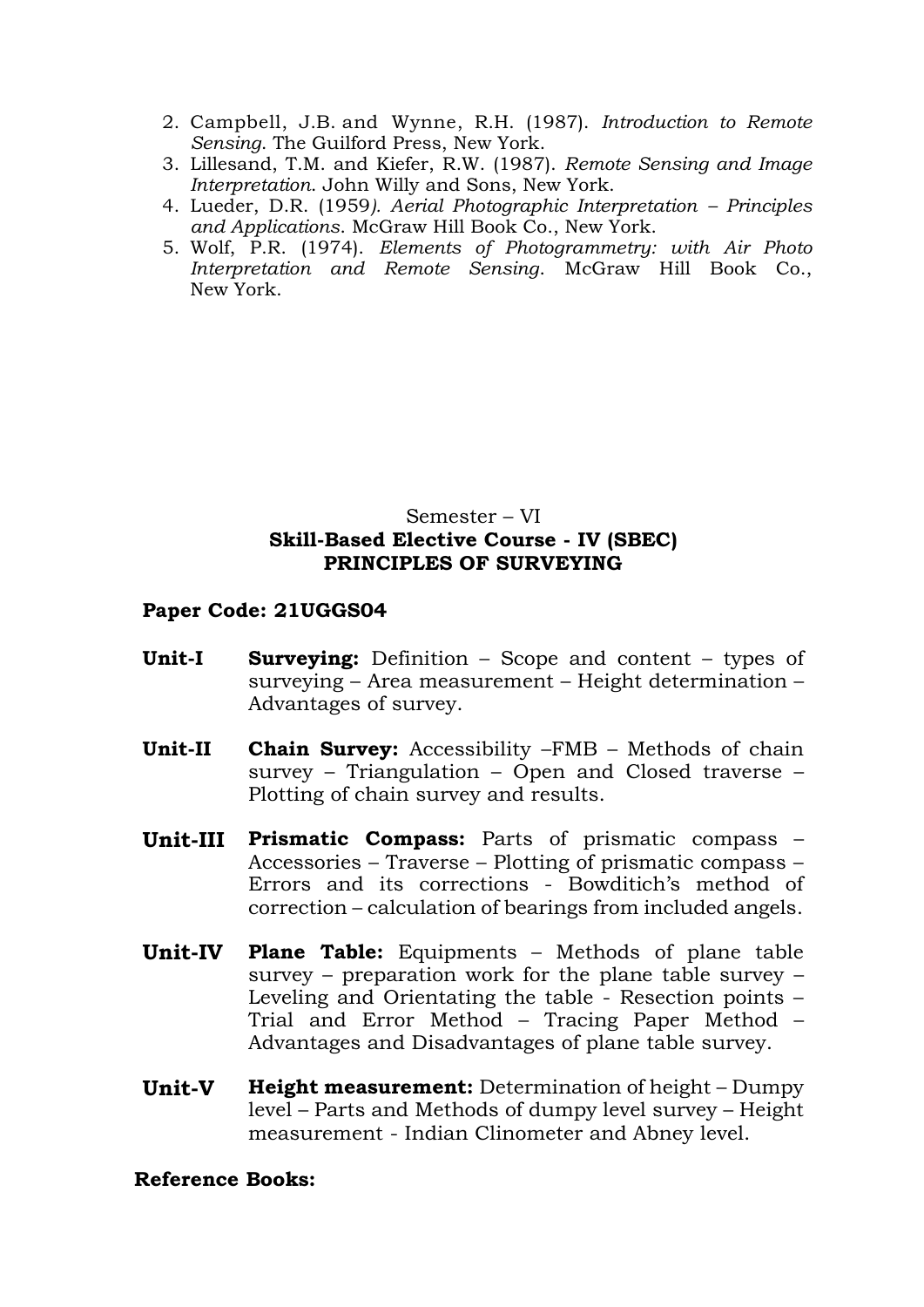- 1. Singh, K.L.R. and Singh, R. (1970). *Map Work and Practical Geography*. Central Book Depot, Allahabad.
- 2. Jayachandaran, S. (1964). *Practical Geography (Tamil Edition)*. Tamil Nadu Text Book Society, Chennai.
- 3. Saha, P. and Basu, P. (2013). *Advanced Practical Geography*. Kolkata Books and Allied Publisher, Kolkata.
- 4. Alvi, Z. (1998). *A Text book of Practical Geography*. Sangam Books Limited, Hyderabad.
- 5. Herubin, C.A. (1991). *Principles of Surveying (4th Edition)*. Prentice Hall, New Jersey.

#### **PRACTICAL MODEL QUESTION PAPER**

#### **PERIYAR UNIVERSITY B.Sc., DEGREE EXAMINATION**

(For the candidates admitted from 2021-2022 onwards)

#### Name of the course: **B.Sc., GEOGRAPHY**

#### Title of the Paper **- Practical-III: PROJECTIONS AND SURVEYING**

Paper Code: **21UGGP03** Semester – VI

Time: 3 Hours Max. Marks: 60 For Practical:  $(5 \times 10) = 50$ For Record  $= 10$ 

#### **Answer ALL Questions (***All Questions carry equal marks***)**

1. Draw a zenithal equal area projection for the reduced earth of 2 inches for northern hemisphere. The latitude and longitudinal interval is 15<sup>°</sup>.

2 mq;Fyk; MuKs;s RUf;fg;gl;l Nfhsj;jpd; ;tlgFjpiaf; fhl;Lk; xU rkgug;G cr;rpr;rl;lk; ;tiuf. mjpy; ml;r;fq;fSk;, jPu;f;fq;fSk; 15º ,ilntspap;y; ,Uf;FkhW Fwpf;f.

2. Measure and plot the distance between  $C_1$ ,  $C_2$  and  $C_3$  points of the given building with the use of chain survey. rq;fpyp mstpiag; gad;gLj;jp nfhLf;fg;gl;l fl;blj;jpd;  $C1$ ,  $C2$  kw;Wk;  $C3$  KidfSf;F

,ilNaAs;s J}uj;ij mse;J glk; tiuf.

3. Find the height of the given building through inaccessible method by using the Indian Clinometer.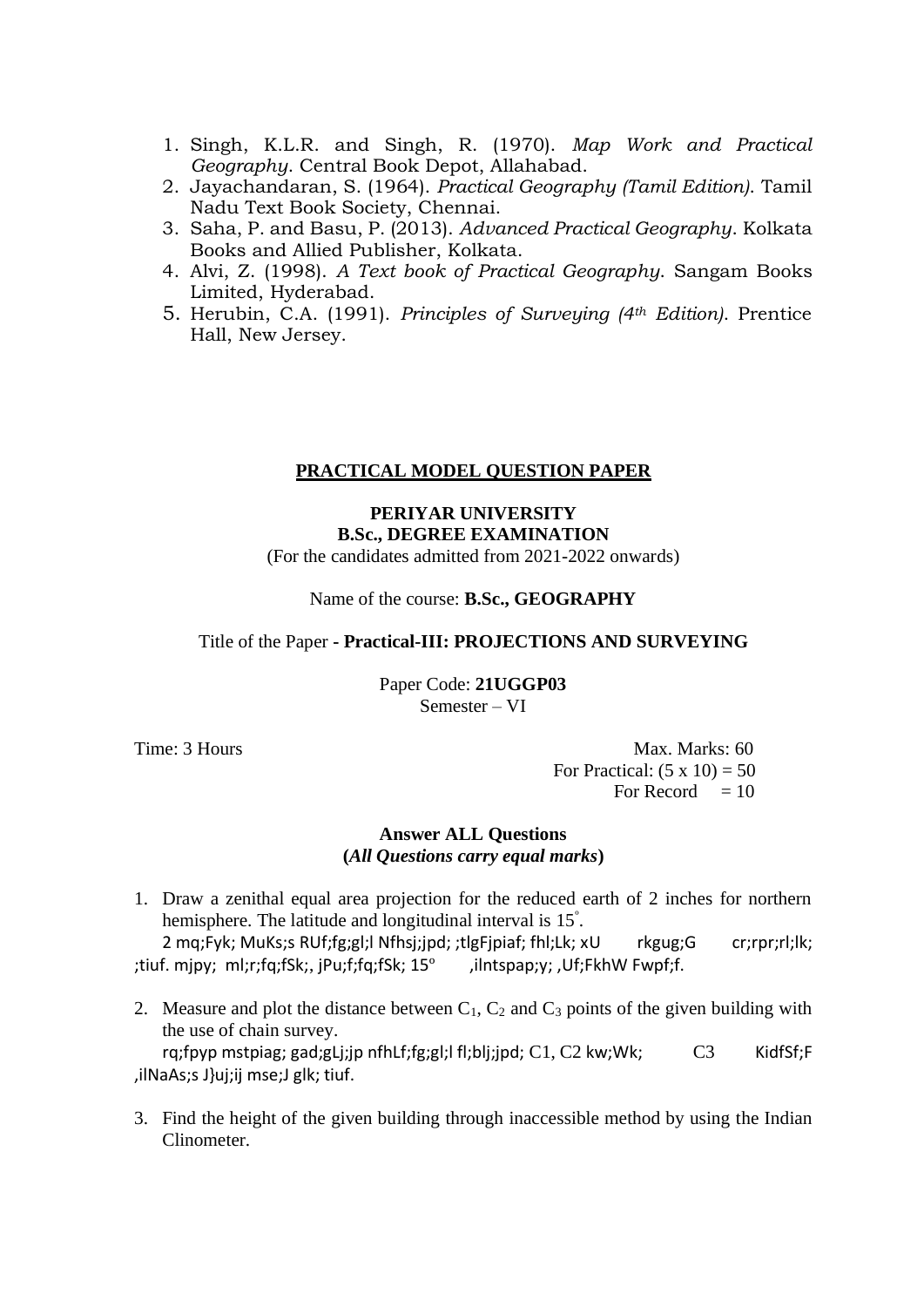,e;jpa fpisNdhkPl;liug; gad;gLj;jp nfhLf;fg;gl;l fl;blj;jpd; cauj;ij mZfh Kiwapy; fz;Lgpbf;fTk;.

4. By using the Dumpy level find out the elevation difference of given three points of A, B and C.

kl;l khdpiag; gad;gLj;jp nfhLf;fg;gl;Ls;s A, B, kw;Wk; C Gs;spfSf;F , ilNaAs;s cau;T kw;Wk; jho;tpid fz;Lgpbf;fTk;.

5. Write a short note on: rpWFwpg;G vOJf .

| a) Bowditch method of correction     | - ngsbr; Kiwapy; gpio ePf;Fjo;         | b) |
|--------------------------------------|----------------------------------------|----|
| Alidade                              | - Neu;Nfhy;                            |    |
| c) Abney Level.                      | - $mg;Nd kl;lk;$                       |    |
| d) Properties of Lambert Projection. | - yhk;gu;l; Nfhl;Lr;rl;lj;jpd; gz;Gfs; |    |

#### \_\_\_\_\_\_\_\_\_\_ **THEORY MODEL QUESTION PAPER**

Sl.No. 5320 **Course Code: 21UGG01**

#### **PERIYAR UNIVERSITY B.Sc., DEGREE EXAMINATION**

(For the candidates admitted from the year 2021-22 onwards)

MAJOR SUBJECT: GEOGRAPHY

#### **CLIMATOLOGY**

**Time: 3 Hours Maximum Marks: 75** 

#### **Part A - (15 X 1 = 15 Marks) Answer ALL the Questions** *Choose the correct answer*

- 1. When the earth's shadow falls on the moon a ——————————— eclipse is caused.
	- (a) lunar eclipse
	- (b) solar eclipse
	- $(c)$  both  $(a)$  and  $(b)$ .
	- (d) None of the above

பூமியின் நிழல் நிலவில் விழும் போது ஒரு \_\_\_\_\_\_\_\_\_\_\_\_\_\_\_ கிரகணம் ஏற்படுகிறது. (அ) சந்திர கிரகணம் (ஆ) சூரிய கிரகணம் (இ) (அ) மற்றும் (ஆ) இரண்டும்

- (ஈ) எதுவுமில்லல
- 2. The layer in which radio waves are reflected
	- (a) Ionosphere
	- (b) Stratosphere
	- (c) Troposphere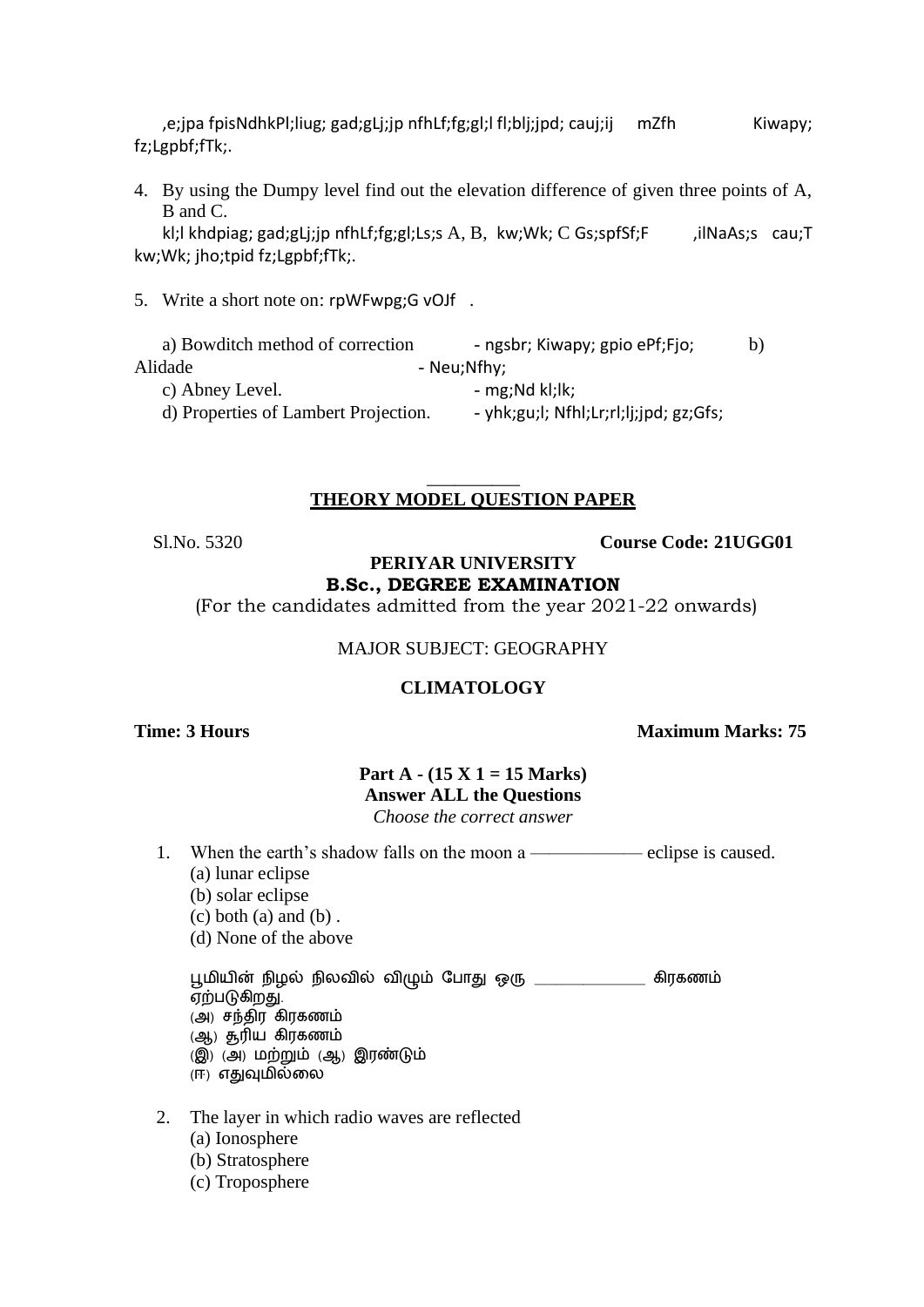(d) Mesosphere

பரடிபயோ அலலகலை ிரதி லிக்கும் அடுக்கு \_\_\_\_\_\_\_\_\_\_\_\_\_\_\_\_. *(அ*) அயனோஸ்பியர் (ஆ) அடுக்கு மண்டலம் (இ) வெப்ப மண்டலம் (ஈ) மீசோஸ்பியர் 3. Short wave energy from the sun ——————. (a) Insolation (b) Lapse rate (c) Radiation (d) Inversion சூரிய ில் இருந்து குறுகிய அலல ஆற்றல் \_\_\_\_\_\_\_\_\_\_\_\_\_\_. (அ) இன்பசோபலசன் (ஆ) குறைவு வீதம் (இ) கதிர்வீச்சு (ஈ) இன்வர்சன் 4. Wind is caused due to ——————. (a) pressure differences (b) revolution of the earth (c) gravitational force (d) centrifugal force கோற்று \_\_\_\_\_\_\_\_\_\_\_\_\_\_\_\_ கோரணமோக ஏற் டுகிறது. (அ) அழுத்த வேறுபாடுகள் (ஆ) பூமியின் சுழற்சி (இ) ஈர்ப்பு விலச (ஈ) உயரம் 5. Doldrums refers to an area of —————— pressure. (a) high (b) low (c) intermediate (d) very high டொல்டிரம்ஸ் (மந்தமானவை) \_\_\_\_\_\_\_\_\_\_\_\_\_\_\_\_\_ அழுத்தத்தின் பகுதியைக் குறிக்கின்றன. (அ) உயர்ந்த (ஆ) குலறந்த (இ) இலடநிலல (ஈ) மிக அதிக  $6. \quad \frac{\text{S}}{\text{S}}$  is a local wind. (a) Trade wind (b) Monsoons (c) Westerlies

(d) Sea breeze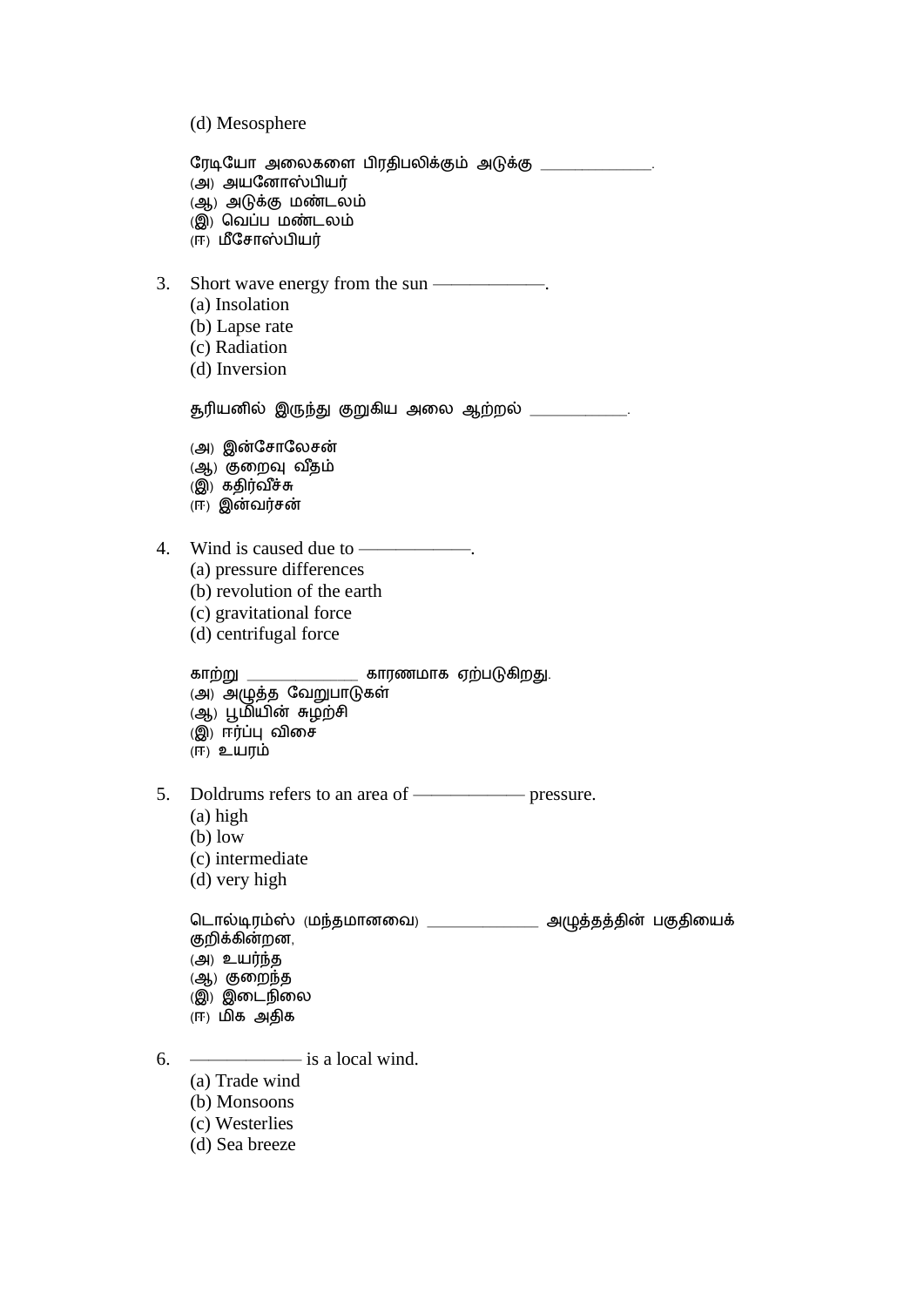$\_$  ஒரு லோக்கல் (உள்ளூர்) காற்று

- (அ) வர்த்தக கோற்று
- (ஆ) மலழக்கோலம்
- (இ) வவஸ்டர்லிஸ்
- (ஈ) கடல் கோற்று
- 7. The change of water from gaseous to liquid or solid state is
	- (a) evaporation
	- (b) condensation
	- (c) radiation
	- (d) inversion
	- வோயு நிலலயில் இருந்து திரவ அல்லது திட நிலலக்கு நீலர மோற்றுவது
	- \_\_\_\_\_\_\_\_\_\_\_\_\_\_\_\_. (அ) ஆவியோதல்
	- (ஆ) ஒடுக்கம்
	- (இ) கதிர்வ ீச்சு
	- (ஈ) இன்வர்சன் (தலலகீழ் நிகழ்வு)
- 8. A light fog is called ——————.
	- (a) snow
	- (b) mist
	- (c) cloud
	- (d) temperate

| ஒரு ஒளி மூடுபனி | என்று அழைக்கப்படுகிறது. |
|-----------------|-------------------------|
| (அ)⊔னி          |                         |

- (ஆ) மூடுபனி
- (இ) பமகம்
- (ஈ) மிதவவப்
- 9. Cyclonic rainfall is common in —————— region.
	- (a) Polar
	- (b) Tropical
	- (c) Equatorial
	- (d) Temperate

மண்டலத்தில் தூறாவளி மழை பொதுவானது.

- (அ) துருவ மண்டலம்
- (ஆ) வெப்ப மண்டலம்
- (இ) பூமத்தியபரலக
- (ஈ) மிதவெப்ப மண்டலம்

10. The boundary separating two different air masses is called ——

- (a) Anticyclone
- (b) Cyclone
- (c) Front
- (d) Storm

| இரண்டு வெவ்வேறு காற்று நிறையை பிரிக்கும் எல்லை | என |
|------------------------------------------------|----|
| அழைக்கப்படுகிறது.                              |    |
| (அ) ஆண்டிசைக்ளோன்                              |    |
| (ஆ) தறாவளி                                     |    |
| இ) முனை                                        |    |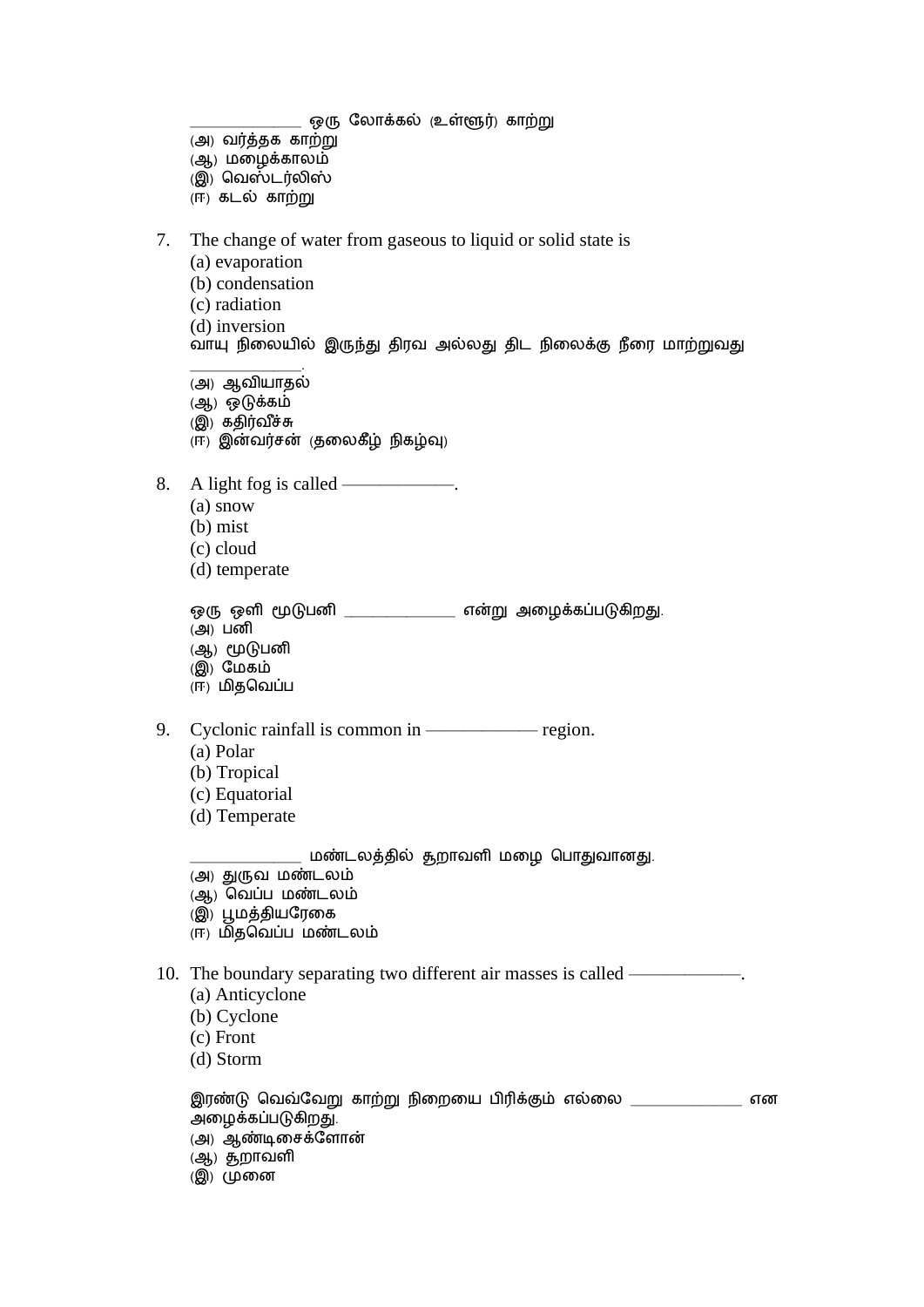(ஈ) புயல் 11. Cyclones do not develop between ——————— latitudes. (a)  $5^\circ$ N and  $5^\circ$ S (b)  $10^{\circ} - 30^{\circ}$  N (c)  $10 - 30^{\circ}$  S (d)  $20 - 40^{\circ}$  S  $\_$  அட்சரேகைகளுக்கு இடையில் தூராவளிகள் உருவாவதில்லை. ( $\triangleleft$ ) 5°N and 5°S (ஆ)  $10^{\circ} - 30^{\circ}$  N (இ)  $10 - 30$ ° S (ஈ)  $20 - 40$ ° S 12. Air mass that originate over oceans ——————. (a) continental (b) cold (c) maritime (d) warm பெருங்கடல்களில் உருவாகும் காற்று நிறை  $\_$ அ) கண்டம் (ஆ) குளிர் (இ) கடல் (ஈ) சூடோ 13. In the —————— type of climate all months have above 18C (a) A (b) B  $(c)$  C (d) D  $\mu_{\rm max}$  வகை காலநிலையில் எல்லா மாதங்களும்  $18^\circ\mathrm{C}$  க்கு மேல் இருக்கும்.  $(A)$   $A$ (ஆ) B  $($  $)$  $C$ (ஈ) D 14. Koppens designates dry climate as ——————. (a) A (b) B (c) C (d) D கோப்பன் வறண்ட காலநிலையை \_\_\_\_\_\_\_\_\_\_\_\_\_\_ என குறிப்பிடுகிறார். அ $A$ (ஆ) B (இ) C (ஈ) D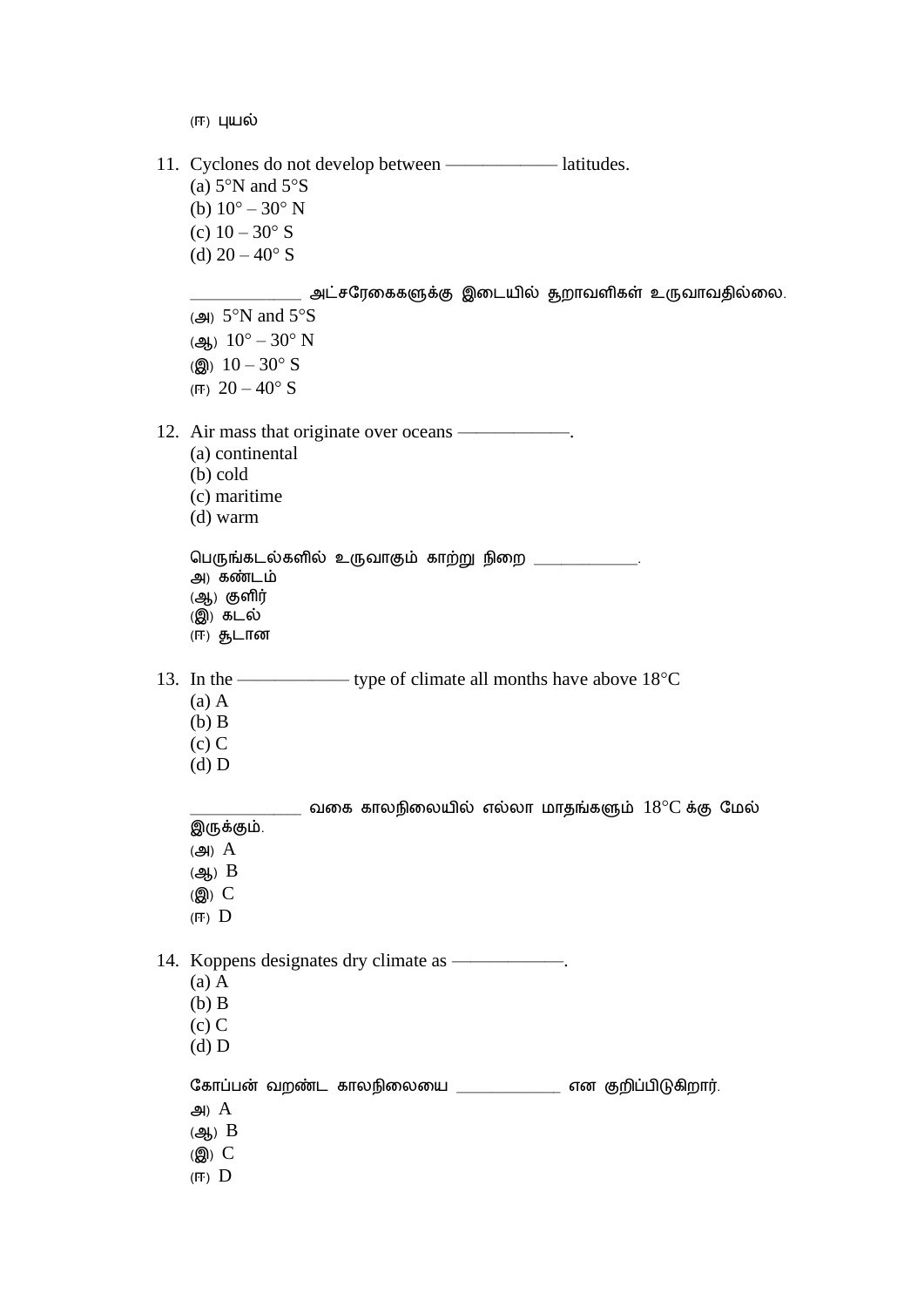- 15. The application of Science and technology to predict the state of the atmosphere for a future time and a given location is called ——————.
	- (a) prediction
	- (b) weather forecast
	- (c) astronomy
	- (d) astrology

```
எதிர்கால் நேரம் மற்றும் கொடுக்கப்பட்ட இருப்பிடத்திற்கான வளிமண்டலத்தின்
நிலையை கணிக்க அறிவியல் மற்றும் தொழில்நுட்பத்தின் பயன்பாடு
என அழைக்கப்படுகிறது.
அ) கணிப்பு
(ஆ) வானிலை முன்னறிவிப்பு
(இ) வானியல்
(ஈ) ஜோதிடம்
```
#### **Part B - (2 X 5 = 10 Marks) Answer ANY TWO Questions**

*Answer should not exceed 300 words*

- 16. Draw and explain the structure of the atmosphere. வளிமண்டலத்தின் கட்டமைப்பை வரைந்து விளக்கு.
- 17. What is Coriolis force? கோரியாலிஸ் சக்தி என்றால் என்ன?
- 18. What are the different types of humidity? ஈரப்பதத்தின் பல்வேறு வகைகள் யாவை?
- 19. Give the conditions favorable for the development of tropical cyclones. வெப்ப மண்டல தூராவளிகள் உருவாக சாத்கமான நிலைகளை எழுதுக.
- 20. Write a brief note on meteorology. வானிலை பற்றிய சுருக்கமான குறிப்பை எழுதுக.

#### **PART C - (5 X 10=50 Marks) Answer ALL the Questions**

*One question from each section Answer should not exceed 1200 words*

21. (a) Give a detailed account of the heat balance of the earth. பூமியின் வெப்ப சமநிலை குறித்து விரிவான விவரங்களை எழுதுக.

Or

- (b) Describe the factors affecting horizontal distribution of temperature. வவப் நிலலயில் கிலடமட்ட ரவலல ோதிக்கும் கோரணிகலை விவரி.
- 22. (a) Explain the planetary wind system of the world. உலகின் கிரகக்கோற்று அலமப்புகலை விைக்கு. Or
	- (b) Describe the major pressure belts.